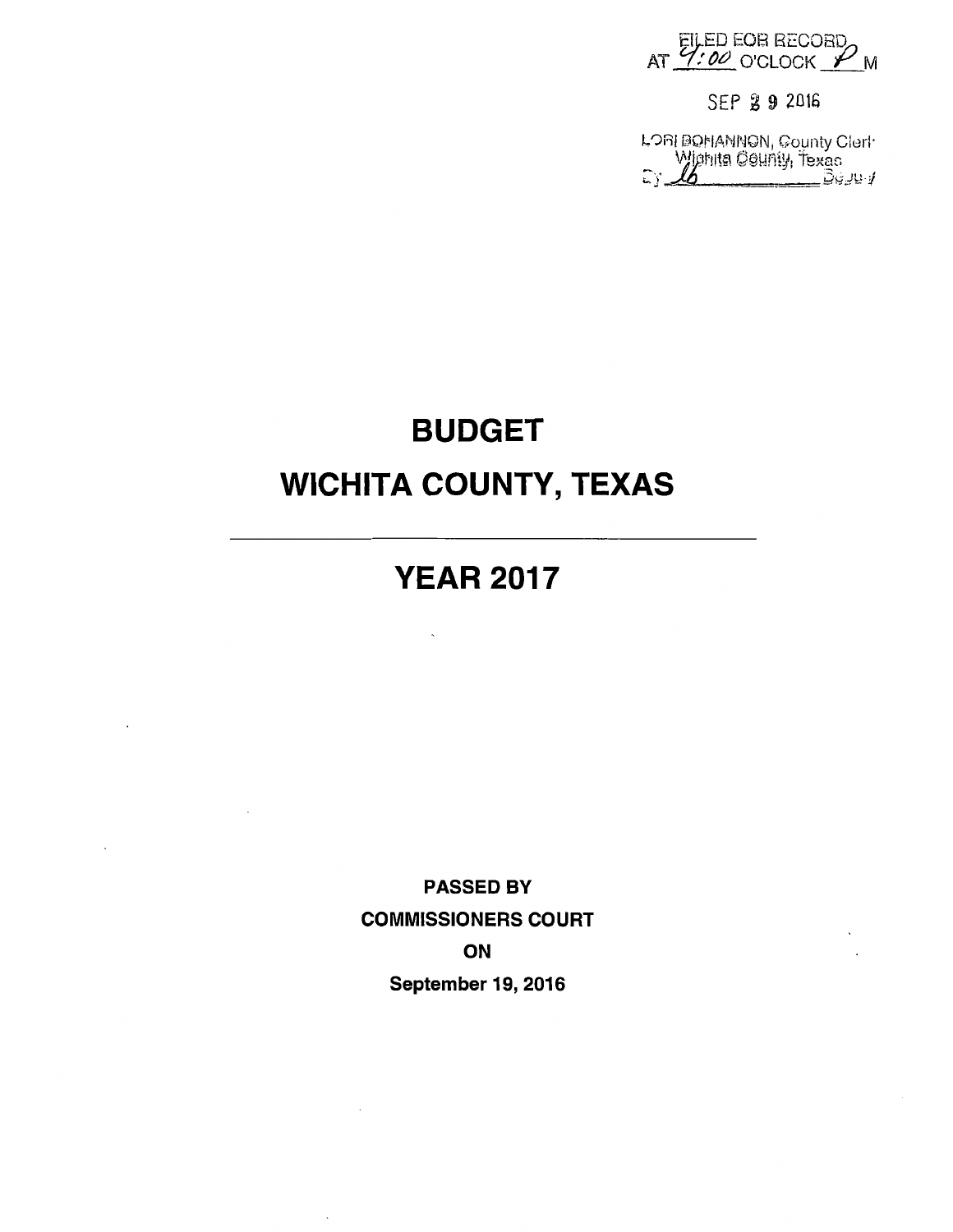## WICHITA COUNTY FISCAL YEAR 2016-2017 BUDGET COVER PAGE

This budget will raise more revenue from property taxes than last year's budget by an amount of \$3,170,004.00, which is an 8.8 percent increase from last year's budget. The property tax revenue to be raised from new property added to the tax roll this year is \$288,630.00.

The members of the governing body voted on the budget as follows:

FOR: County Judge, Woodrow W. Gossom, Jr. Commissioner Gonzalez, Precinct 1 Commissioner Harvey, Precinct 2 Commissioner Mahler, Precinct 3 Commissioner Watts, Precinct 4

AGAINST: None

PRESENT and not voting: None

ABSENT: None

### Property Tax Rate Comparison

|                                              | 2016-2017      | 2015-2016      |
|----------------------------------------------|----------------|----------------|
| Property Tax Rate:                           | \$0.606893/100 | \$0.553000/100 |
| <b>Effective Tax Rate:</b>                   | \$0.557878/100 | \$0.506989/100 |
| Effective Maintenance & Operations Tax Rate: | \$0.552158/100 | \$0.506989/100 |
| Rollback Tax Rate:                           | \$0.621065/100 | \$0.553174/100 |
| Debt Rate:                                   | \$0.024735/100 | \$0.005626/100 |

Total debt obligation for Wichita County secured by property taxes: \$1,611,502

| M & O Rate | \$0.582158 |
|------------|------------|
| Debt Rate  | \$0.024735 |
| TOTAL      | \$0.606893 |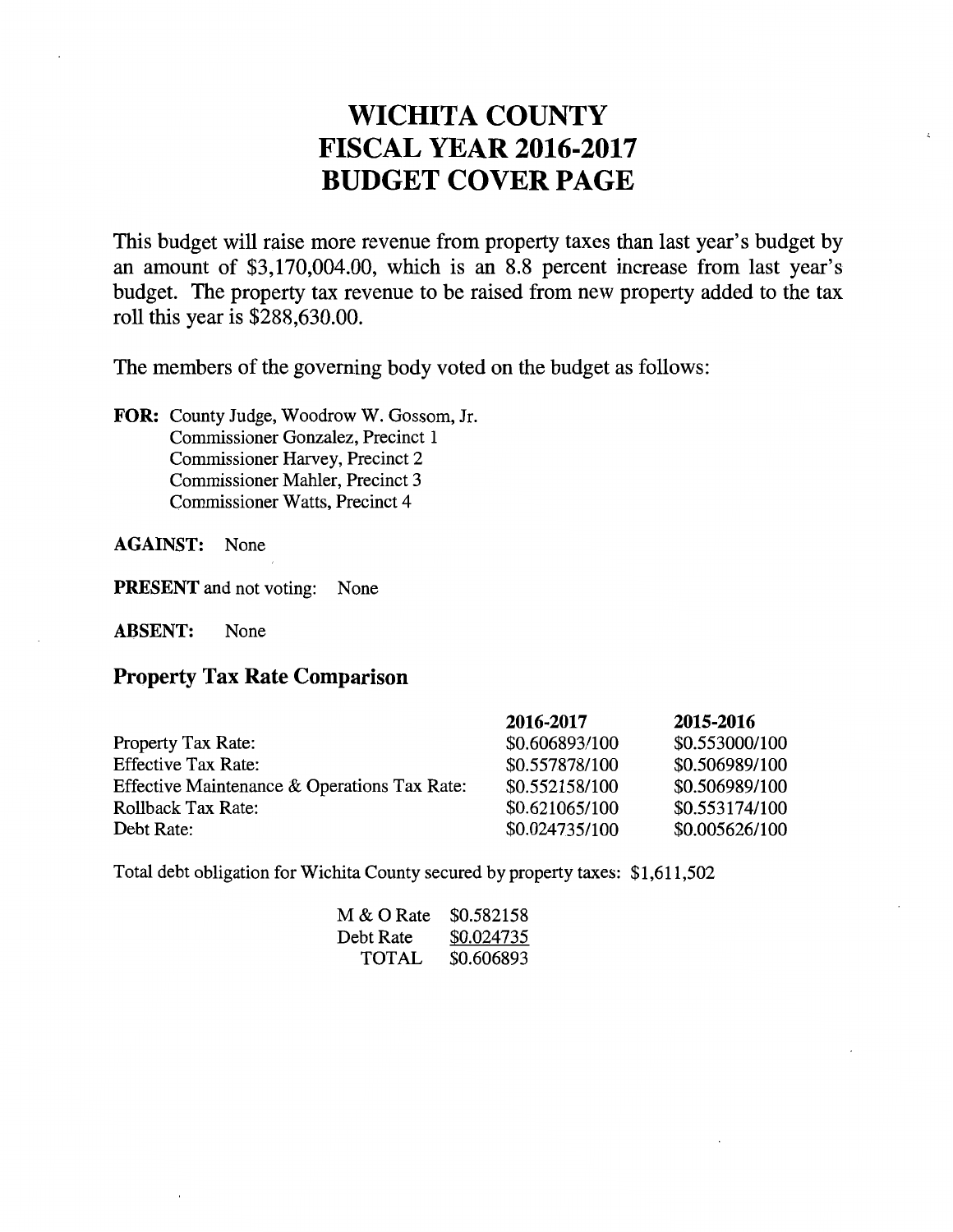# **INDEX**

 $\overline{\phantom{a}}$ 

| SUMMARY EXPENDITURE BUDGET |  |
|----------------------------|--|
|                            |  |
|                            |  |
|                            |  |
|                            |  |
|                            |  |
|                            |  |
|                            |  |

 $\ddot{\phantom{a}}$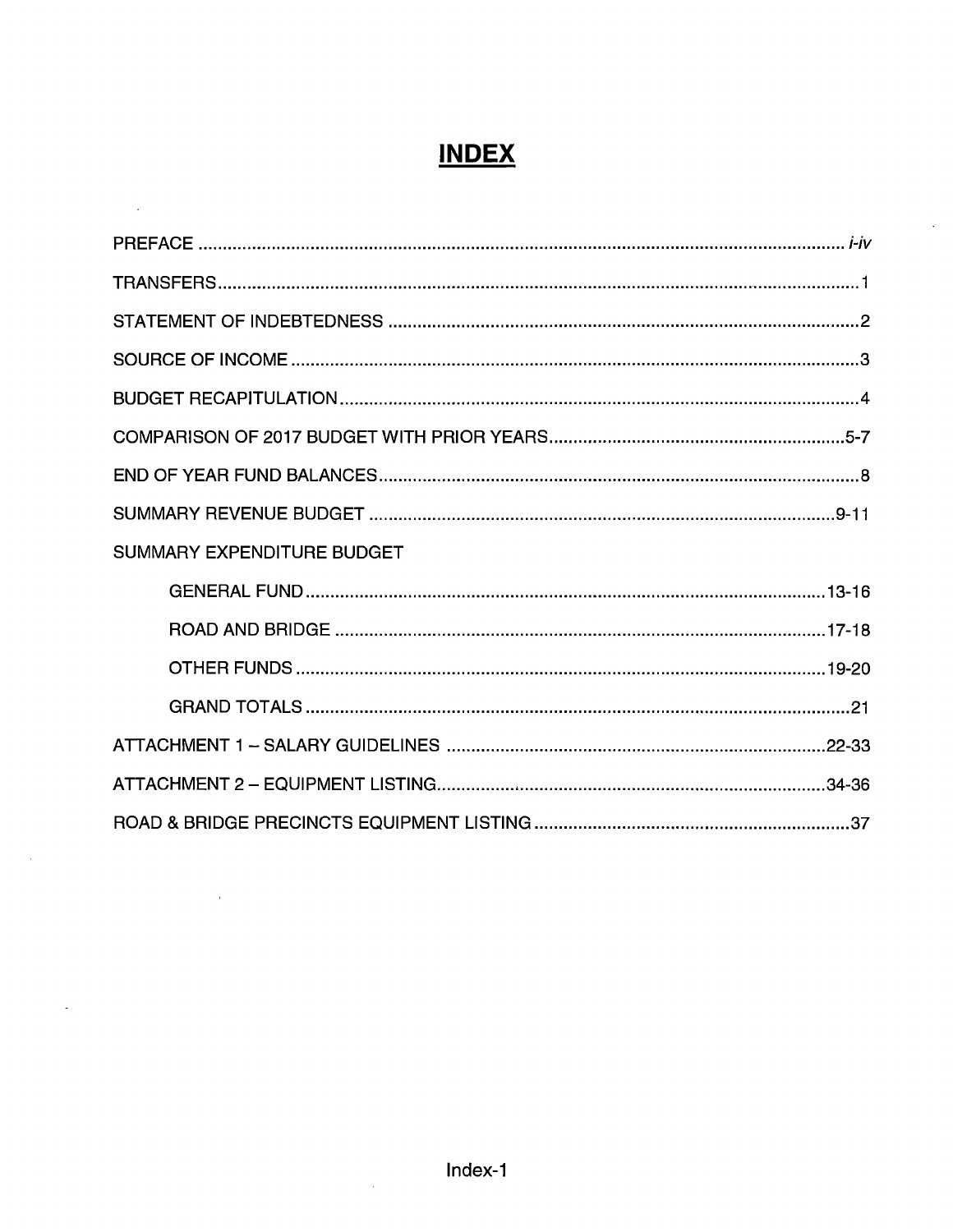#### **2017 Budget Preface and Policies**

The 2017 budget process focused on much more in-depth review than in recent prior years. This focus was on reducing individual budget lines which had not been reviewed closely or had been based on actual prior year expenditures. Some had been traditionally underfunded or over funded depending on the need within the department at the given time, This thorough review helped to predetermine the actual need within the budget line, such as out of town travel and conferences, fuel, and miscellaneous supplies.

This budget eliminates one full-time position in Road and Bridge and one 37 hour part-time position. One position was added to the Sheriff's Office. In addition, salary adjustments were given to 24 employees and one elected official. The Criminal District Attorney presented a funding source to the Commissioners Court to offset increases in that department's payroll, as well as utilizing discretionary funds to buy needed law enforcement equipment, which was a significant advantage to the budget. This process will be reviewed on an on-going yearly basis to determine adequate salary funding needs.

The Commissioners Court has brought together a number of projects under tax revenue bonds which will provide long term funding for several much needed projects. A new cost savings telephone system and a high speed Internet connectivity system. In addition, a new panic alarm system will be installed throughout County facilities along with a new security camera system in the Annex. More vehicles will be purchased for law enforcement allowing for the replacement of older units. A new gun range at the Sprague facility which allows for multiple agency use is in the development stage and should be complete in 2017. The new gun range was required because of the county's expired long term lease of a prior facility and the current capacity of the City of Wichita Falls range would be exceeded. In addition, 2017 will see transition to new software for the justice / courts / jail system, as well as the financial system, both of which are utilized throughout county government daily. The new software will be interfaced and compatible which will provide a more robust system of information and greater efficiency. The County Clerk has also added upgraded technology within the clerk's office which allows interaction for county residents on many documents within the office. The new software is being financed through the Interest and Sinking Fund.

Looking to the future, the County is developing plans for both a new jail and improved court facilities. If approved, the County will receive a State energy grant to fund replacements of, and improvements to, the HVAC equipment in many buildings as well as lighting improvements which currently are costly to operate and much of which has exceeded its operable life. We anticipate inclusion of these projects into the 2018 budget.

Health insurance rates from Texas Association of Counties include a 5.7% rate increase for 2017. Current rates in 2017 will be:

|                       |          |             | <b>Grandfathered Employees</b> |          |
|-----------------------|----------|-------------|--------------------------------|----------|
|                       |          | Dependent   | Amount                         | Employee |
| Coverage              | Month    | Cost        | <b>County Pays</b>             | Cost     |
| <b>Employee Only</b>  | 782.10   |             | 782.10                         |          |
| $Emplope + 1 Child$   | 976.62   | 194.52<br>S | 889.65<br>S.                   | \$86.97  |
| $Emplovee + Children$ | 1,253.88 | 471.78      | 1,054.10                       | 199.78   |
| Employee + Spouse     | 1,642.00 | 859.90      | 1,188.90                       | 453.10   |
| Employee + Family     | 2,011.62 | 1,229.52    | 1,460.90                       | 550.72   |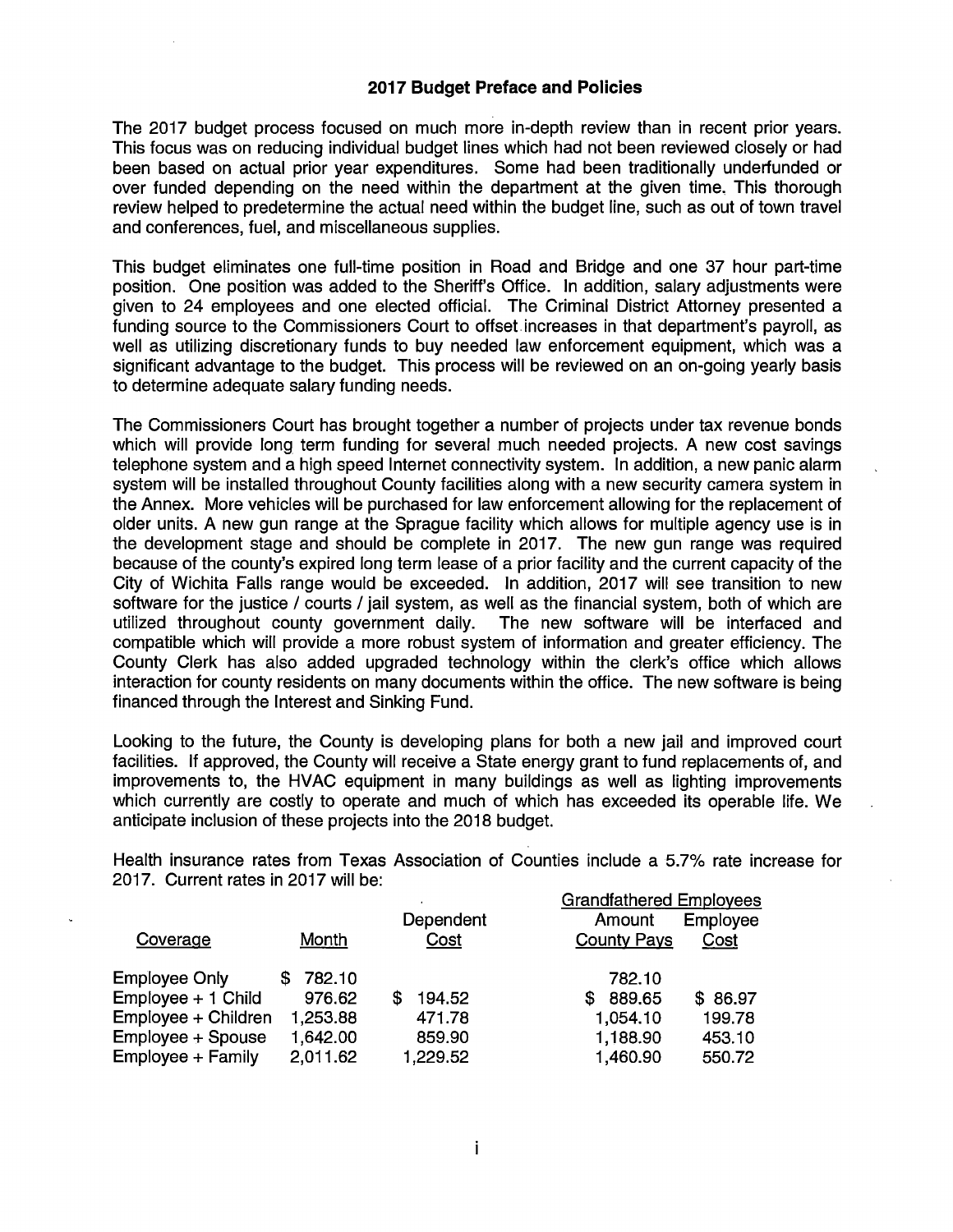Grandfathered employees are those hired before October, 2000 who have maintained dependent coverage. The County pays a fixed amount of \$107.55, \$272.00, \$406.80, and \$678.80 for child, children, spouse, and family coverage for grandfathered employees. Other employees pay full cost to cover dependents.

The adoption of this budget by the Commissioners Court will maintain all previous acknowledgements of both personnel and financial policy in accordance with Federal, State, FLSA and local rules:

- 1) Current Personnel Policy with amendments have been ongoing in 2016. This project of the Personnel Committee has been to revise and update current documents over the past months and adopt revised policies within the next few months, for review by the Commissioners Court.
- 2) Fiscal Restrictions:
	- a) Personnel vacancies are to be advertised as a range from a beginning amount up to the approved salary line. Higher pay within budget may be approved by the Commissioners Court with justification. Under the new payroll plan, salaries are set at a maximum. New employees should be brought in at a lower level and advanced over determined periods of performance and time by the Department Head.
	- b) Department heads must be cognizant of formerly exempt employees that will not meet the salary minimum to remain exempt. These key personnel must be limited to 40 hours/week unless there is budgeted overtime.
	- c) Purchase requests for individual items or lots of similar items costing \$1,000 or more will be placed in the Contingency Funds line items in Departments 409 (Non-Departmental) and 410 (Central Data Processing) depending on the nature of their use.
		- i. For 409 purchases, coordination should be made with the Administrative Assistant to the Commissioners Court and the Auditor's Office.
		- ii. All 410 technology requests should be coordinated with the Director of Information Technology. This includes any device, regardless of cost, that will interact with the technology system.
		- iii. All purchases costing \$1 ,000 or more must be submitted to Commissioners Court for approval in advance except the Sheriff's ammunition orders.
	- d) Purchase requests for services and projects, including repairs and maintenance, costing \$2,000 or more must be submitted to Commissioners Court for approval before purchase. Special account or project numbers will be assigned to all capitalized items. Departments anticipating purchases in excess of the limits above should consult with the Auditor's Office prior to incurring the expense.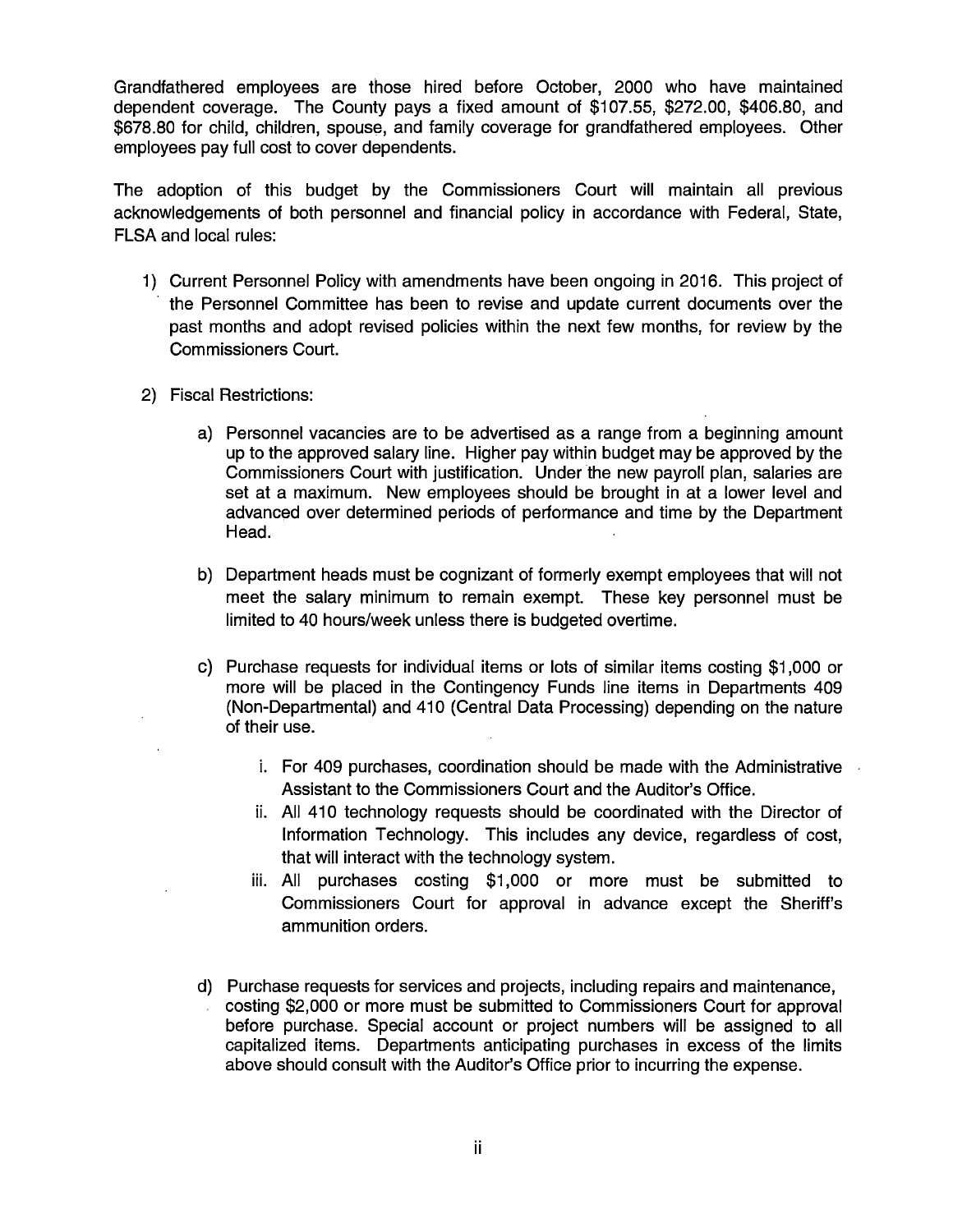- e) Out of county travel:
	- i. Funds must be available in advance by budget or requested through Commissioners court prior to travel.
	- ii. Hotel rooms for conferences should be booked at the conference rates or less. Circumstances that present higher rates must receive prior approval from the Commissioners Court.
	- iii. Other hotel bookings should be at the state rate or less unless approved in advance by the Commissioners Court.
	- iv. Meal reimbursement for day travel has to be run through payroll based upon receipts not to exceed single meal allowance.
- f) County vehicles are only to be operated for official business.
- g) Unbudgeted / Over-Budget Expenditures and Budget Amendments:
	- 1. If, during the year, the total annual expenses for a line item or a major category are projected to exceed the original budget amount, a budget amendment will be required. A calculation will be prepared that computes expenses through the end of the year based on historical costs and current year events.
	- 2. The calculation of the cost projection will be prepared by:
		- a. The department and reviewed by the County Auditor or
		- b. The County Auditor.
	- 3. Once the cost projection is complete, funding to cover the anticipated shortfall may be requested through transfers as shown below:
		- a. If the transfer can be made from budget lines within the same major category budget, an **Informal Budget Amendment (IBA)**  can be prepared. This method would not require any formal action by the Commissioners Court.
		- b. When the shortfall cannot be covered by moving money between lines in the same major category, then a **Formal Budget Amendment (FBA)** that is authorized by a Commissioners Court order will be required. FBAs MUST be requested and approved in advance of the purchase order or actual purchase. The transfer request will generally follow the order below:
			- i. From within the departmental budget from one major category to another.
			- ii. If an elected official or department head manages multiple departmental budgets, from one departmental budget major category to the deficit department's major category.
			- iii. If the cost projection shows that the departmental budget(s) will not have enough money to cure the entire shortfall, the department may request a transfer from General Fund Non-Departmental Contingencies (100.409.4902) to cover the remaining deficit.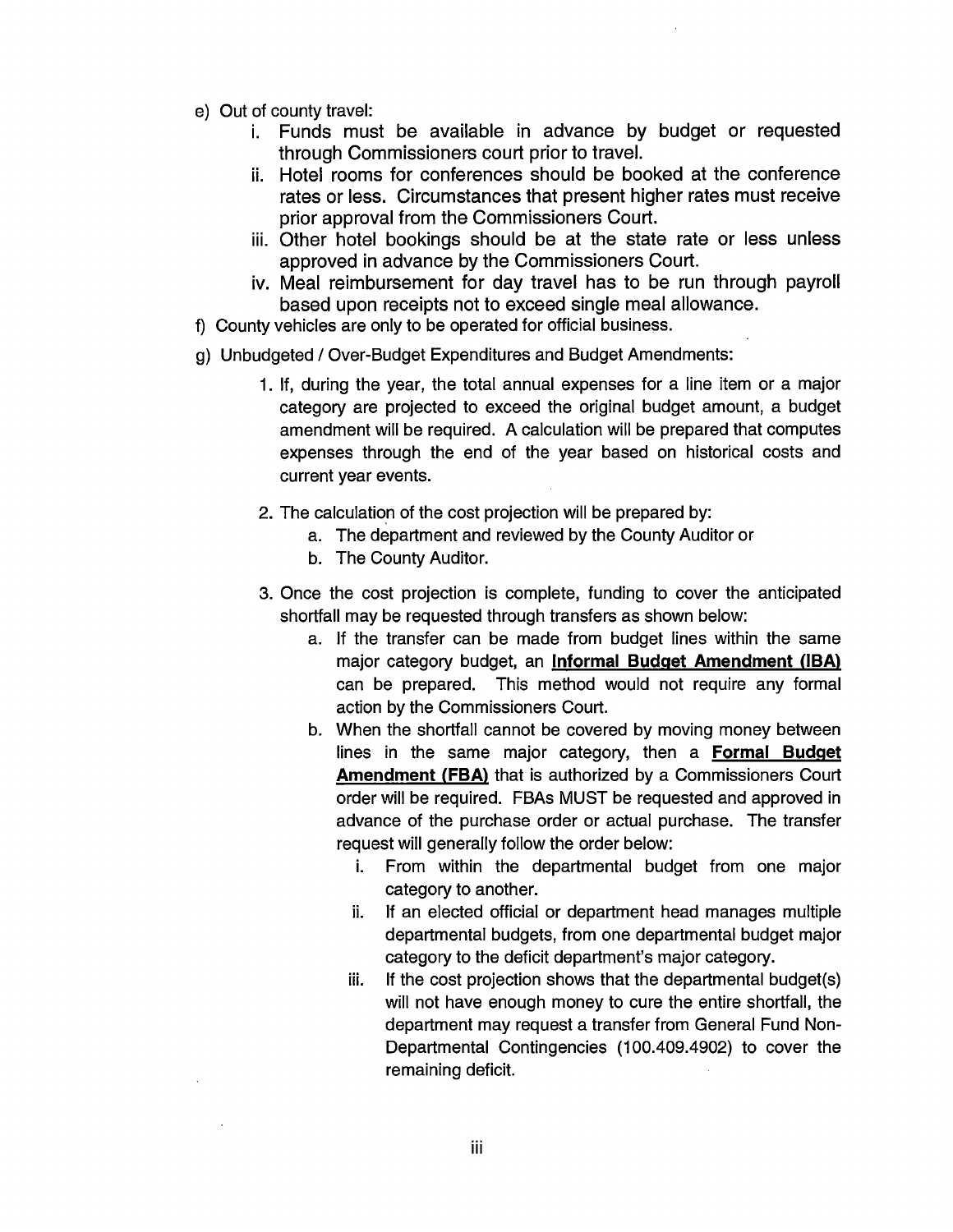- iv. Approval of Formal Budget Amendments is at the sole discretion of the Commissioners Court. If the Commissioners Court does not approve the transfer, then no further purchases can legally be made once the original budget amount has been depleted.
- 4. Implementation of the new Tyler recording / courts / jail / financial software will be one of the County's major projects in 2017. The Commissioners Court anticipates that the scope of the project may require altered schedules and overtime for non-exempt employees. Expenses for overtime time have been budgeted in Department 414 -Tyler Technology SaaS Costs.
- 5. Overtime estimates will be developed by the Technology Committee and approved by Commissioners Court. In order to be paid overtime, County personnel must utilize the TimeCiock+ system or use an alternate timesheet approved by the Auditor's Office. Specific rules for reporting overtime will be developed by the Auditor's Office.

Despite the need for a property tax increase, this budget is still partially funded with reserves, but is leveraged to try to keep from further reducing fund balances. Three cents of the tax increase was devoted to the Maintenance and Operation Fund. New debt for a seven year period will be financed by the 2.4735 cents to pay bonds and lease-purchase agreements.

The budget and tax rate were approved by unanimous vote on Monday, September 19, 2016. Two public hearings were conducted without comment by the general public. We want to thank the media for providing a great deal of good explanation of the unlimited costs of indigent defense, indigent health care and juvenile and adult confinement institutions. Our senator and state representative are working with us on these issues.

Woodwar W. Bossom

Woodrow W. Gossom, Jr. County Judge

Commissioner 4~ Ray Gonzalez

Precinct 1

Commissioner Barry Mahler Precinct 3

Commissioner Erwin Lee Harvey, Sr. Precinct 2

Och Watts

Commissioner Jeff Watts Precinct 4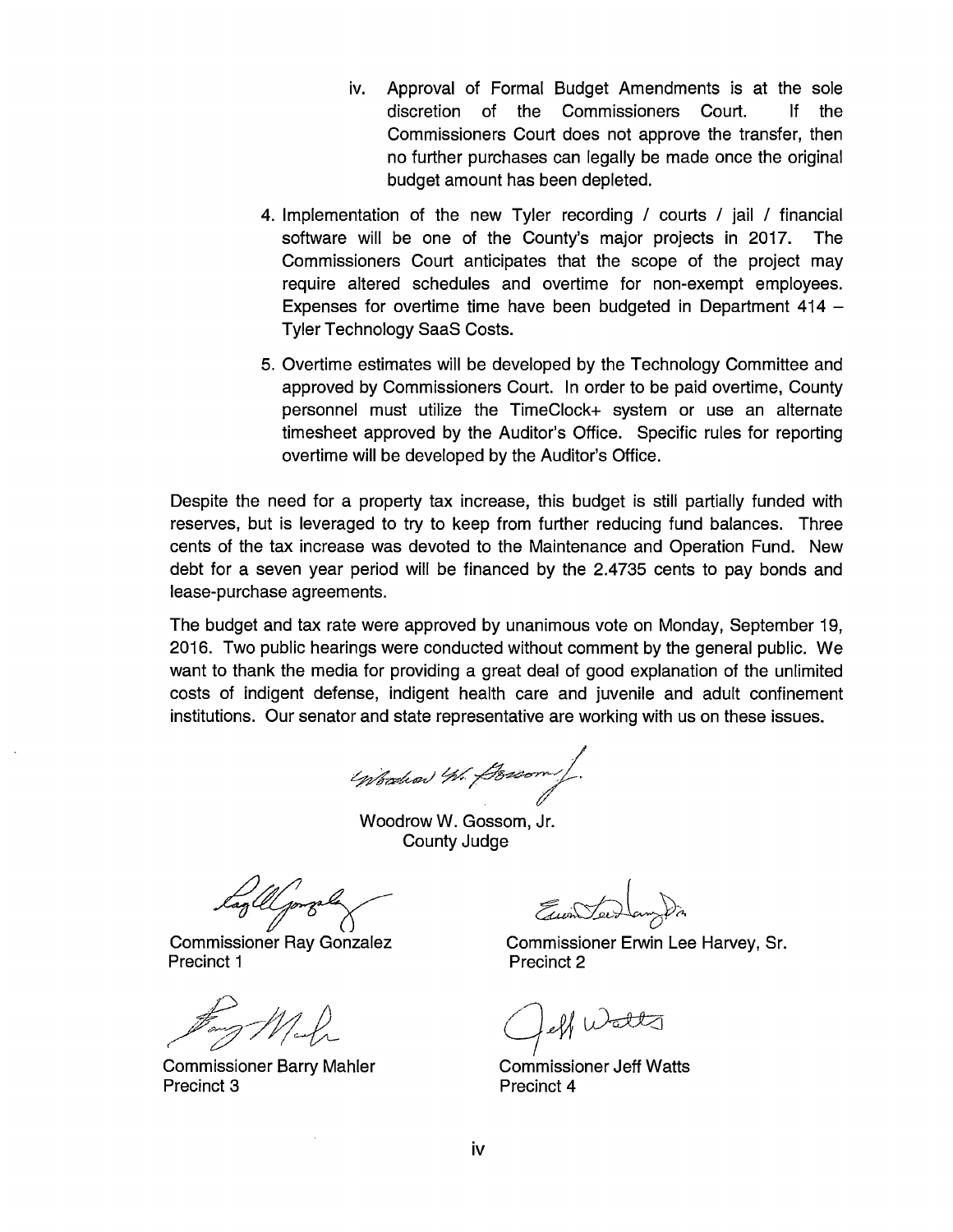## **TRANSFERS**

| <b>From Fund</b>                           | <b>To Fund</b>                 |       | <u>Amount</u> | <b>Reason</b>                            |
|--------------------------------------------|--------------------------------|-------|---------------|------------------------------------------|
| 100 General                                | 221 Road & Bridge #1           |       | \$200,000     | Loss of R & B Revenue                    |
|                                            | 222 Road & Bridge #2           |       | 200,000       |                                          |
|                                            | 223 Road & Bridge #3           |       | 200,000       |                                          |
|                                            | 224 Road & Bridge #4           |       | 200,000       |                                          |
|                                            | 242 Law Library                |       | 200,000       | Fund not self-supporting                 |
|                                            | 701 Cafeteria Plan             |       | 15,000        | Non-Collection                           |
|                                            | xxx Software Conversion        | up to | 3,000,000     | * See Note                               |
|                                            | <b>Total from General Fund</b> |       | \$4,015,000   |                                          |
| 221 Road & Bridge #1                       | 225 Joint Road & Bridge        |       | \$100,000     | Joint fund support                       |
| 222 Road & Bridge #2                       |                                |       | 100,000       |                                          |
| 223 Road & Bridge #3                       |                                |       | 100,000       |                                          |
| 224 Road & Bridge #4                       |                                |       |               | 110,000 Joint fund support & replacement |
|                                            | <b>Total to Joint Fund</b>     |       | \$410,000     |                                          |
| 222 Road & Bridge #2                       | 301 Debt Service               | up to | \$35,000      | Lease/Purchase Wheel Loader              |
| 224 Road & Bridge #4                       | 301 Debt Service               |       | 14,000        | Lease/Purchase Tractor                   |
| 224 Road & Bridge #4                       | 301 Debt Service               | up to | 35,000        | Lease/Purchase Wheel Loader              |
|                                            | Total to I & S                 |       | \$84,000      |                                          |
| 241 Sheriff Forfeiture                     | 100 General Fund               |       | \$1,000       | Reimbursements                           |
| 248 Juvenile Case Manager 100 General Fund |                                |       | 10,000        | <b>Case Manager Salary</b>               |
| 249 Family Protection                      | 100 General Fund               |       | 9,000         | <b>Support Agreement</b>                 |
| 254 JP Technology                          | 100 General Fund               |       | 5,000         | Reimbursements                           |
|                                            | <b>Total to General Fund</b>   |       | \$25,000      |                                          |
| 401 Prmnt Improvement                      | xxx Infrastructure/Other Fund  | up to | \$4,050,000   | * See Note                               |

\* **Note:** It is anticipated that two debt issues will be completed in 2016 to provide about \$7.55 million in revenue to be deposited in the General Fund,and the Permanent Improvement Fund. The County Auditor will establish two new funds to account for expenditures made from the debt issues proceeds; so the 2017 budget will be amended to add the new funds and the 2016 budget will need to be amended to add the unanticipated revenue and account for expenditures in 2016 that qualify to be charged against the new revenue.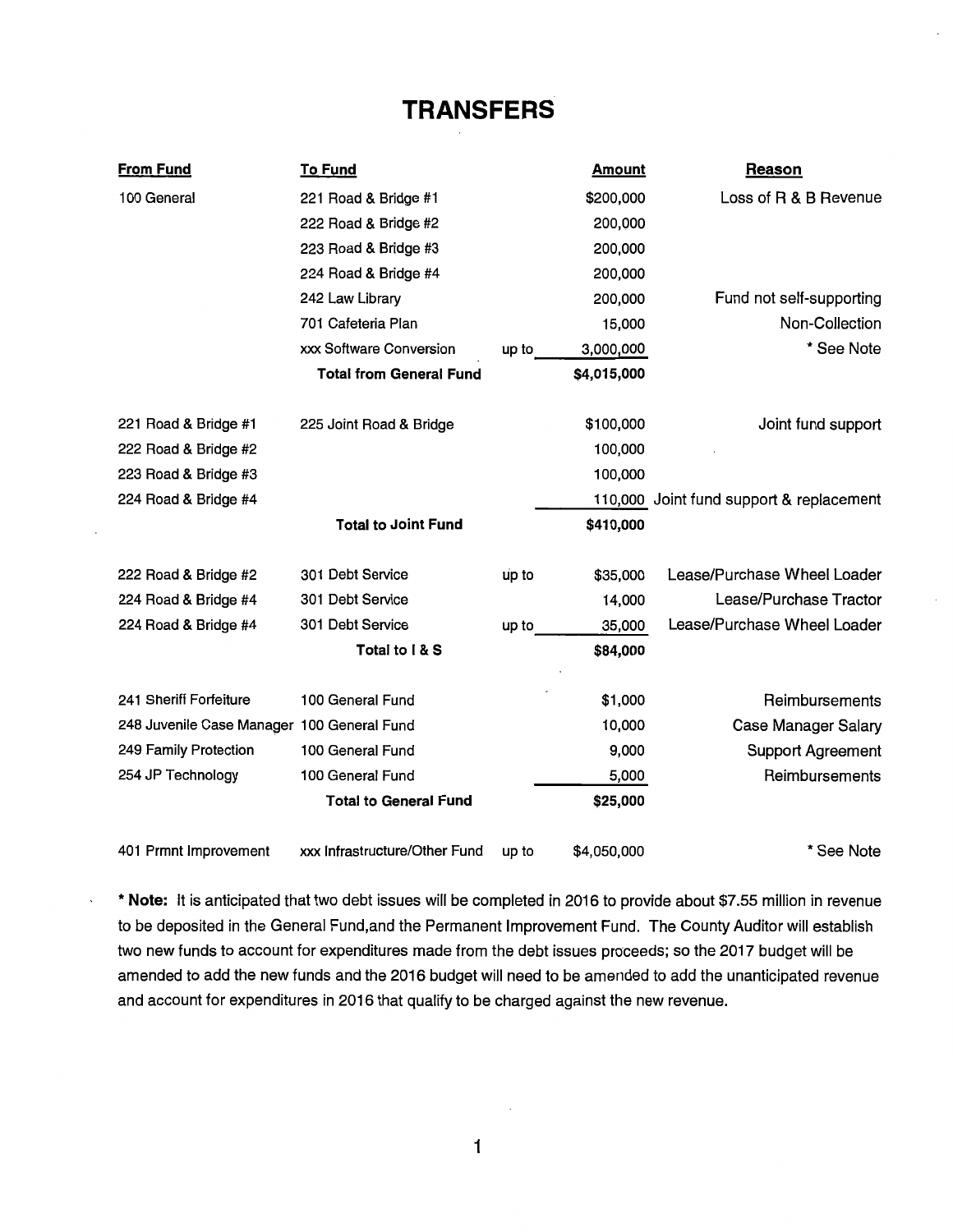# **STATEMENT OF INDEBTEDNESS WICHITA COUNTY, TEXAS**

#### 2017 Payments Due

|                                                 | <b>Balance Outstanding</b> |              |                  |                |
|-------------------------------------------------|----------------------------|--------------|------------------|----------------|
| Issue                                           | 12/31/2016                 | Interest     | <b>Principle</b> | <u>Total</u>   |
| Lindemann Parking Garage                        | \$107,939.00               | \$5,113.08   | \$24,886.92      | \$30,000.00    |
| <b>American Nat'l Bank Election Equip Lease</b> | 612,848.00                 | 13,789.05    | 199,753.70       | 213,542.75     |
| American Nat'l Bank Vehicles                    | 150,206.00                 | 4,355.98     | 150,204.72       | 154,560.70     |
| American Nat'l Bank Tractor                     | 26,982,00                  | 674.57       | 13,324.43        | 13,999.00      |
| <b>First Bank Vehicles</b>                      | 115,894.63                 | 3,927.65     | 96.745.63        | 100,673.28     |
| Tax Rev Note                                    | 4,050,000.00               | 70,875.00    | 545,000.00       | 615,875.00     |
| Loan Note                                       | 3.500,000.00               | 132,650.00   | 446,000.00       | 578,650.00     |
| <b>Total Outstanding</b>                        | \$8,563,869,63             | \$231.385.33 | \$1,475,915.40   | \$1,707,300.73 |

 $\sim$ 

 $\mathcal{L}$ 

 $\sim$ 

 $\sim$   $\sim$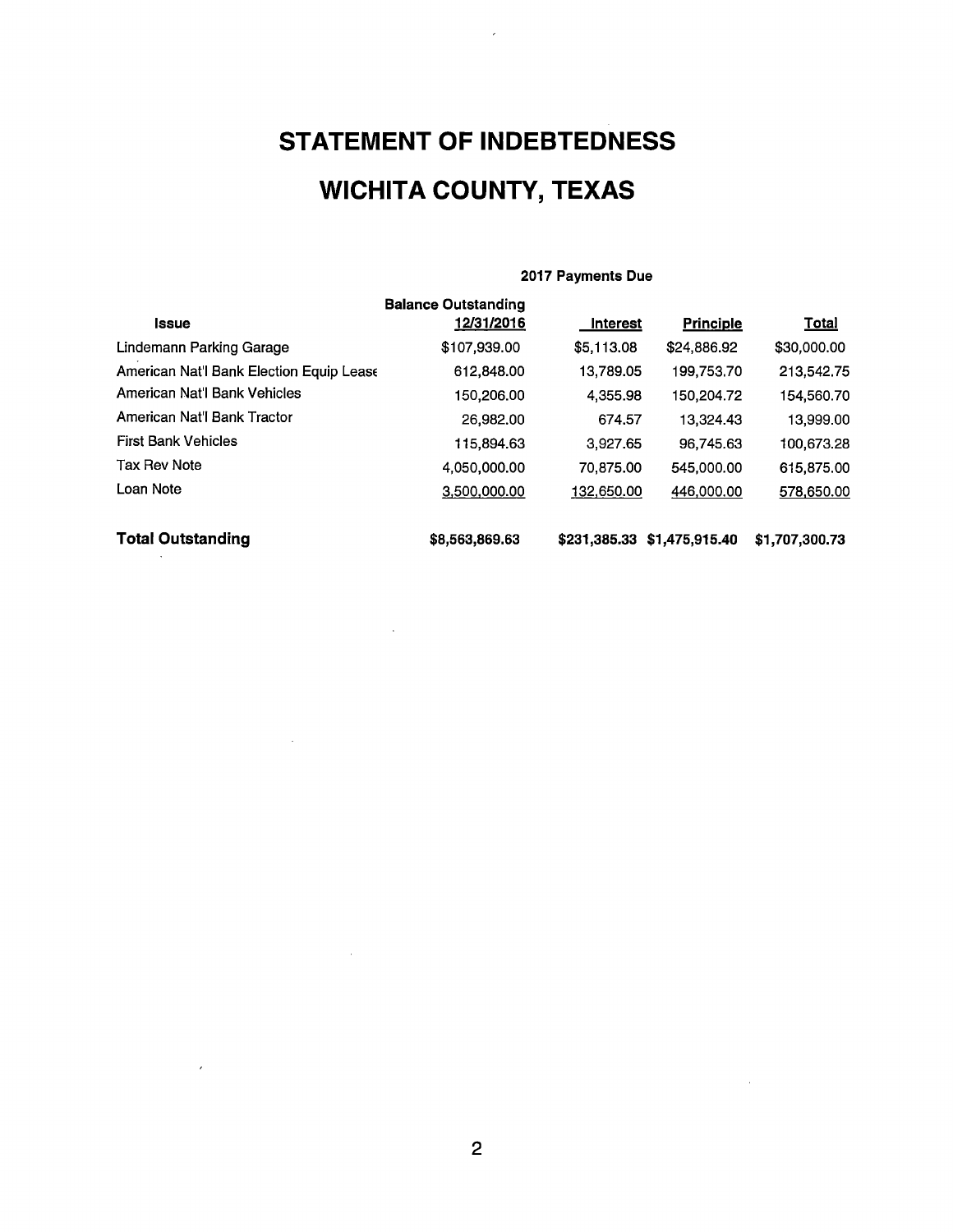### 2017 SOURCE OF INCOME WICHITA COUNTY, TEXAS

|      | <b>REVENUE SOURCES</b>                   | <b>ESTIMATED</b><br><b>COLLECTION</b> |
|------|------------------------------------------|---------------------------------------|
| 310  | Taxes - Current and Prior Rolls          | \$39,539,011                          |
| 320  | License & Permits                        | 2,626,500                             |
| 330  | <b>State and Federal Contracts</b>       | 565,700                               |
| 340  | Fees of Office & Other Fees              | 3,384,600                             |
| 350  | <b>Fines and Forfeitures</b>             | 693,000                               |
| 370  | Miscellaneous Revenues                   | 891.150                               |
| 900  | Transfers Between Funds                  | 449,000                               |
|      | TOTAL ESTIMATED COLLECTION AND TRANSFERS | 48,148,961                            |
| 1000 | <b>TRANSFERS FROM OPERATING RESERVE</b>  | 20,959,380                            |
|      | TOTAL ESTIMATED REVENUES AND TRANSFERS   | \$69,108,341                          |

### ESTIMATED REQUIREMENTS

 $\bar{.}$ 

 $\sim$ 

 $\ddot{\phantom{a}}$ 

|     | <b>TOTAL COUNTY BUDGET</b>            | \$69.108,341 |
|-----|---------------------------------------|--------------|
| 401 | Permanent Improvement Fund            | 7,948,181    |
| 301 | Interest and Sinking Fund             | 1,707,301    |
| 242 | Law Library Fund                      | 295,756      |
| 239 | District Clerk Records Mat. Fund      | 58,806       |
| 238 | County Clerk Records Mat. Fund        | 332,736      |
| 237 | <b>County Records Management Fund</b> | 63,318       |
| 236 | Security Fund                         | 113,067      |
| 2xx | Road and Bridge Fund                  | 4,539,176    |
| 100 | General Fund                          | \$54,050,000 |

 $\sim 10$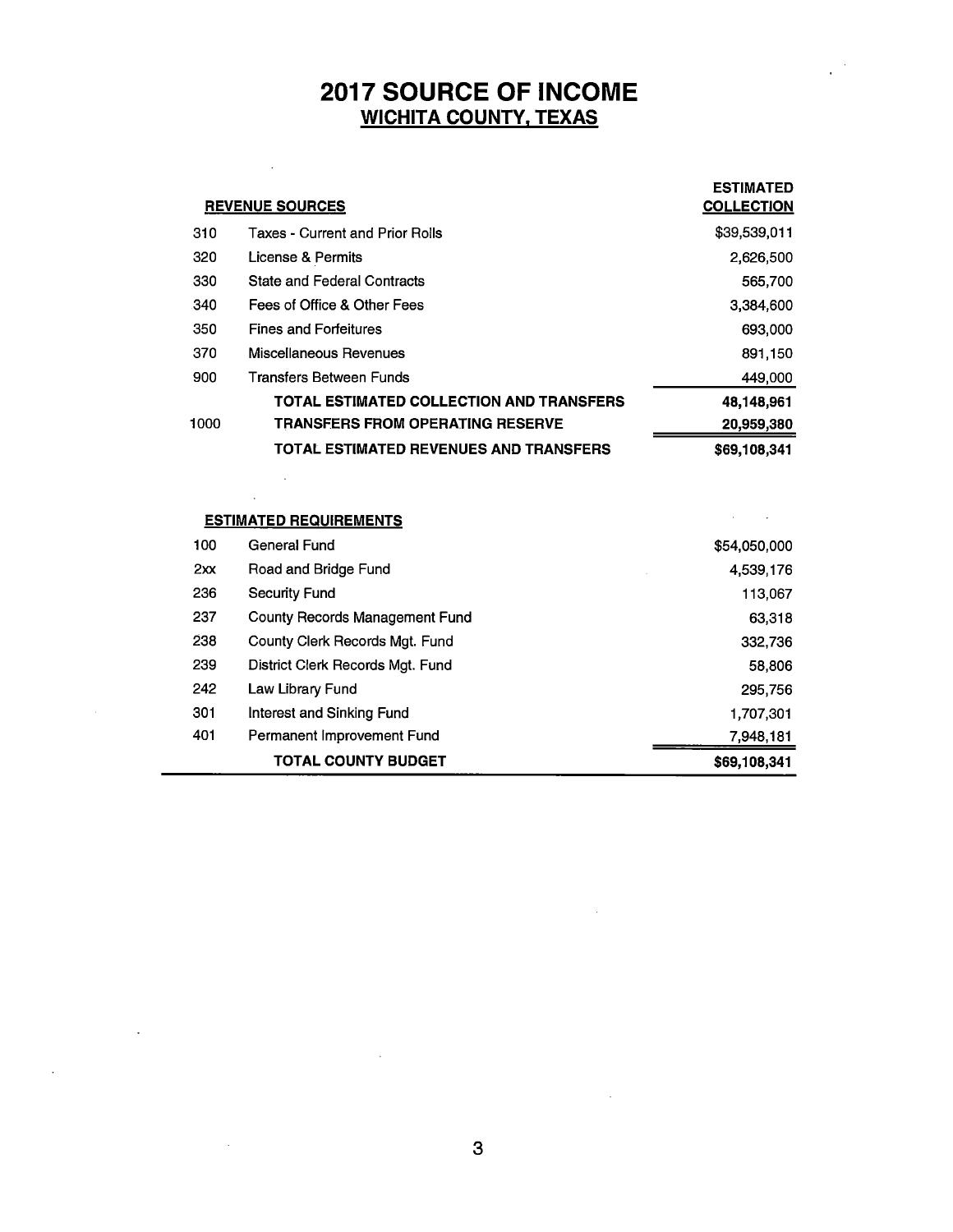## **RECAPITULATION**

### **WICHITA COUNTY BUDGET 2017**

| <b>TOTALS</b>             | \$0.606893      | \$39,539,011 | \$9,609,950         | \$19,959,380                                      | \$69,108,341                         |
|---------------------------|-----------------|--------------|---------------------|---------------------------------------------------|--------------------------------------|
| Permanent Imp. Fund       |                 |              | 60,000              | 7,888,181                                         | 8,000,000                            |
| Int. and Sinking Fund     | 0.024735        | 1,611,482    | 14,000              | 81,819                                            | 1,655,482                            |
| Law Library Fund          |                 |              | 290,000             | 5,756                                             | 295,756                              |
| Dist. Clk. Rec. Mgt. Fund |                 | ۰            | 57,600              | 1,206                                             | 58,806                               |
| Co. Clerk Rec. Mgt. Fund  |                 | ۰            | 211,200             | 121,536                                           | 332,736                              |
| Co. Records Mgt. Fund     |                 |              | 46,000              | 17,318                                            | 63,318                               |
| Cth. Security Fund        |                 |              | 43,900              | 69,167                                            | 113,067                              |
| Road and Bridge           |                 |              | 3,085,550           | 1,453,626                                         | 4,539,176                            |
| General Fund              | \$0.582158      | \$37,927,529 | \$5,801,700         | \$10,320,771                                      | \$54,050,000                         |
| <b>FUND</b>               | <b>TAX RATE</b> | <b>TAXES</b> | <b>OTHER INCOME</b> | <b>FROM</b><br><b>OPERATING</b><br><b>RESERVE</b> | <b>BUDGET</b><br><b>REQUIREMENTS</b> |

#### TAX LEVY 2012,2013, 2014, 2015, and 2016 CERTIFIED ROLLS UNADJUSTED

|                 | 2012            | <u> 2013</u>    | <u>2014</u>     | <u> 2015</u>    | 2016              |
|-----------------|-----------------|-----------------|-----------------|-----------------|-------------------|
| <b>TAX BASE</b> | \$6,329,242,472 | \$6,423,354,637 | \$6,464,204,788 | \$6,542,512,384 | \$6,549,147,358 * |
| <b>TAX RATE</b> | \$0.519664      | \$0.513590      | \$0,509368      | \$0.553000      | \$0.606893        |
| <b>TAX LEVY</b> | \$32,890,794    | \$32,989,707    | \$32,926,590    | \$36,180,093    | \$39,746,317      |

\* 2016 Roll adjusted for Railroad Rolling Stock and TIF captured value.

Taxable value for County \$6,514,988,807

Tax Rate \$0.606893

Tax Levy \$39,539,011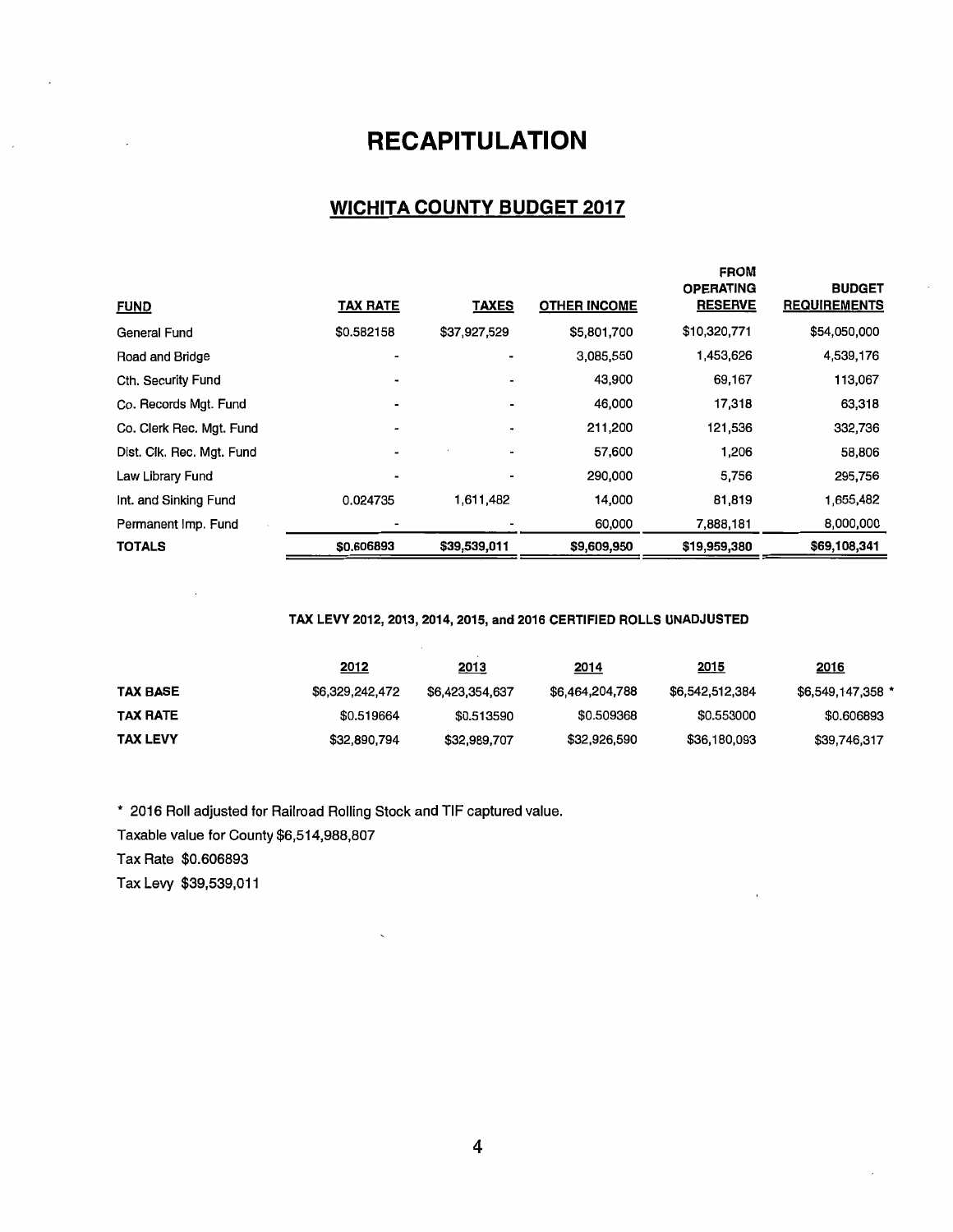### **COMPARISON OF 2017 BUDGET AND 2016 BUDGET AND ACTUAL RECEIPTS AND EXPENDITURES FOR 2015 AND 2014**

|                      | <b>RECEIPTS</b> |                    |              | <b>EXPENDITURES</b> |                     |              |             |
|----------------------|-----------------|--------------------|--------------|---------------------|---------------------|--------------|-------------|
|                      | <u>Revenue</u>  | <b>Transfer In</b> | <b>Total</b> | <b>Exp</b>          | <b>Transfer Out</b> | <b>Total</b> | Gain (Loss) |
| <b>General Fund</b>  |                 |                    |              |                     |                     |              |             |
| 2017 Budget          | \$43,077,730    | \$10,972,270       | 54,050,000   | \$50,035,000        | \$4,015,000         | 54,050,000   |             |
| 2016 Budget          | \$40,731,242    | \$7,268,758        | 48,000,000   | \$47,000,000        | \$1,000,000         | 48,000,000   |             |
| 2015 Actual          | 38,440,955      | 166,703            | 38,607,658   | 37,925,459          | 1,249,782           | 39,175,241   | (567, 583)  |
| 2014 Actual          | 38,877,861      | 743,332            | 39,621,193   | 38,521,962          | 1,851,373           | 40,373,335   | (752, 142)  |
| <b>R&amp;B #1</b>    |                 |                    |              |                     |                     |              |             |
| 2017 Budget          | 469,050         | 363,383            | 832,433      | 732,433             | 100,000             | 832,433      |             |
| 2016 Budget          | 474,000         | 392,246            | 866,246      | 766,246             | 100,000             | 866,246      |             |
| 2015 Budget          | 477,379         | 200,000            | 677,379      | 451,498             | 10,256              | 461,754      | 215,625     |
| 2014 Budget          | 502,343         | 199,771            | 702,114      | 415,823             | 10,000              | 425,823      | 276,291     |
| <b>R&amp;B #2</b>    |                 |                    |              |                     |                     |              |             |
| 2017 Budget          | 469,000         | 776,082            | 1,245,082    | 1,145,082           | 100,000             | 1,245,082    |             |
| 2016 Budget          | 460,000         | 610,005            | 1,070,005    | 970,005             | 100,000             | 1,070,005    |             |
| 2015 Budget          | 481,103         | 206,294            | 687,397      | 515,891             | 10,000              | 525,891      | 161,506     |
| 2014 Budget          | 501,814         | 198,825            | 700,639      | 400,516             | 10,000              | 410,516      | 290,123     |
| <b>R&amp;B#3</b>     |                 |                    |              |                     |                     |              |             |
| 2017 Budget          | 468,000         | 438,281            | 906,281      | 806,281             | 100,000             | 906,281      |             |
| 2016 Budget          | 461,000         | 338,946            | 799,946      | 681,213             | 118,733             | 799,946      |             |
| 2015 Budget          | 478,898         | 200,278            | 679,176      | 532,794             | 31,468              | 564,262      | 114,914     |
| 2014 Budget          | 515,318         | 240,151            | 755,469      | 486,654             | 28,730              | 515,384      | 240,085     |
| <b>R&amp;B #4</b>    |                 |                    |              |                     |                     |              |             |
| 2017 Budget          | 469,500         | 577,348            | 1,046,848    | 922,848             | 124,000             | 1,046,848    |             |
| 2016 Budget          | 498,000         | 405,840            | 903,840      | 793,840             | 110,000             | 903,840      |             |
| 2015 Budget          | 483,683         | 241,823            | 725,506      | 642,946             | 20,271              | 663,217      | 62,289      |
| 2014 Budget          | 511,982         | 385,745            | 897,727      | 648,155             | 10,000              | 658,155      | 239,572     |
| <b>R&amp;B #5</b>    |                 |                    |              |                     |                     |              |             |
| 2017 Budget          |                 | 508,532            | 508,532      | 508,532             |                     | 508,532      |             |
| 2016 Budget          |                 | 448,659            | 448,659      | 448,659             |                     | 448,659      |             |
| 2015 Budget          |                 | 50,000             | 50,000       | 130,945             | 5,200               | 136,145      | (86, 145)   |
| 2014 Budget          |                 | 40,000             | 40,000       | 31,098              | 208,071             | 239,169      | (199, 169)  |
| <b>Total R&amp;B</b> |                 |                    |              |                     |                     |              |             |
| 2017 Budget          | 1,875,550       | 2,663,626          | 4,539,176    | 3,659,963           | 424,000             | 4,539,176    |             |
| 2016 Budget          | 1,893,000       | 2,195,696          | 4,088,696    | 3,659,963           | 428,733             | 4,088,696    |             |
| 2015 Budget          | 1,921,063       | 898,395            | 2,819,458    | 2,274,074           | 77,195              | 2,351,269    | 468,189     |
| 2014 Budget          | 2,031,457       | 1,064,492          | 3,095,949    | 1,982,246           | 266,801             | 2,249,047    | 846,902     |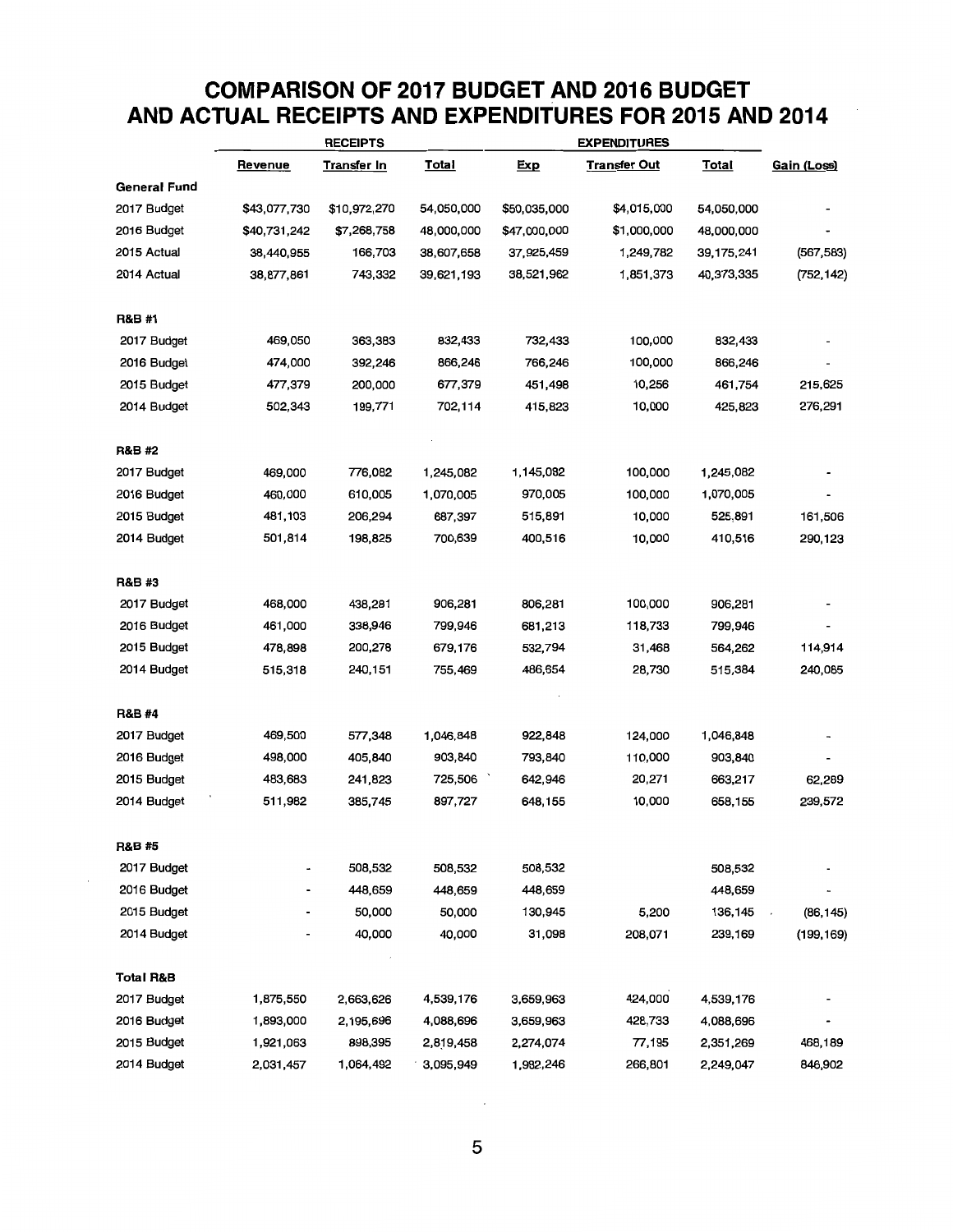### **COMPARISON OF 2017 BUDGET AND 2016 BUDGET AND ACTUAL RECEIPTS AND EXPENDITURES FOR 2015 AND 2014**

|                            |           | <b>RECEIPTS</b>    |              |            |                          | <b>EXPENDITURES</b> |             |  |  |
|----------------------------|-----------|--------------------|--------------|------------|--------------------------|---------------------|-------------|--|--|
|                            | Revenue   | <b>Transfer In</b> | <b>Total</b> | <b>Exp</b> | <b>Transfer Out</b>      | <b>Total</b>        | Gain (Loss) |  |  |
| <b>Courthouse Security</b> |           |                    |              |            |                          |                     |             |  |  |
| 2017                       | 43,900    | 69,167             | 113,067      | $-113,067$ |                          | 113,067             |             |  |  |
| 2016                       | 48,100    | 14,150             | 62,250       | 62,250     |                          | 62,250              |             |  |  |
| 2015                       | 44,971    |                    | 44,971       | 53,353     |                          | 53,353              | (8, 382)    |  |  |
| 2014                       | 47,131    |                    | 47,131       | 51,808     |                          | 51,808              | (4,677)     |  |  |
| <b>Court Records</b>       |           |                    |              |            |                          |                     |             |  |  |
| 2017                       | 46,000    | 17,318             | 63,318       | 63,318     |                          | 63,318              |             |  |  |
| 2016                       | 47,300    | 23,646             | 70,946       | 70,946     |                          | 70,946              |             |  |  |
| 2015                       | 46,209    |                    | 46,209       | 55,610     | $\overline{\phantom{a}}$ | 55,610              | (9, 401)    |  |  |
| 2014                       | 48,100    | 16,722             | 64,822       | 53,100     |                          | 53,100              | 11,722      |  |  |
| Co. Clk. Rec.              |           |                    |              |            |                          |                     |             |  |  |
| 2017                       | 211,200   | 121,536            | 332,736      | 332,736    |                          | 332,736             |             |  |  |
| 2016                       | 202,400   | 276,409            | 478,809.     | 478,809    |                          | 478,809             |             |  |  |
| 2015                       | 218,804   |                    | 218,804      | 304,157    | 17,000                   | 321,157             | (102, 353)  |  |  |
| 2014                       | 209,254   | 91,466             | 300,720      | 418,295    | 24,000                   | 442,295             | (141, 575)  |  |  |
| Dist. Clk. Rec.            |           |                    |              |            |                          |                     |             |  |  |
| 2017                       | 57,600    | 1,206              | 58,806       | 58,806     |                          | 58,806              |             |  |  |
| 2016                       | 57,200    | 6,380              | 63,580       | 63,580     |                          | 63,580              |             |  |  |
| 2015                       | 58,486    |                    | 58,486       | 149        |                          | 149                 | 58,337      |  |  |
| 2014                       | 57,452    |                    | 57,452       | 38,394     |                          | 38,394              | 19,058      |  |  |
| <b>Law Library</b>         |           |                    |              |            |                          |                     |             |  |  |
| 2017                       | 90,000    | 205,756            | 295,756      | 295,756    |                          | 295,756             |             |  |  |
| 2016                       | 82,000    | 219,847            | 301,847      | 301,847    |                          | 301,847             |             |  |  |
| 2015                       | 92,911    | 160,000            | 252,911      | 266,603    |                          | 266,603             | (13, 692)   |  |  |
| 2014                       | 97,631    | 162,668            | 260,299      | 248,163    |                          | 248,163             | 12,136      |  |  |
| <b>Debt Service</b>        |           |                    |              |            |                          |                     |             |  |  |
| 2017                       | 1,611,482 | 95,819             | 1,707,301    | 1,707,301  |                          | 1,707,301           |             |  |  |
| 2016                       | 368,132   | 48,788             | 416,920      | 416,920    |                          | 416,920             |             |  |  |
| 2015                       | 6,258     | 366,393            | 372,651      | 416,915    |                          | 416,915             | (44, 264)   |  |  |
| 2014                       | 6,607     | 174,048            | 180,655      | 203,043    |                          | 203,043             | (22, 388)   |  |  |

**6**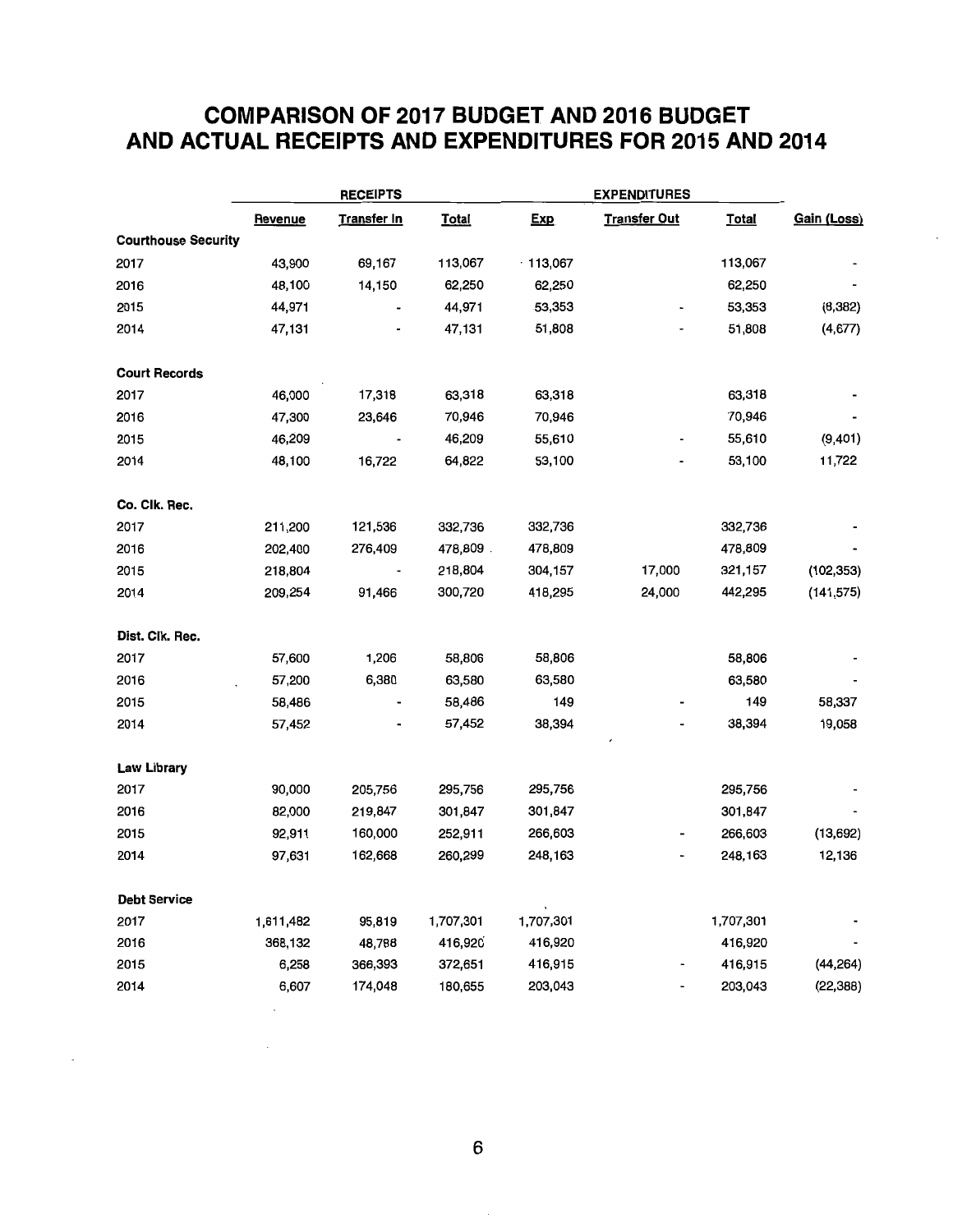### **COMPARISON OF 2017 BUDGET AND 2016 BUDGET AND ACTUAL RECEIPTS AND EXPENDITURES FOR 2015 AND 2014**

|                    |              | <b>RECEIPTS</b>    |              |              | <b>EXPENDITURES</b> |              |             |  |
|--------------------|--------------|--------------------|--------------|--------------|---------------------|--------------|-------------|--|
|                    | Revenue      | <u>Transfer In</u> | <b>Total</b> | <b>Exp</b>   | <u>Transfer Out</u> | <u>Total</u> | Gain (Loss) |  |
| PI Fund            |              |                    |              |              |                     |              |             |  |
| 2017               | 60,000       | 7,888,181          | 7,948,181    | 7,948,181    |                     | 7,948,181    |             |  |
| 2016               | 65,500       | 2,907,013          | 2,972,513    | 2,972,513    |                     | 2,972,513    |             |  |
| 2015               | 83,081       | 4,109,529          | 4,192,610    | 948,849      | 507,787             | 1,456,636    | 2,735,974   |  |
| 2014               | 96,812       | 495,571            | 592,383      | 1,194,663    | 14,153              | 1,208,816    | (616, 433)  |  |
| <b>Grand Total</b> |              |                    |              |              |                     |              |             |  |
| 2017               | \$47,073,462 | \$22,034,879       | \$69,108,341 | \$64,214,128 | \$4,439,000         | \$69,108,341 |             |  |
| 2016               | \$43,494,874 | \$12,960,687       | \$56,455,561 | \$55,026,828 | \$1,428,733         | \$56,455,561 |             |  |
| 2015               | \$40,912,738 | \$5,701,020        | \$46,613,758 | \$42,245,169 | \$1,851,764         | \$44,096,933 | \$2,516,825 |  |
| 2014               | \$41,472,305 | \$2,748,299        | \$44,220,604 | \$42,711,674 | \$2,156,327         | \$44,868,001 | (\$647,397) |  |

 $\sim$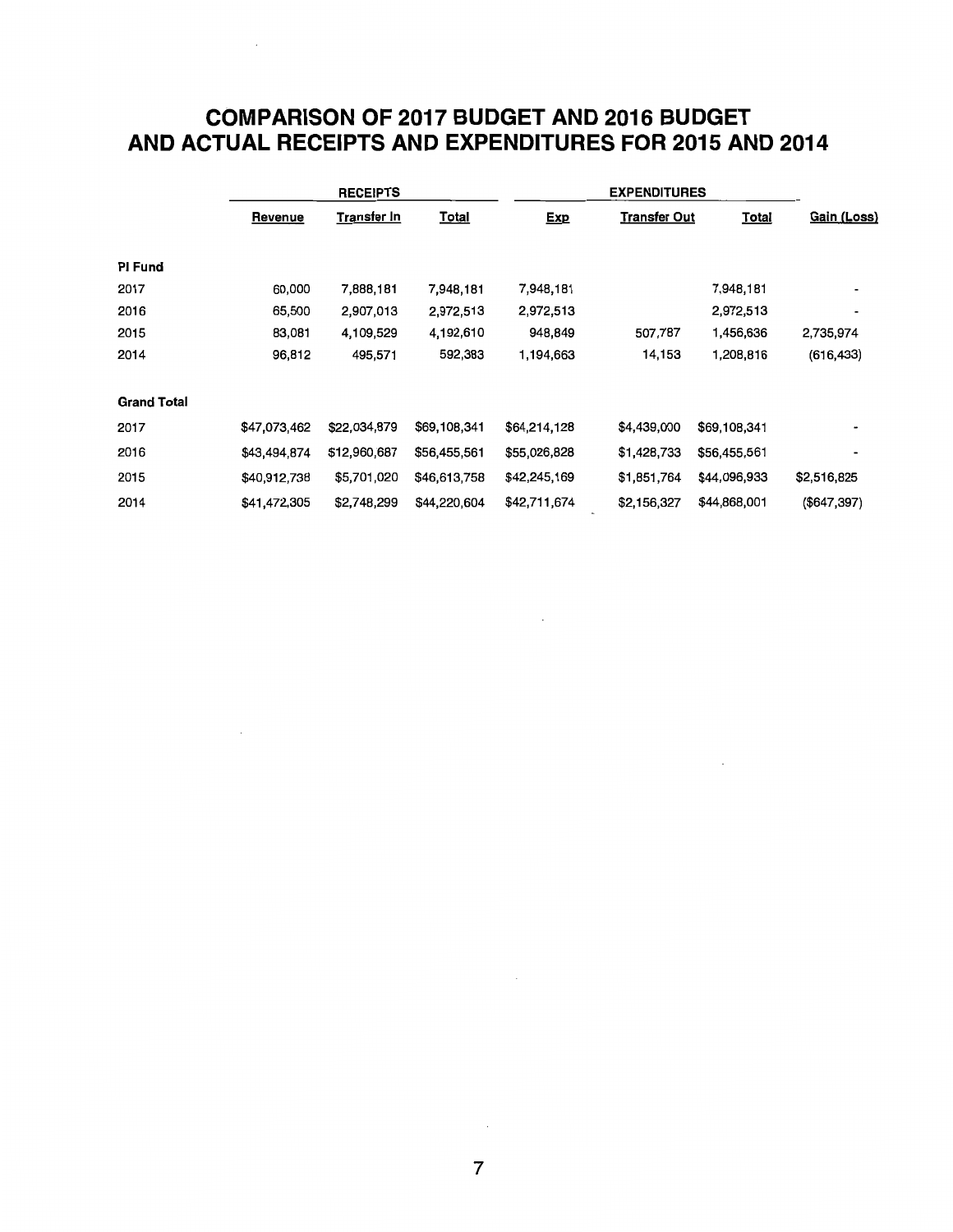## **END OF YEAR FUND BALANCES**

 $\overline{\phantom{a}}$ 

|                               | <b>Estimated 2016</b> | <b>Actual 2015</b> | <b>Actual 2014</b> |
|-------------------------------|-----------------------|--------------------|--------------------|
| General Fund                  | \$16,000,000          | \$13,499,261       | \$14,066,844       |
| Precinct No. 1                | 1,000,000             | 1,156,028          | 940,404            |
| Precinct No. 2                | 1,000,000             | 1,060,044          | 848,537            |
| Precinct No. 3                | 1,200,000             | 1,208,833          | 1,043,919          |
| Precinct No. 4                | 400,000               | 571,923            | 509,634            |
| Precinct No. 5                | 300,000               | 78,075             | 164,220            |
| Security Fund                 | 75,000                | 110,031            | 118,413            |
| <b>County Records Fund</b>    | 25,000                | 36,830             | 33,786             |
| <b>County Clerk Records</b>   | 150,000               | 150,960            | 394,888            |
| <b>District Clerk Records</b> | 200,000               | 166,714            | 108,377            |
| Law Library                   | 50,000                | 49,551             | 51,108             |
| Debt Service                  | 400,000               | 489,536            | 536,145            |
| Perm. Imp. Fund               | 9,000,000             | 6,302,866          | 4,184,305          |
| Total                         | \$29,800,000          | \$24,880,652       | \$23,000,580       |

Note: The estimated 2016 end of year balance in the General Fund and Permanent Improvement Fund are increased in anticipation of receipt of revenue from issuance of debt instruments.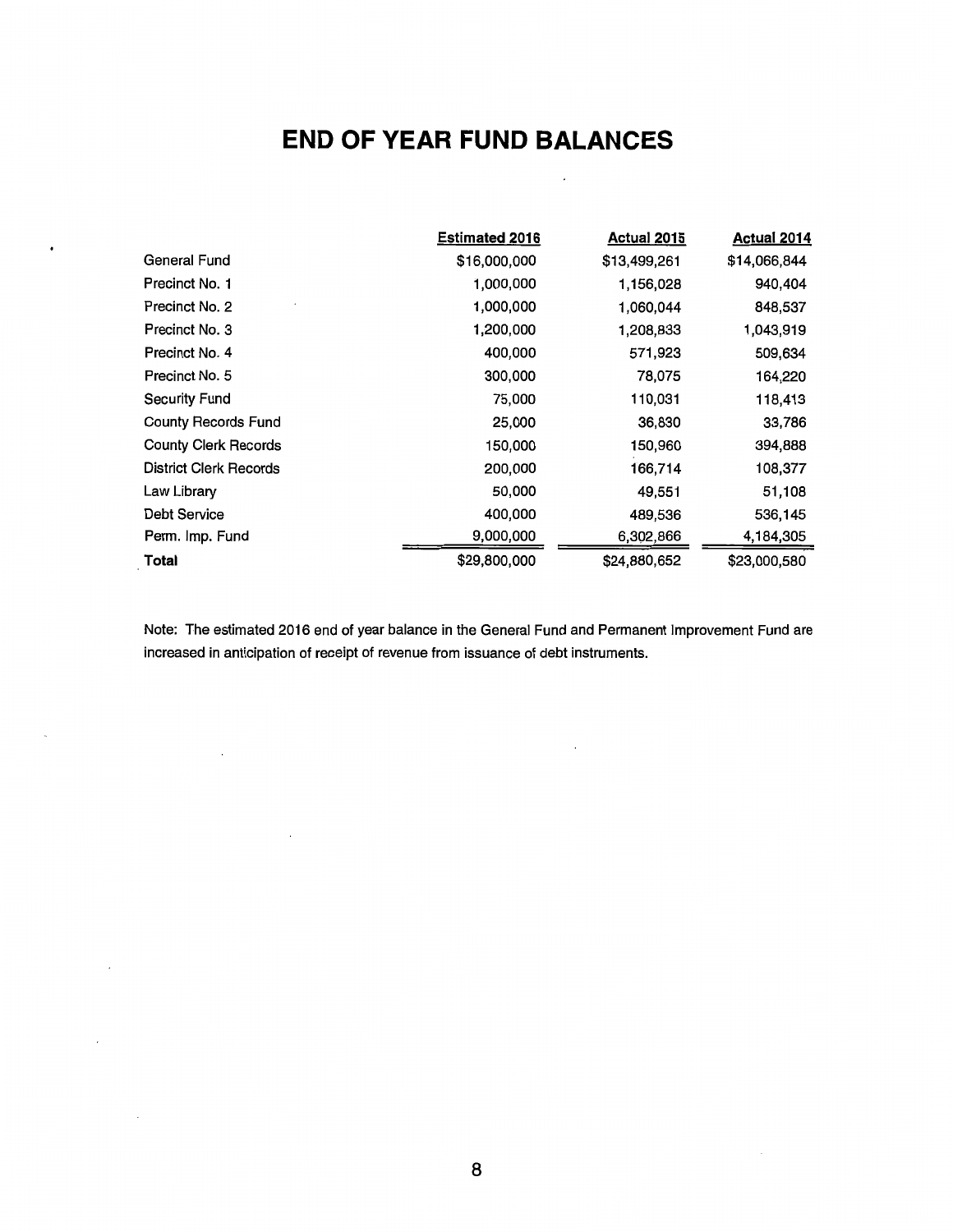# 2017 REVENUE BUDGET

 $\label{eq:2.1} \mathcal{L}(\mathcal{L}^{\text{max}}_{\mathcal{L}}(\mathcal{L}^{\text{max}}_{\mathcal{L}}(\mathcal{L}^{\text{max}}_{\mathcal{L}}(\mathcal{L}^{\text{max}}_{\mathcal{L}})))$ 

 $\mathcal{L}(\mathcal{L}^{\text{max}})$  and  $\mathcal{L}(\mathcal{L}^{\text{max}})$ 

 $\sim$ 

# SUMMARY

 $\mathcal{L}(\mathcal{L}^{\mathcal{L}})$  and  $\mathcal{L}(\mathcal{L}^{\mathcal{L}})$  and  $\mathcal{L}(\mathcal{L}^{\mathcal{L}})$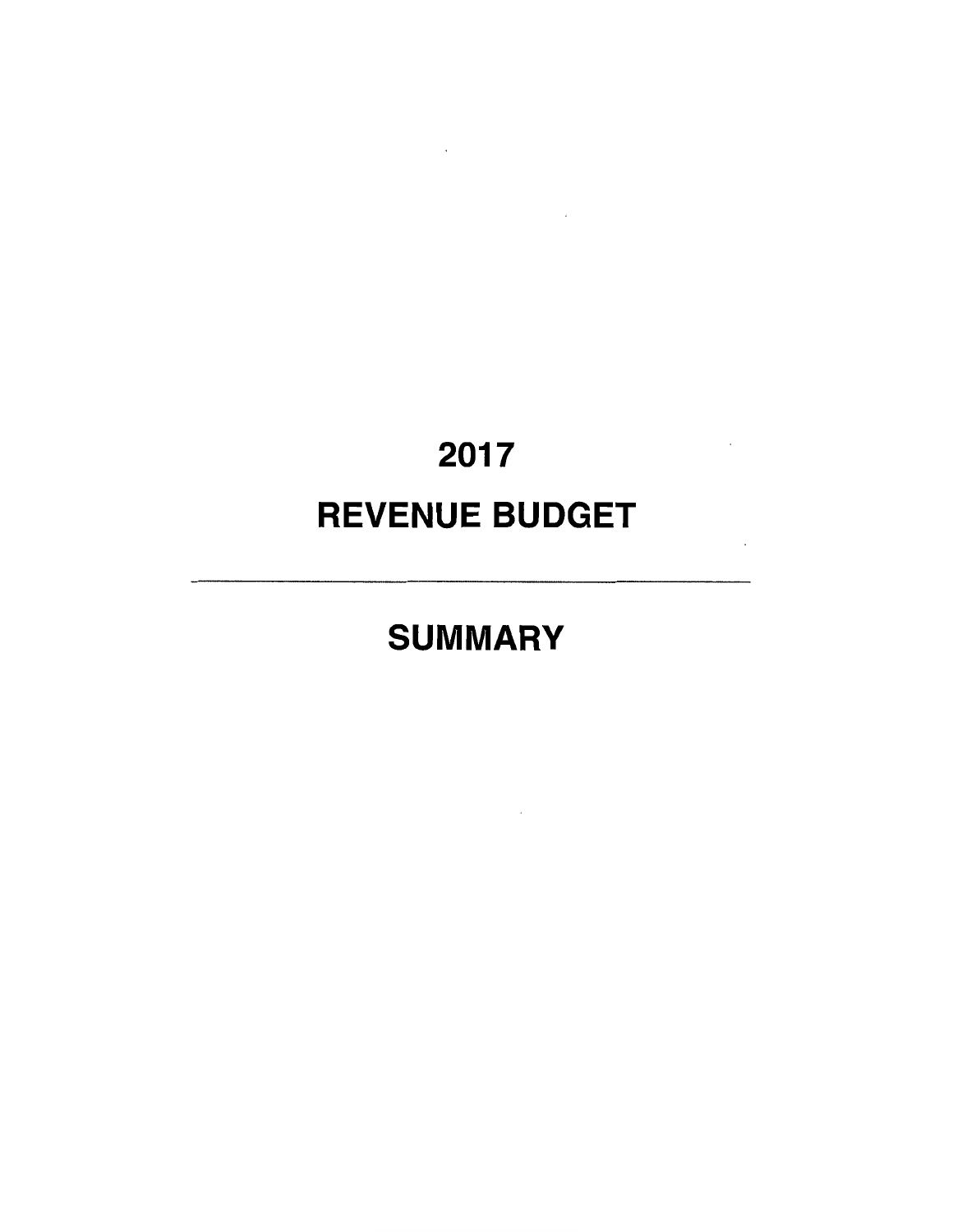## **2017 REVENUE BUDGET**

| <b>Fund 100 Account</b>          | <b>General Fund</b>                | 2017         |
|----------------------------------|------------------------------------|--------------|
|                                  | From Operating Balance             | \$10,320,771 |
| 310/314                          | <b>Ad Valorem Taxes</b>            | 37,927,529   |
| 320                              | <b>Licenses &amp; Permits</b>      | 1,226,500    |
| 330                              | <b>State and Federal Contracts</b> | 565,700      |
| 340                              | Fees for Service.                  | 2,944,900    |
| 350                              | <b>Fines &amp; Forfeitures</b>     | 293,000      |
| 370                              | <b>Other Revenue</b>               | 746,600      |
| 900                              | <b>Transfer from Other Funds</b>   | 25,000       |
|                                  | <b>TOTAL REVENUE FUND 100</b>      | \$54,050,000 |
| <b>ROAD AND BRIDGE PRECINCTS</b> |                                    |              |
| <b>Fund 221 Account</b>          | Precinct #1                        |              |
|                                  | From Operating Balance             | 163,383      |
| 310/314                          | <b>Ad Valorem Taxes</b>            |              |
| 320                              | Licenses & Permits                 | 350,000      |
| 350                              | <b>Fines and Forfeitures</b>       | 100,000      |
| 370                              | <b>Other Revenue</b>               | 19,050       |
| 900                              | <b>Transfer from General Fund</b>  | 200,000      |
|                                  | <b>TOTAL REVENUE FUND 221</b>      | 832,433      |
| Fund 222 Account                 | <b>Precinct #2</b>                 |              |
|                                  | From Operating Balance             | 576,082      |
| 310/314                          | <b>Ad Valorem Taxes</b>            |              |
| 320                              | Licenses & Permits                 | 350,000      |
| 350                              | <b>Fines and Forfeitures</b>       | 100,000      |
| 370                              | <b>Other Revenue</b>               | 19,000       |
| 900                              | <b>Transfer from General Fund</b>  | 200,000      |
|                                  | <b>TOTAL REVENUE FUND 222</b>      | 1,245,082    |
| <b>Fund 223 Account</b>          | Precinct #3                        |              |
|                                  | <b>From Operating Balance</b>      | 238,281      |
| 310/314                          | <b>Ad Valorem Taxes</b>            |              |
| 320                              | Licenses & Permits                 | 350,000      |
| 350                              | <b>Fines and Forfeitures</b>       | 100,000      |
| 370                              | Other Revenue                      | 18,000       |
| 900                              | Transfer from General Fund         | 200,000      |
|                                  | <b>TOTAL REVENUE FUND 223</b>      | 906,281      |
| <b>Fund 224 Account</b>          | Precinct #4                        |              |
|                                  | From Operating Balance             | 377,348      |
| 310/314                          | <b>Ad Valorem Taxes</b>            |              |
| 320                              | Licenses & Permits                 | 350,000      |
| 350                              | <b>Fines and Forfeitures</b>       | 100,000      |
| 370                              | Other Revenue                      | 19,500       |
| 900                              | <b>Transfer from General Fund</b>  | 200,000      |
|                                  | <b>TOTAL REVENUE FUND 224</b>      | 1,046,848    |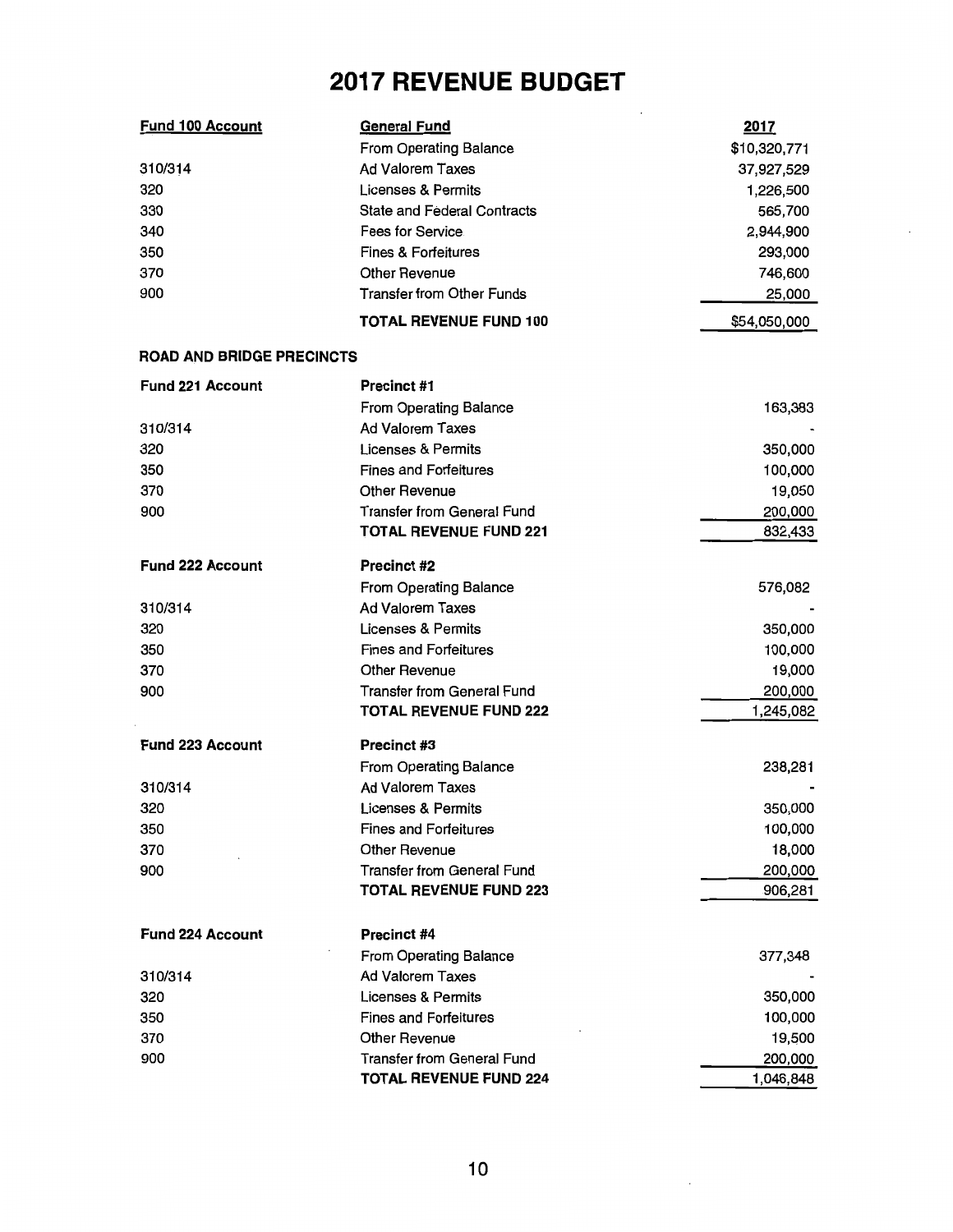# **2017 REVENUE BUDGET**

| <b>Fund 225 Account</b> | Road & Bridge Joint Fund<br>From Operating Balance | 98,532       |
|-------------------------|----------------------------------------------------|--------------|
| 900                     | <b>Transfer of Funds</b>                           | 410,000      |
|                         | <b>TOTAL REVENUE FUND 225</b>                      | 508,532      |
|                         | <b>TOTAL REVENUE R&amp;B FUND</b>                  | \$4,539,176  |
| <b>Fund 236 Account</b> | <b>Security Fund</b>                               |              |
|                         | From Operating Balance                             | 69,167       |
| 340                     | Fees for Service                                   | 43,900       |
|                         | <b>TOTAL REVENUE FUND 236</b>                      | 113,067      |
| <b>Fund 237 Account</b> | <b>County Records Mgt. Fund</b>                    |              |
|                         | From Operating Balance                             | 17,318       |
| 340                     | Fees for Service                                   | 46,000       |
| 900                     | <b>Transfer from Other Funds</b>                   |              |
|                         | <b>TOTAL REVENUE FUND 237</b>                      | 63,318       |
| <b>Fund 238 Account</b> | <b>County Clerk Records Mgt. Fund</b>              |              |
|                         | From Operating Balance                             | 121,536      |
| 340                     | <b>Fees for Service</b>                            | 202,200      |
| 370                     | Other Revenue                                      | 9,000        |
|                         | <b>TOTAL REVENUE FUND 238</b>                      | 332,736      |
| <b>Fund 239 Account</b> | District Clerk Records Mgt. Fund                   |              |
|                         | From Operating Balance                             | 1,206        |
| 340                     | Fees for Service                                   | 57,600       |
|                         |                                                    | 58,806       |
| <b>Fund 242 Account</b> | <b>Law Library Fund</b>                            |              |
|                         | From Operating Balance                             | 5,756        |
| 340                     | Fees for Service                                   | 90,000       |
| 900                     | <b>Transfer from General</b>                       | 200,000      |
|                         | <b>TOTAL REVENUE FUND 242</b>                      | 295,756      |
| Fund 301 Account        | <b>Debt Service</b>                                |              |
|                         | From Operating Balance                             | 81,819       |
| 310/314                 | Ad Valorem Taxes                                   | 1,611,482    |
| 370                     | <b>Other Revenue</b>                               | 0            |
| 900                     | Transfer In                                        | 14,000       |
|                         | <b>TOTAL REVENUE FUND 301</b>                      | 1,707,301    |
| Fund 401 Account        | <b>Permanent Improvement Fund</b>                  |              |
|                         | From Operating Balance                             | 7,888,181    |
| 310/314                 | <b>Ad Valorem Taxes</b>                            | 0            |
| 370                     | Other Revenue                                      | 60,000       |
|                         | <b>TOTAL REVENUE FUND 401</b>                      | 7,948,181    |
|                         | <b>TOTAL 2017 REVENUE BUDGET</b>                   | \$69,108,341 |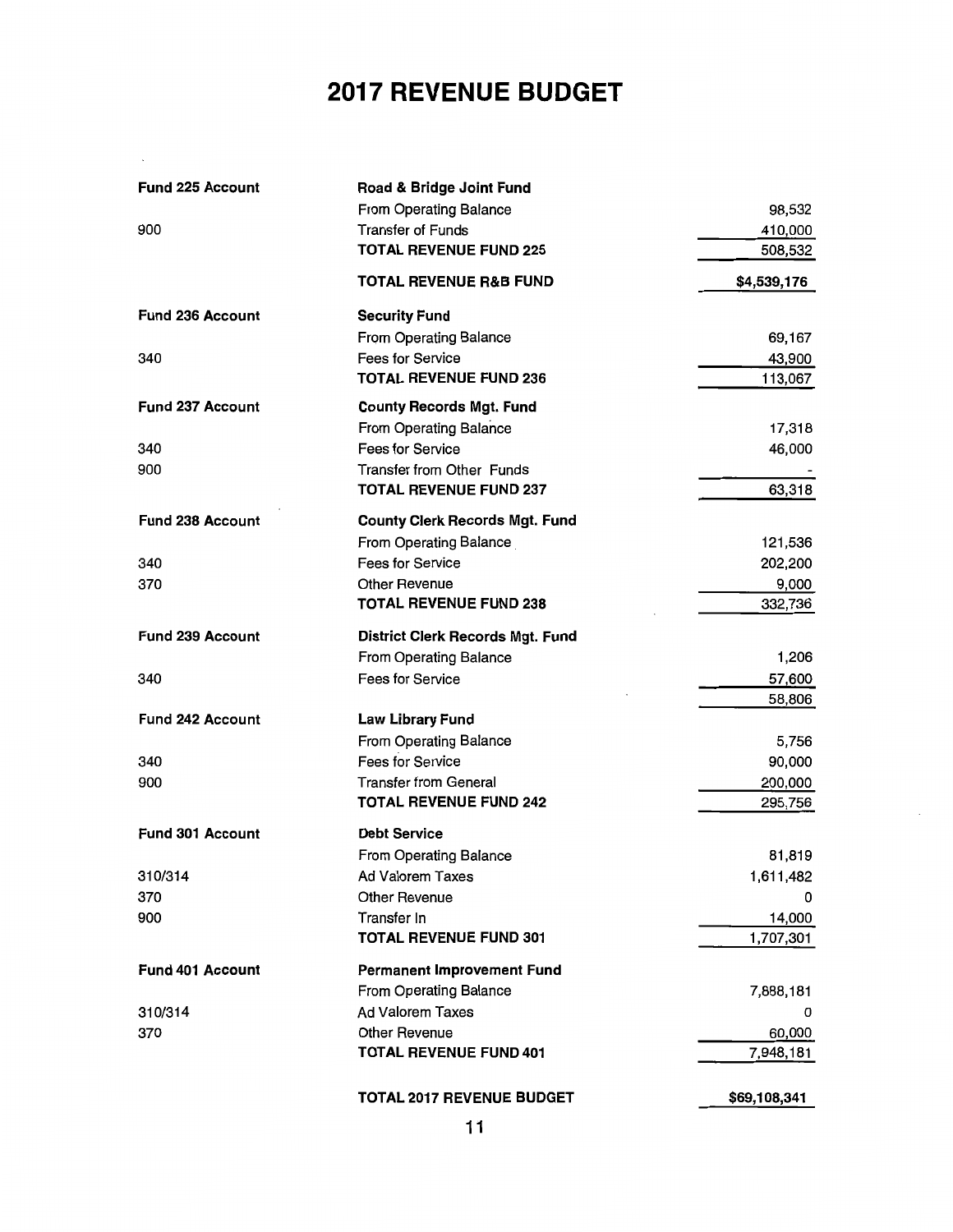# 2017

# EXPENDITURE BUDGET

# SUMMARY

/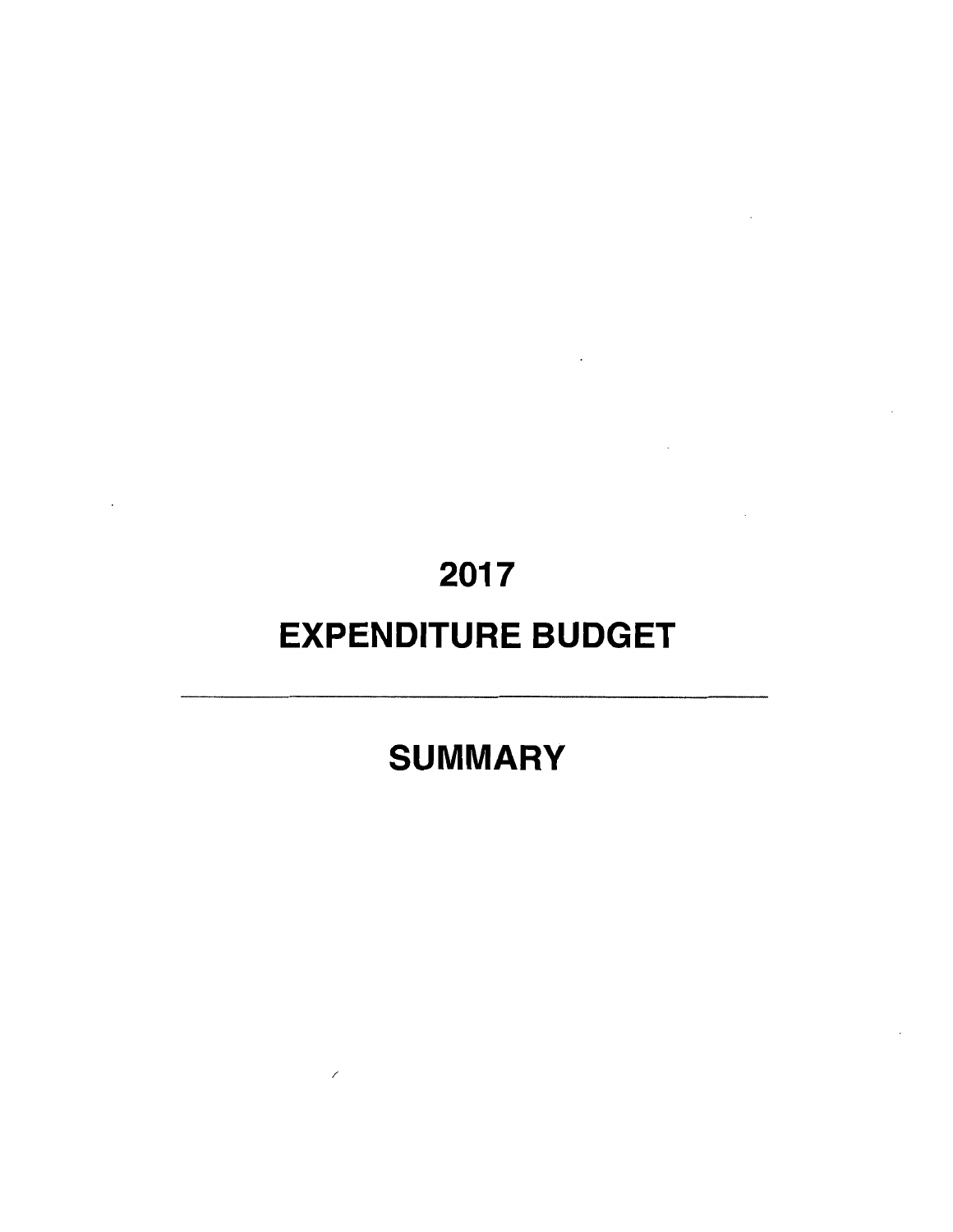|           | <b>Expenditure</b>             | 2017 Budget  | 2016 Budget  | <b>Increase</b> |          |
|-----------|--------------------------------|--------------|--------------|-----------------|----------|
|           |                                |              |              |                 | % Change |
| 1000      | Personnel                      | \$29,034,562 | \$28,734,973 | 299,589         | 1.04%    |
| 3000/4000 | <b>Supply &amp; Operations</b> | 17,179,986   | 16,889,660   | 290,326         | 1.7%     |
| 5000      | <b>Capital Expenditures</b>    | 6,820,452    | 1,375,367    | 5,445,085       | 395.9%   |
|           | <b>Total Expenditure</b>       | 53,035,000   | 47,000,000   | 6,035,000       | 12.84%   |
| 9000      | Transfers Out                  | 1,015,000    | 1,000,000    | 15,000          | 1.5%     |
|           | <b>Total General Fund</b>      | \$54,050,000 | \$48,000,000 | \$6,050,000     | 12.6%    |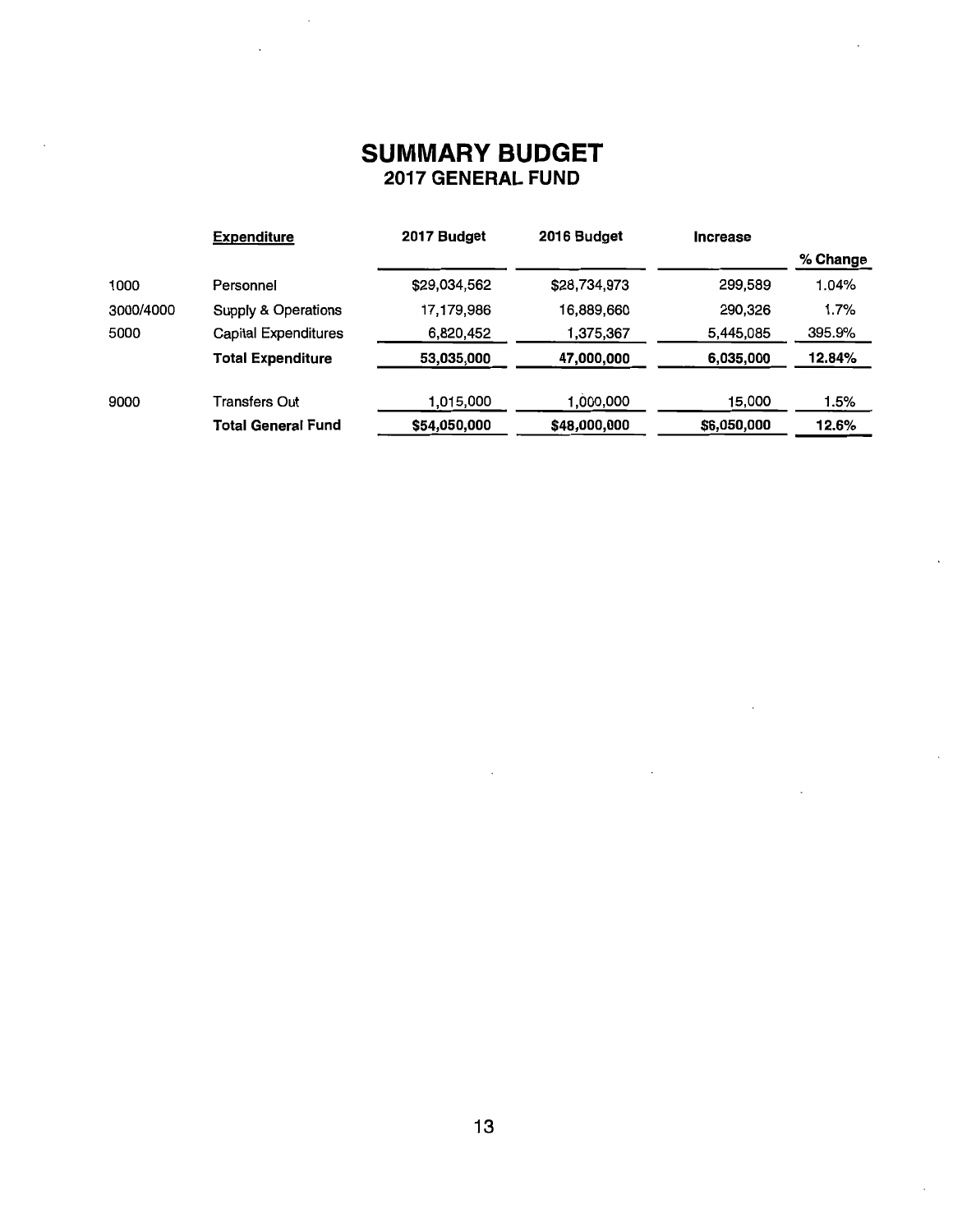|                      | <b>Personnel Salaries</b> | Supply &          | Capital             |             |             |             |  |
|----------------------|---------------------------|-------------------|---------------------|-------------|-------------|-------------|--|
| Dept                 | & Benefits                | <b>Operations</b> | <b>Expenditures</b> | 2017 Budget | 2016 Budget | 2015 Actual |  |
|                      |                           | Administration    |                     |             |             |             |  |
| 401 Co. Judge        | \$362,020                 | \$15,100          |                     | \$377,120   | \$377,835   | \$359,746   |  |
| 403 Co. Clerk        | 740,825                   | 43,625            |                     | \$784,450   | 802,527     | 695,912     |  |
| 404 Hum. Resource    | 123,819                   | 23,258            |                     | 147,077     | 143,448     | 112,025     |  |
| 405 Vet. Service     | 141,698                   | 12,730            |                     | 154,428     | 143,445     | 89,149      |  |
| 406 EMO              | 123,644                   | 97,852            |                     | 221,496     | 224,908     | 211,899     |  |
| 408 Purchasing       |                           | 550               |                     | 550         | 1,100       | 322         |  |
| 409 Non-Dept.        | 410,135                   | 3,939,116         | 6,198,163           | 10,547,414  | 4,825,403   | 1,391,048   |  |
| 410 LGS              |                           | 667,600           |                     | 667,600     | 668,600     | 637,776     |  |
| 411 TSG              |                           | 52,800            |                     | 52,800      | 547,000     | 50,425      |  |
| 412 Info. Systems    | 433,264                   | 351,750           | 251,000             | 1,036,014   | 1,209,954   | 382,075     |  |
| 414 Financial SW     |                           |                   |                     |             |             |             |  |
| 415 Hist. Comm.      |                           | 15,700            |                     | 15,700      | 16,200      | 13,043      |  |
| Total                | 2,335,405                 | 5,220,081         | 6,449,163           | 14,004,649  | 8,960,420   | 3,943,420   |  |
|                      |                           |                   | Judicial            |             |             |             |  |
| 425 Court Admin      | 234,967                   | 13,842            |                     | 248,809     | 241,481     | 183,649     |  |
| 426 Juror            |                           | 150,800           |                     | 150,800     | 179,800     | 93,710      |  |
| 428 Drug Enf.        | 285,716                   | 45,455            |                     | 331,171     | 341,482     | 302,883     |  |
| 429 CDA              | 2,898,481                 | 202,955           | 32,400              | 3,133,836   | 3,055,105   | 2,665,673   |  |
| 430 Dist. Clerk      | 629,683                   | 39,250            |                     | 668,933     | 668,318     | 651,051     |  |
| 440 30th Dist. Court | 152,289                   | 9,110             |                     | 161,399     | 160,773     | 152,689     |  |
| 441 78th Dist. Court | 147,179                   | 12,006            |                     | 159,185     | 159,629     | 145,103     |  |
| 442 89th Dist. Court | 144,141                   | 10,225            |                     | 154,366     | 149,625     | 139,115     |  |
| 443 Judicial         |                           | 139,400           |                     | 139,400     | 140,200     | 107,387     |  |
| 444 CCL #1           | 319,535                   | 10,871            |                     | 330,406     | 338,571     | 321,431     |  |
| 445 CCL #2           | 319,535                   | 7,988             |                     | 327,523     | 340,074     | 325,139     |  |
| 446 Probate          | 55,359                    | 1,350             |                     | 56,709      | 56,697      | 54,117      |  |
| 454 CMO              | 136,613                   | 10,711            |                     | 147,324     | 148,125     | 133,113     |  |
| 455 JP 1-1           | 220,564                   | 13,926            |                     | 234,490     | 239,124     | 221,143     |  |
| 456 JP 1-2           | 228,677                   | 28,369            |                     | 257,046     | 249,650     | 227,288     |  |
| 457 JP #2            | 117,304                   | 14,725            |                     | 132,029     | 132,943     | 124,571     |  |
| 458 JP #3            | 117,604                   | 10,592            |                     | 128,196     | 132,582     | 123,933     |  |
| 459 JP #4            | 103,278                   | 11,135            |                     | 114,413     | 113,951     | 103,382     |  |
| 461 Child Support    |                           | 700               |                     | 700         | 1,000       | 365         |  |
| 464 Child Prot. Ct.  |                           | 6,850             |                     | 6,850       | 5,400       | 3,757       |  |
| <b>Total</b>         | 6,110,925                 | 740,260           | 32,400              | 6,883,585   | 6,854,530   | 6,079,499   |  |
|                      |                           |                   | <b>Elections</b>    |             |             |             |  |
| 490 Election         | 35,500                    | 81,450            |                     | 116,950     | 154,079     | 100,483     |  |
| 491 Voter Reg.       | 80,435                    | 99,650            |                     | 180,085     | 54,500      | 63,070      |  |
| 492 Primary Election |                           |                   |                     | 0           | 22,243      |             |  |
| Total                | 115,935                   | 181,100           | 0                   | 297,035     | 230,822     | 163,553     |  |

 $\bar{\beta}$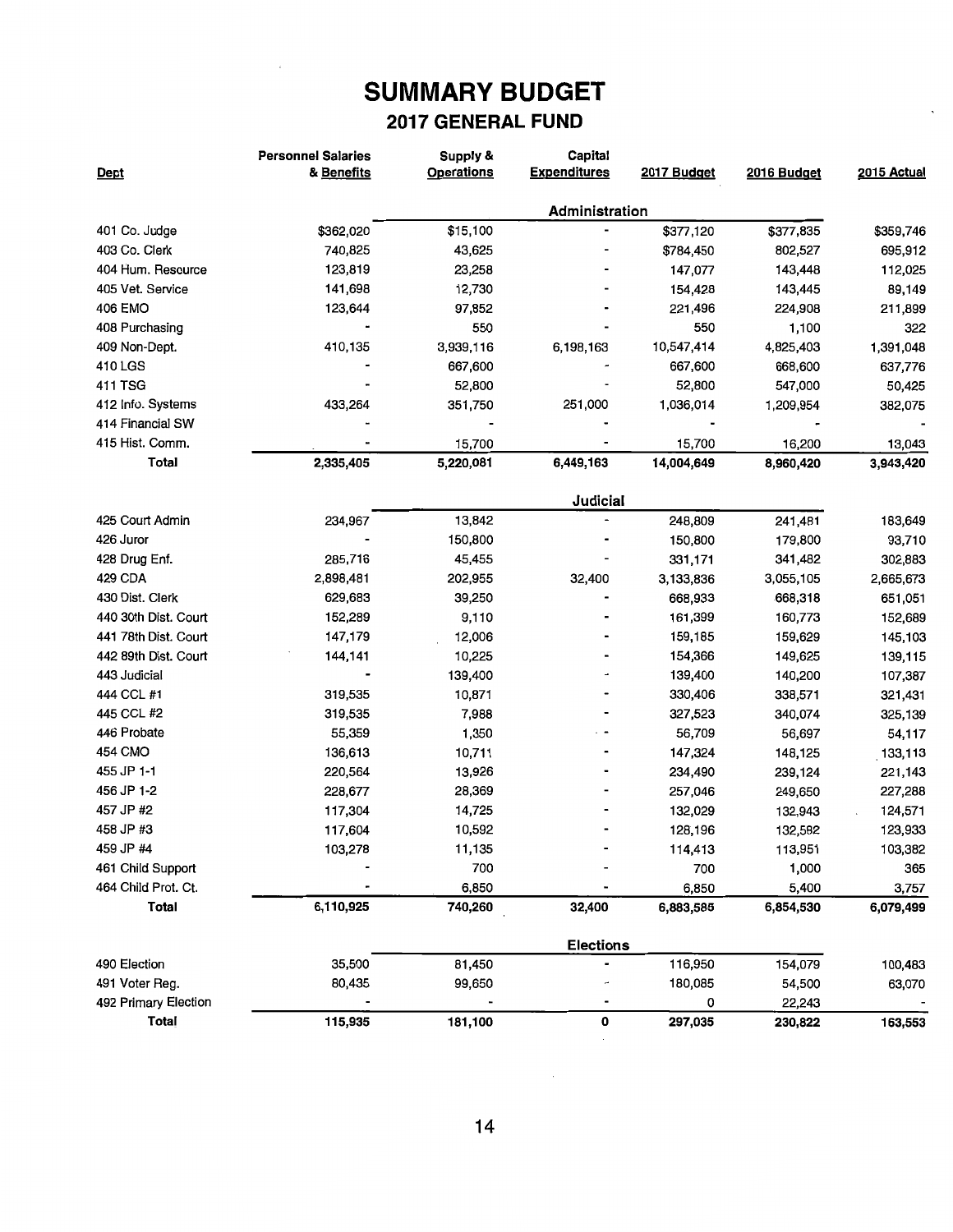$\sim$ 

| Dept               | Personnel<br>Salaries &<br><b>Benefits</b> | Supply &<br>Operations | Capital<br><b>Expenditures</b>  | 2017 Budget | 2016 Budget | 2015 Actual |
|--------------------|--------------------------------------------|------------------------|---------------------------------|-------------|-------------|-------------|
|                    |                                            |                        | <b>Financial Administration</b> |             |             |             |
| 495 Auditor        | 1,159,985                                  | 23,900                 |                                 | 1,183,885   | 1,196,599   | 1,009,096   |
| 497 Treasurer      | 197,699                                    | 16,100                 |                                 | 213,799     | 213,217     | 219,314     |
| 499 Tax A/C        | 1,424,002                                  | 166,554                |                                 | 1,590,556   | 1,509,885   | 1,385,207   |
| Total              | 2,781,686                                  | 206,554                | 0                               | 2,988,240   | 2,919,701   | 2,613,617   |
|                    |                                            |                        |                                 |             |             |             |
|                    |                                            |                        | <b>Public Buildings</b>         |             |             |             |
| 510 Cth. Maint.    | 459,460                                    | 537,650                | 10,000                          | 1,007,110   | 945,920     | 855,557     |
| 511 Jail Maint.    |                                            | 55,300                 |                                 | 55,300      | 67,200      | 41,818      |
| 512 Jail Annex     |                                            | 257,800                |                                 | 257,800     | 227,000     | 227,813     |
| 513 EMO Annex      |                                            | 24,550                 |                                 | 24,550      | 25,650      | 18,274      |
| 516 Cth. Annex     |                                            | 104,900                |                                 | 104,900     | 116,600     | 84,367      |
| 520 Burk Annex     |                                            | 10,100                 |                                 | 10,100      | 12,300      | 5,578       |
| 521 Juv.Ctr.       |                                            | 77,300                 |                                 | 77,300      | 83,150      | 80,297      |
| 522 Electra Annex  |                                            | 18,600                 |                                 | 18,600      | 18,200      | 10,765      |
| 523 IP Annex       |                                            | 2,450                  |                                 | 2,450       | 2,500       | 589         |
| 524 L Annex        |                                            | 63,100                 |                                 | 63,100      | 57,400      | 62,477      |
| 525 Juv AE         |                                            | 36,600                 |                                 | 36,600      | 32,800      | 26,590      |
| Total              | 459,460                                    | 1,188,350              | 10,000                          | 1,657,810   | 1,588,720   | 1,414,125   |
|                    |                                            |                        | <b>Public Safety</b>            |             |             |             |
| 540 Amb.           |                                            | 30,000                 |                                 | 30,000      | 30,000      | 26,939      |
| 543 Fire Prot.     |                                            | 244,475                |                                 | 244,475     | 241,475     | 240,344     |
| 550 Const #1       | 261,560                                    | 28,125                 |                                 | 289,685     | 290,037     | 320,142     |
| 551 Const #2       | 60,008                                     | 3,100                  |                                 | 63,108      | 48,985      | 48,324      |
| 552 Const #3       | 43,398                                     | 2,600                  |                                 | 45,998      | 46,479      | 31,723      |
| 553 Const #4       | 15,137                                     | 2,000                  |                                 | 17,137      | 39,387      | 19,437      |
| 560 Sheriff        | 3,980,377                                  | 637,325                |                                 | 4,617,702   | 4,366,812   | 4,266,550   |
| 561 Jail           | 8,578,136                                  | 3,875,221              |                                 | 12,453,357  | 12,065,098  | 10,912,834  |
| 562 Security       | 394,200                                    | 5,900                  |                                 | 400,100     | 399,995     | 343,036     |
| 564 Res. Dep.      |                                            | 1,050                  |                                 | 1,050       | 1,900       | 533         |
| 566 Firing Range   |                                            | 2,700                  |                                 | 2,700       | 1,600       | 2,876       |
| 567 Estray Animals |                                            | 23,000                 |                                 | 23,000      | 30,500      | 14,266      |
| 568 Honor Guard    |                                            | 4,500                  |                                 | 4,500       |             | 5,963       |
| 570 Juvenile Prob. | 1,154,785                                  | 61,150                 |                                 | 1,215,935   | 1,133,921   | 1,021,220   |
| 572 Juvenile Det.  | 1,357,003                                  | 96,830                 |                                 | 1,453,833   | 1,466,871   | 1,367,482   |
| 599 CSCD           |                                            | 9,500                  | -                               | 9,500       | 8,000       | 2,894       |
| <b>Total</b>       | 15,844,604                                 | 5,027,476              | 0                               | 20,872,080  | 20,171,060  | 18,624,563  |

 $\mathcal{S}^{(n)}$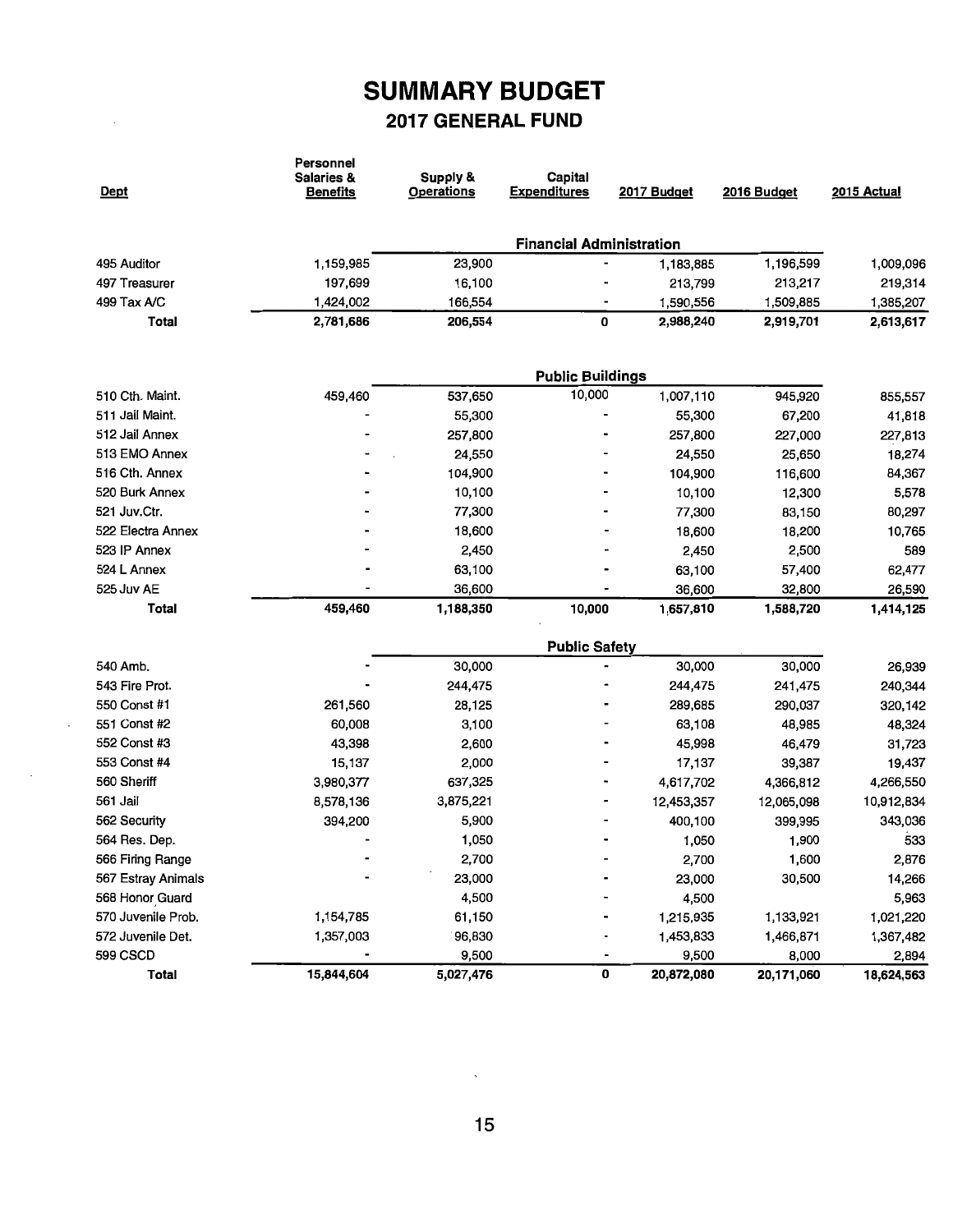| Dept                      | <b>Personnel</b><br>Salaries &<br><b>Benefits</b> | Supply &<br><b>Operations</b> | Capital<br><b>Expenditures</b> | 2017 Budget | 2016 Budget | 2015 Actual |
|---------------------------|---------------------------------------------------|-------------------------------|--------------------------------|-------------|-------------|-------------|
|                           |                                                   |                               | <b>Health &amp; Welfare</b>    |             |             |             |
| 465 Public Defender       | 1,025,265                                         | 48,300                        |                                | 1,073,565   | 983,928     | 885,723     |
| 640 Human Svcs.           | 279,824                                           | 69,458                        |                                | 349,282     | 348,619     | 294,413     |
| 642 IHC                   | ٠                                                 | 2,150,000                     |                                | 2,150,000   | 1,930,000   | 1,580,122   |
| 655 Child Welfare         | $\blacksquare$                                    | 37,200                        |                                | 37,200      | 35,000      | 12,755      |
| 656 Charity               |                                                   | 2,610,596                     |                                | 2,610,596   | 2,651,746   | 2,186,285   |
| Total                     | 1,305,089                                         | 4,915,554                     | 0                              | 6,220,643   | 5,949,293   | 4,959,298   |
|                           |                                                   |                               | Conservation                   |             |             |             |
| 665 Co. Extension         | 82,458                                            | 28,500                        |                                | 110,958     | 125,444     | 98,936      |
| <b>Total General Fund</b> | 29,035,562                                        | 17,507,875                    | 6,491,563                      | 53,035,000  | 46,799,990  | 37,897,011  |
|                           |                                                   |                               | <b>Transfers Out</b>           |             |             |             |
| 900 Transfer              |                                                   | $\blacksquare$                |                                | 1,015,000   | 1,000,000   | 1,249,782   |
| 2017 GRAND TOTAL          | 29,035,562                                        | 17,507,875                    | 6,491,563                      | 54,050,000  | 47,799,990  | 39,146,793  |

 $\mathcal{A}$ 

 $\ddot{\phantom{a}}$ 

 $\ddot{\phantom{0}}$ 

 $\bar{\phantom{a}}$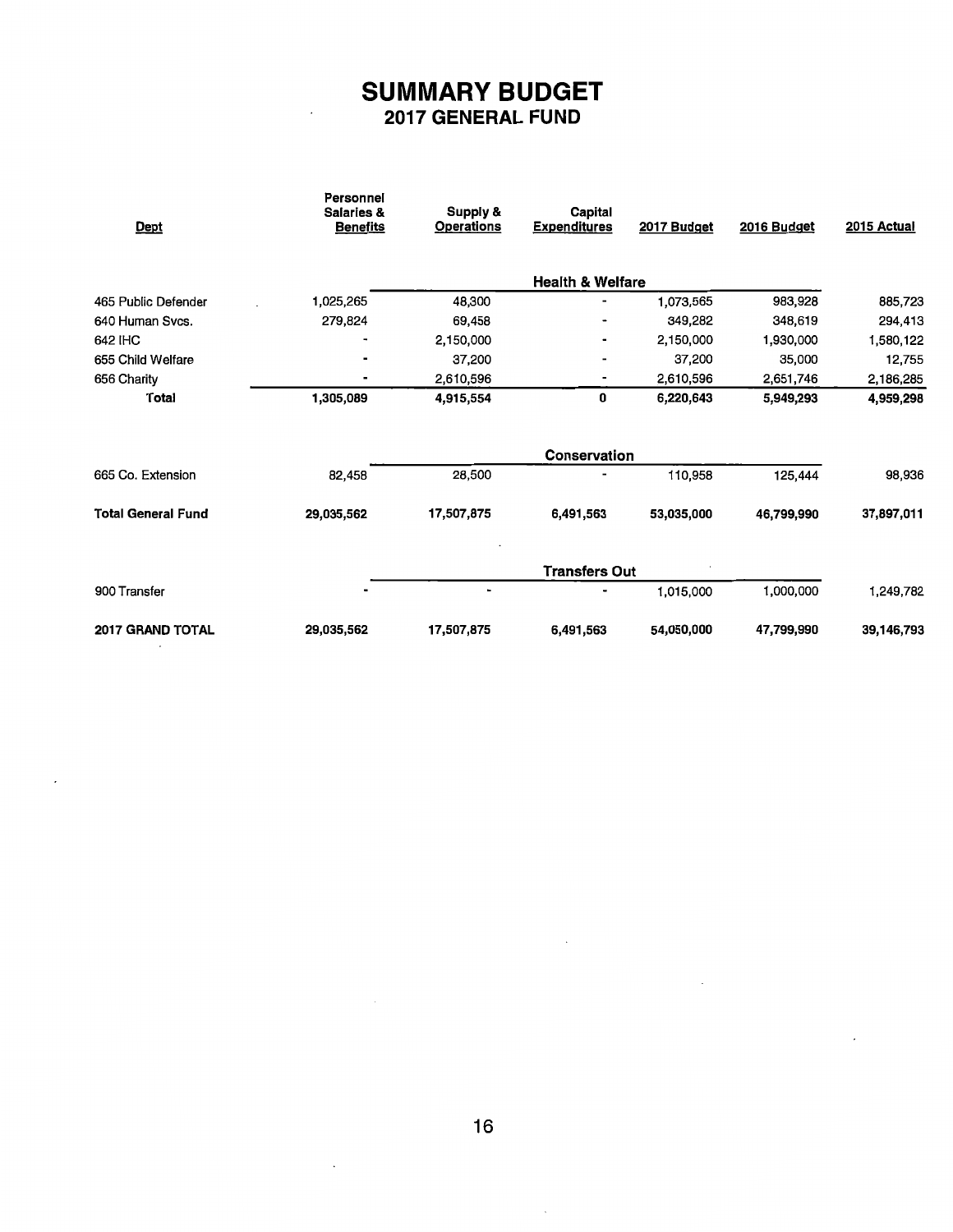### **SUMMARY BUDGET 2017 Road and Bridge Funds**

|           | <b>Expenditure</b>          | 2017 Original<br><b>Budget</b> | 2016 Original<br><b>Budget</b> | Increase   | <u>%</u> |
|-----------|-----------------------------|--------------------------------|--------------------------------|------------|----------|
| 1000      | Personnel                   | \$1,815,617                    | \$1,906,028                    | $-$90,411$ | $-4.7%$  |
| 3000/4000 | Supply & Operations         | 1.536.559                      | 1,253,935                      | \$282,624  | 22.5%    |
| 5000      | <b>Capital Expenditures</b> | 763,000                        | 500,000                        | \$263,000  | 52.6%    |
|           | <b>Total Expenditure</b>    | 4,115,176                      | 3,659,963                      | 455,213    | 12.4%    |
| 9000      | Transfer Out                | 424,000                        | 428,733                        | -\$4,733   | $-1.1\%$ |
|           | <b>Total R&amp;B Fund</b>   | 4,539,176                      | 4,088,696                      | \$450,480  | 11.0%    |

**Contract Contract State** 

 $\mathcal{A}^{\text{max}}_{\text{max}}$ 

 $\bar{z}$ 

 $\mathcal{L}$ 

 $\sim$   $\sim$ 

 $\sim$ 

 $\ddot{\phantom{a}}$ 

 $\overline{\phantom{a}}$ 

 $\sim$   $\sim$ 

 $\ddot{\phantom{a}}$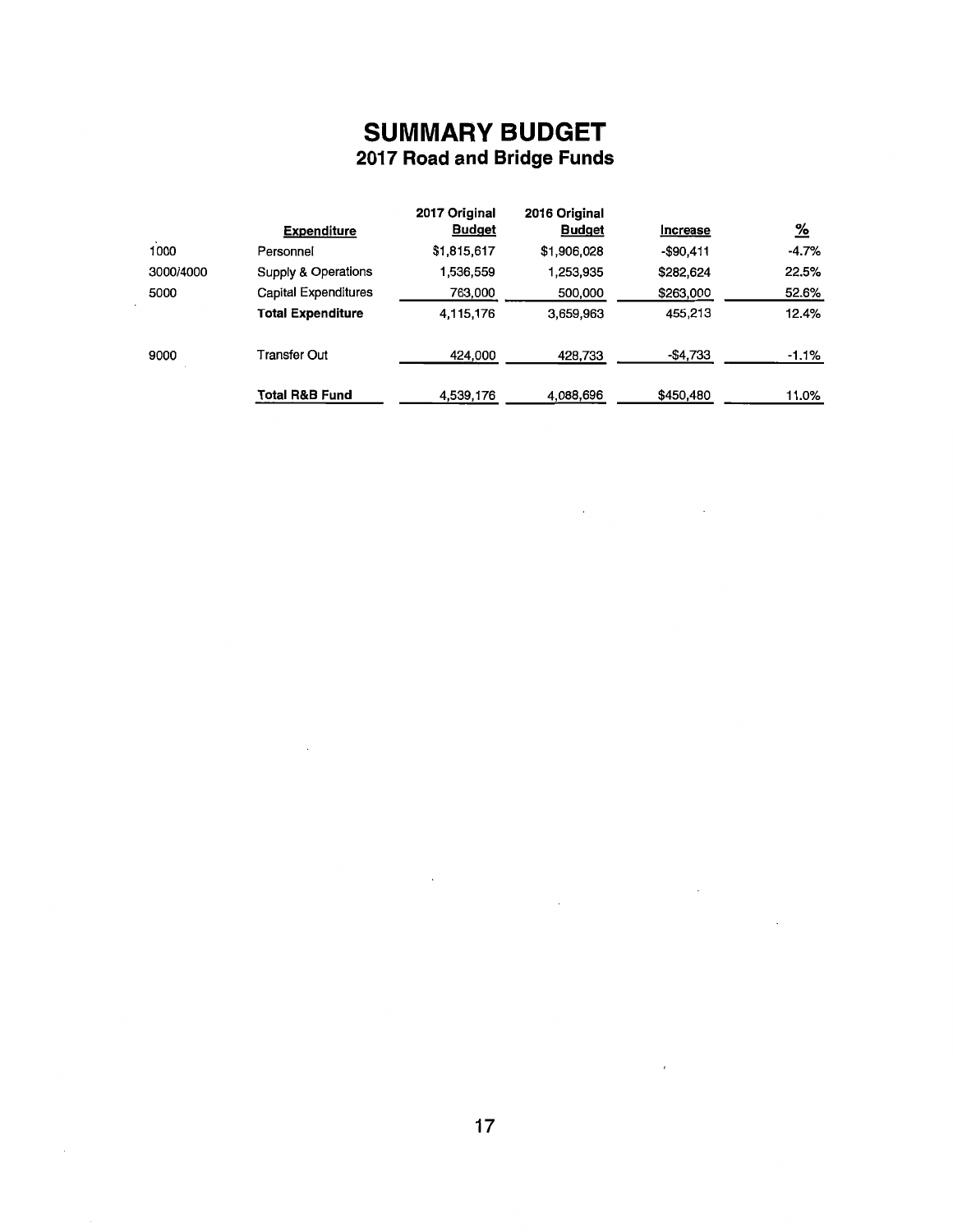### SUMMARY BUDGET 2017 ROAD AND BRIDGE FUNDS

|                   | <b>Personnel</b><br><b>Salaries &amp;</b> | Supply &          | Capital             | 2017 Total    |             |             |
|-------------------|-------------------------------------------|-------------------|---------------------|---------------|-------------|-------------|
| <b>Dept</b>       | <b>Benefits</b>                           | <b>Operations</b> | <b>Expenditures</b> | <b>Budget</b> | 2016 Budget | 2015 Actual |
| <b>Precinct 1</b> |                                           |                   |                     |               |             |             |
| 221-210           | \$394,383                                 | \$243,450         | 80,000              | \$717,833     | \$750,396   | \$441,431   |
| 221-211           |                                           | 13,200            |                     | 13,200        | 14,500      | 9,283       |
| 221-212           |                                           | 1,400             |                     | 1,400         | 1,350       | 784         |
| Total             | 394,383                                   | 258,050           | 80,000              | 732,433       | 766,246     | 451,498     |
| Precinct 2        |                                           |                   |                     |               |             |             |
| 222-220           | 412,213                                   | 601,829           | 93,000              | 1,107,042     | 942,305     | 482,118     |
| 222-221           |                                           | 31,700            |                     | 31,700        | 20,350      | 31,565      |
| 222-222           |                                           | 6,340             |                     | 6,340         | 7,350       | 2,207       |
| <b>Total</b>      | 412,213                                   | 639,869           | 93,000              | 1,145,082     | 970,005     | 515,890     |
| <b>Precinct 3</b> |                                           |                   |                     |               |             |             |
| 223-230           | 409,076                                   | 291,965           | 100,000             | 801,041       | 676,412     | 528,194     |
| 223-231           |                                           | 4,450             |                     | 4,450         | 4,326       | 3,814       |
| 223-232           |                                           | 790               |                     | 790           | 475         | 786         |
| Total             | 409,076                                   | 297,205           | 100,000             | 806,281       | 681,213     | 532,794     |
| <b>Precinct 4</b> |                                           |                   |                     |               |             |             |
| 224-240           | 472,763                                   | 292,510           | 140,000             | 905,273       | 782,515     | 627,990     |
| 224-241           |                                           | 14,800            |                     | 14,800        | 9,750       | 12,668      |
| 224-242           |                                           | 2,775             |                     | 2,775         | 1,575       | 2,287       |
| Total             | 472,763                                   | 310,085           | 140,000             | 922,848       | 793,840     | 642,945     |
|                   |                                           |                   |                     |               |             |             |
| Joint R & B       |                                           |                   |                     |               |             |             |
| 225-250           | 127,182                                   | 31,350            | 350,000             | 508,532       | 448,659     | 130,945     |
| Total R & B       | 1,815,617                                 | 1,536,559         | 763,000             | 4,115,176     | 3,659,963   | 2,274,072   |

#### Road & Bridge 2016 Budget Expenditures and Transfers

 $\cdot$ 

 $\mathcal{L}$ 

| <b>PRECINCT</b> | <b>EXPENDITURE</b> | TRANSFER  | <b>TOTAL</b> |
|-----------------|--------------------|-----------|--------------|
|                 | \$732,433          | \$100,000 | \$832,433    |
| 2               | 1,145,082          | 100,000   | 1,245,082    |
| з               | 806,281            | 100,000   | 906,281      |
|                 | 922.848            | 124.000   | 1,046,848    |
| 5               | 508,532            |           | 508.532      |
|                 | 4,115,176          | 424,000   | 4.539.176    |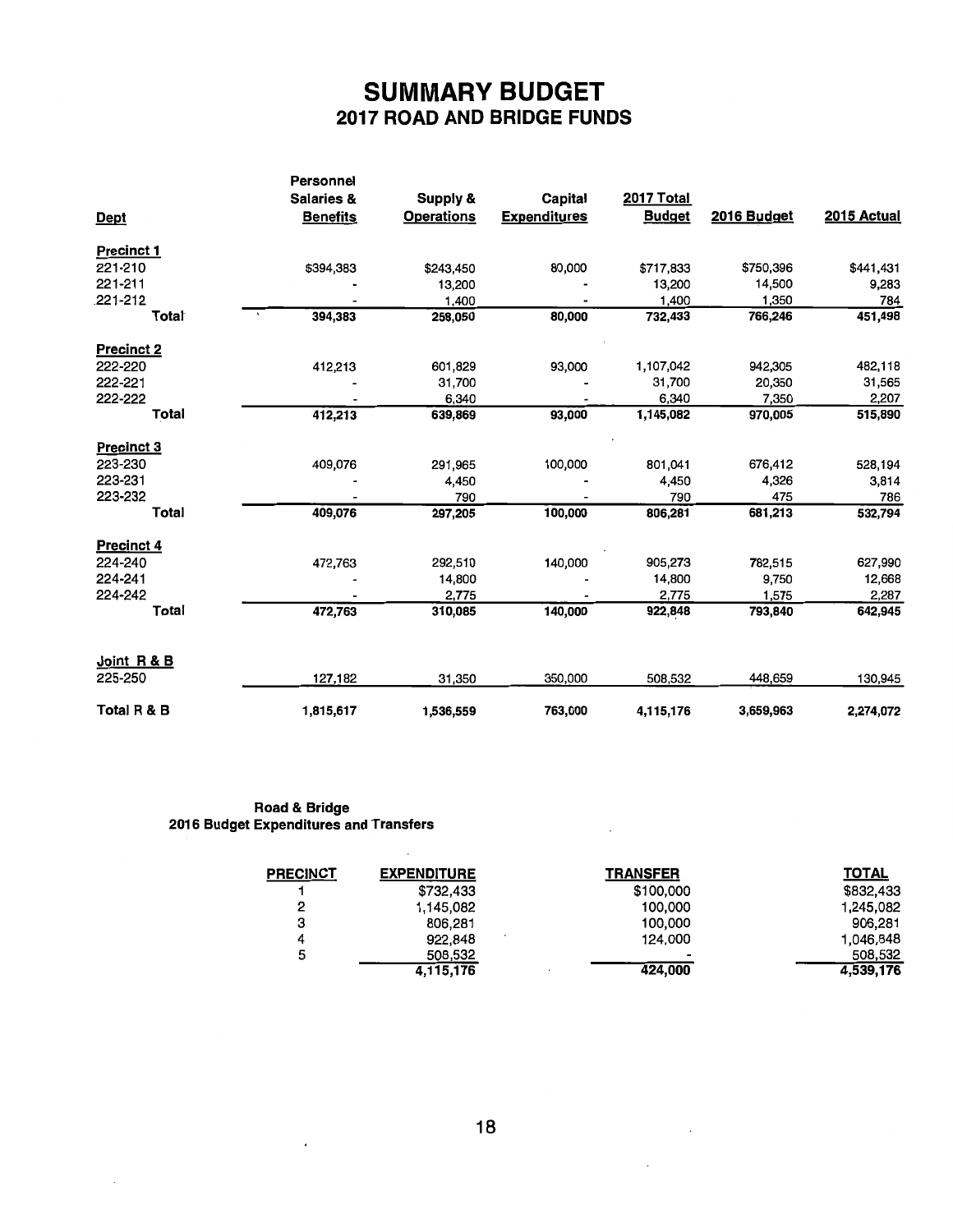## **SUMMARY BUDGET 2017 OTHER FUNDS**

|           | <b>Expenditure</b>       | 2017 Original<br><b>Budget</b> | 2016 Original<br><b>Budget</b> | <b>Increase</b> | <u>%</u> |
|-----------|--------------------------|--------------------------------|--------------------------------|-----------------|----------|
| 1000      | Personnel                | \$308,027                      | \$299,473                      | \$8,554         | 2.9%     |
| 3000/4000 | Supply & Operations      | 490.656                        | 613.059                        | $-$122,403$     | $-20.0%$ |
| 5000      | Capital Expenditures     | 8,013,181                      | 3,037,513                      | \$4,975,668     | 163.81%  |
|           | Total Expenditure        | 8.811.864                      | 3,950,045                      | 4,861,819       | 123.1%   |
| 9000      | Transfer Out             | 0                              | 0                              | 0               | 0        |
| 301       | Debt Service             | 1,707,301                      | 416,820                        | \$1,290,481     | 309.6%   |
|           | <b>Total Other Funds</b> | 10,519,165                     | 4,366,865                      | 6,152,300       | 140.9%   |
|           |                          |                                |                                |                 |          |

 $\overline{\phantom{a}}$ 

 $\Delta$ 

 $\ddot{\phantom{0}}$ 

 $\bar{\mathbf{v}}$ 

 $\bar{\lambda}$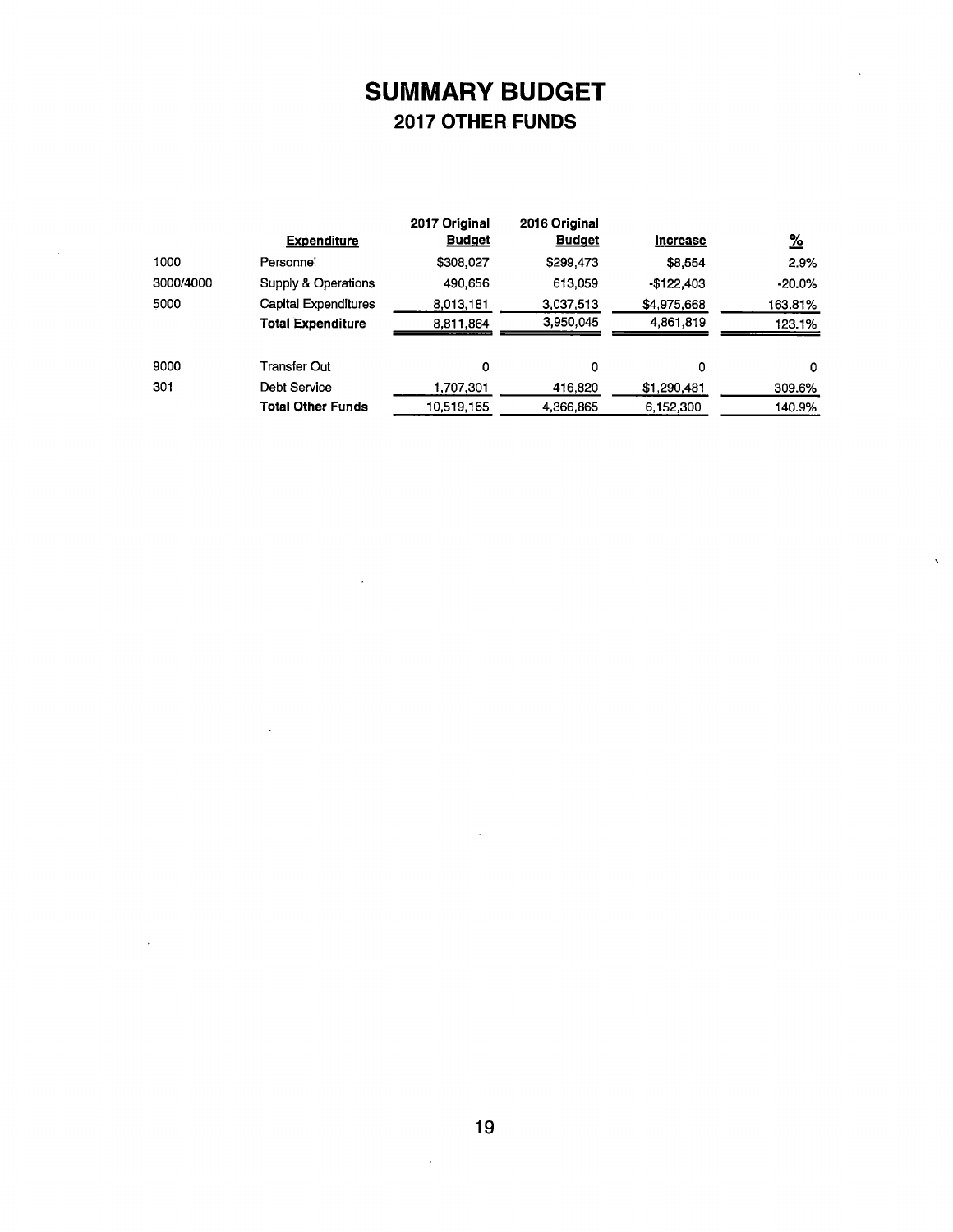### **SUMMARY BUDGET 2017 OTHER FUNDS**

 $\bar{\mathcal{L}}$ 

 $\epsilon$ 

 $\bar{z}$ 

|                         | <b>Personnel Salaries</b><br>& Benefits | Supply &<br><b>Operations</b> | Capital<br><b>Expenditures</b> | 2017 Budget              | 2016 Budget | 2015 Actual |
|-------------------------|-----------------------------------------|-------------------------------|--------------------------------|--------------------------|-------------|-------------|
| <b>Security</b>         |                                         |                               |                                |                          |             |             |
| 236-400                 |                                         | \$7,100                       | \$55,000                       | \$113,067                | \$82,250    | \$53,353    |
| <b>Transfer Out</b>     | 50,967                                  |                               |                                |                          |             |             |
| <b>Total</b>            | 50,967                                  | 7,100                         | 55,000                         | 113,067                  | 82,250      | 53,353      |
| 237                     |                                         |                               |                                |                          |             |             |
| <b>Records</b>          | 52,718                                  | 10,600                        |                                | 63,318                   | 70,946      | 55,610      |
| 238                     |                                         |                               |                                |                          |             |             |
| Co. Clk. Rec.           | 140,036                                 | 192,700                       |                                | 332,736                  | 478,809     | 321,157     |
| <b>Transfer Out</b>     |                                         |                               |                                | $\overline{\phantom{a}}$ |             |             |
| <b>Total</b>            | 140,036                                 | 192,700                       |                                | 332,736                  | 478,809     | 321,157     |
| 239                     |                                         |                               |                                |                          |             |             |
| Dist. Clk. Rec.         |                                         | 48,806                        | 10,000                         | 58,806                   | 63,580      | 149         |
| <b>Transfer Out</b>     | $\blacksquare$                          | $\sim$                        | $\blacksquare$                 | $\sim 100$ km s $^{-1}$  |             |             |
| Total                   | $\mathsf{o}\,$                          | 48,806                        | 10,000                         | 58,806                   | 63,580      | 149         |
| 242                     |                                         |                               |                                |                          |             |             |
| Law Library             | 64,306                                  | 231,450                       |                                | 295,756                  | 301,847     | 266,603     |
| 301                     |                                         |                               |                                |                          |             |             |
| Debt Svc.               |                                         |                               |                                | 1,707,301                | 416,920     | 416,905     |
| Payment<br><b>Total</b> |                                         |                               |                                | 1,707,301                | 416,920     | 416,905     |
| 401                     |                                         |                               |                                |                          |             |             |
| Perm. Imp.              |                                         |                               | 7,948,181                      | 7,948,181                | 2,972,513   | 1,456,636   |
| <b>Transfer Out</b>     |                                         |                               |                                |                          |             |             |
| <b>Total</b>            |                                         |                               | 7,948,181                      | 7,948,181                | 2,972,513   | 1,456,636   |
|                         |                                         |                               |                                |                          |             |             |
| <b>Total Other</b>      | \$308,027                               | \$490,656                     | \$8,013,181                    | \$10,519,165             | \$4,386,865 | \$2,570,413 |

 $\bar{z}$ 

 $\overline{\phantom{a}}$ 

 $\alpha$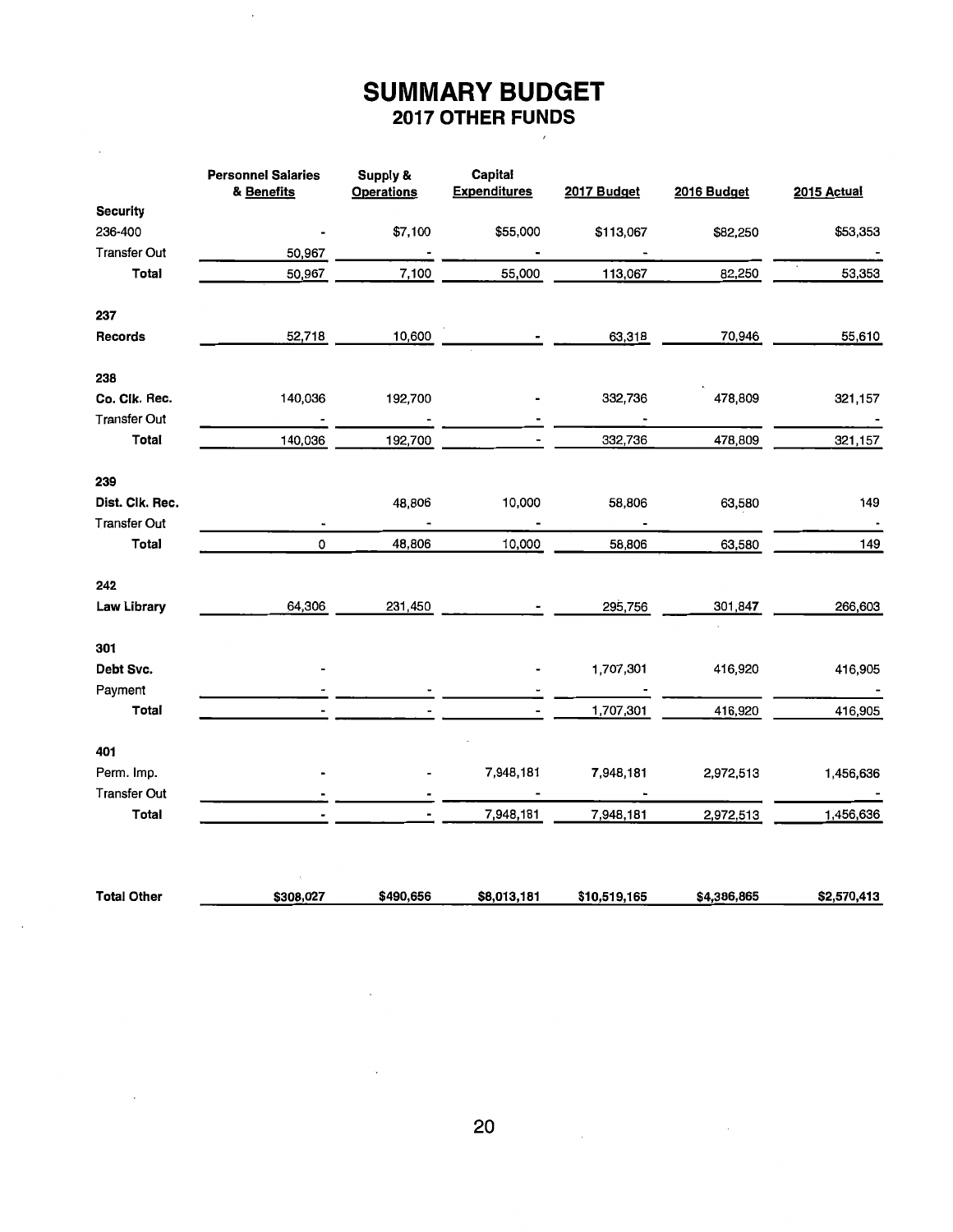### **GRAND TOTAL 2017 WICHITA COUNTY BUDGET**

 $\sim$ 

 $\sim 100$ 

|                           |                             | 2017 Budget | 2016 Original Budget | <b>Increase</b> | <u>%</u> |
|---------------------------|-----------------------------|-------------|----------------------|-----------------|----------|
| 1000                      | <b>Personnel Costs</b>      | 31,158,206  | 31,188,541           | (30, 335)       | $-0.1%$  |
| 3000/4000                 | Supply/Operations           | 19,536,090  | 18,508,587           | 1,027,503       | 5.6%     |
| 5000                      | <b>Capital Expenditures</b> | 15,267,744  | 4,912,880            | 10,354,864      | 210.8%   |
| <b>TOTAL EXPENDITURES</b> |                             | 65,962,040  | 54,610,008           | 11,352,032      | 20.8%    |
| 9000                      | Transfers Out               | 1,439,000   | 1,428,733            | 10,267          | 0.7%     |
| 301                       | <b>Debt Service</b>         | 1,707,301   | 416,820              | 1,290,481       | 309.6%   |
| <b>GRAND TOTAL</b>        |                             | 69,108,341  | 56,455,561           | 12,652,780      | 22.4%    |
|                           |                             |             |                      |                 |          |

#### TOTALS BY FUND CATEGORY

 $\bar{z}$ 

| Category      | <b>Personnel</b> | <b>Supply/Operation</b> | <b>Capital Expenditure</b> | <b>Total</b> |
|---------------|------------------|-------------------------|----------------------------|--------------|
| General       | 29,034,562       | 17,179,986              | 6,820,452                  | 53,035,000   |
|               |                  |                         | <b>Transfer Out</b>        | 1,015,000    |
|               |                  |                         |                            | 54,050,000   |
|               |                  |                         |                            |              |
| Road & Bridge | 1,185,617        | 1,536,559               | 763,000                    | 4,115,176    |
|               |                  |                         | <b>Transfer Out</b>        | 424,000      |
|               |                  |                         |                            | 4,539,176    |
|               |                  |                         |                            |              |
| Other         | 308,027          | 490,656                 | 8,013,181                  | 8,811,864    |
|               |                  |                         | <b>Transfer Out</b>        | 0            |
|               |                  |                         | <b>Debt Service</b>        | 1,707,301    |
|               |                  |                         |                            | 10,519,165   |
|               |                  |                         | <b>Grand Total</b>         | 69,108,341   |

 $\cdot$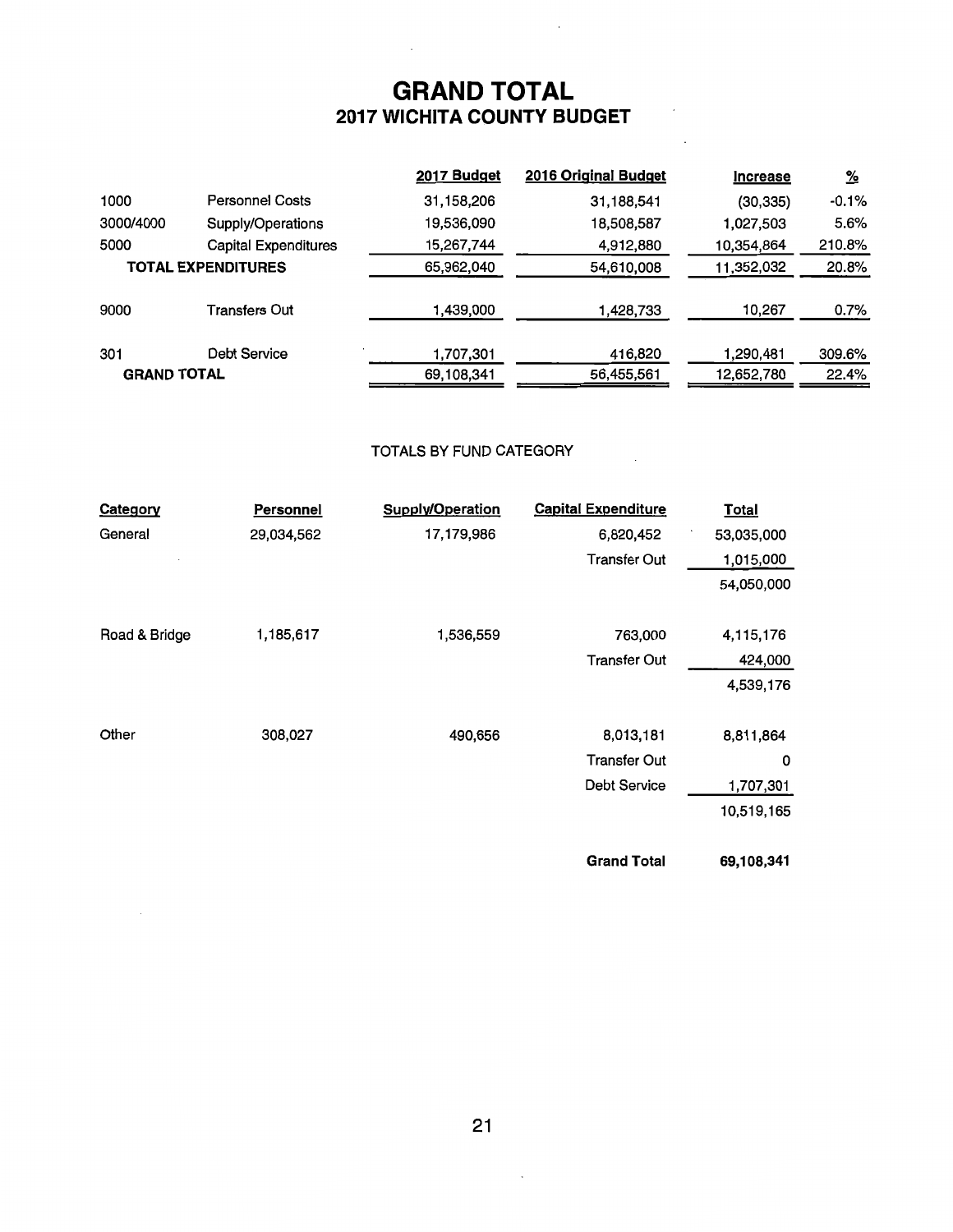# ATTACHMENT 1

## MAXIMUM SALARIES FOR 2017 BUDGET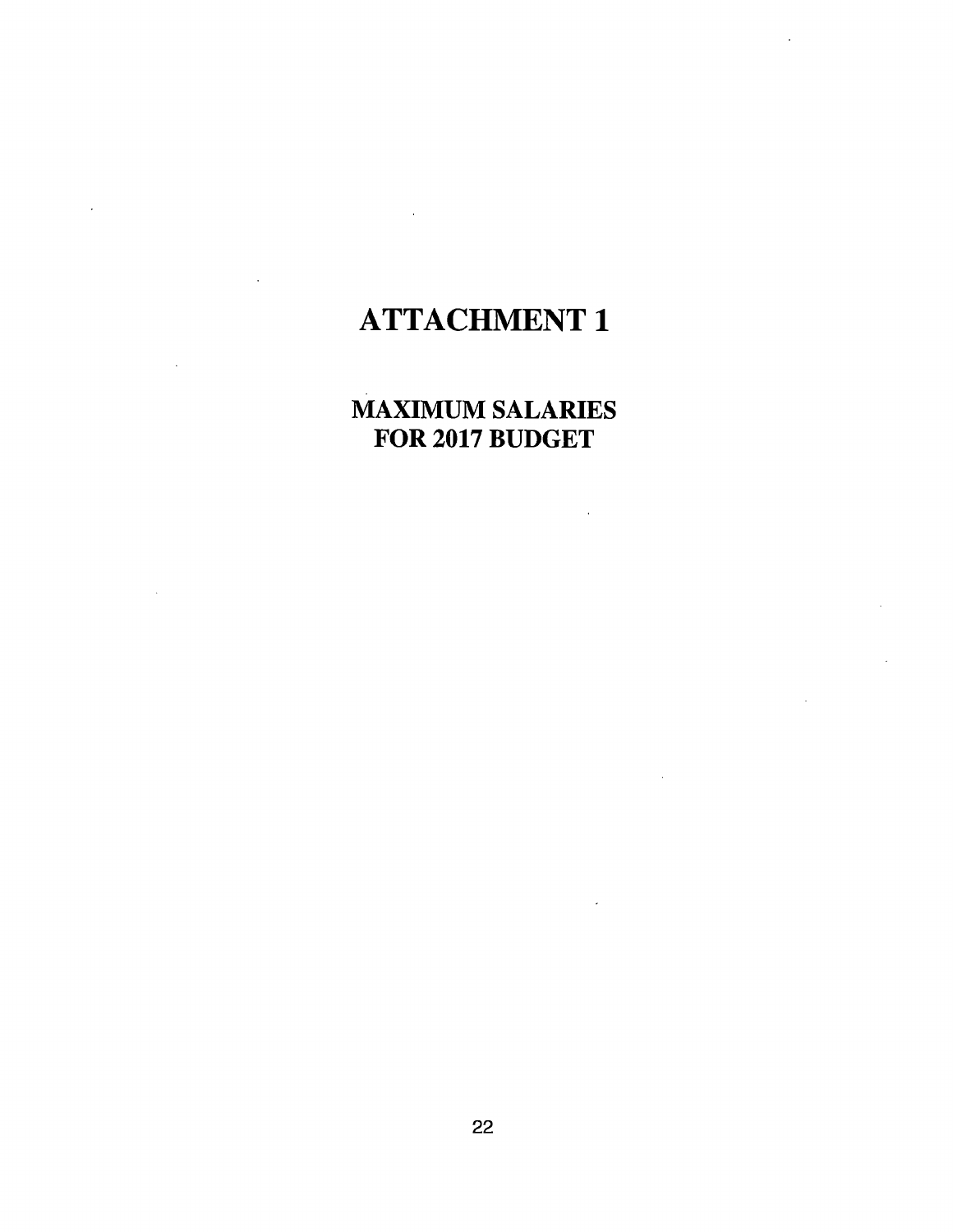### **GENERAL FUND PROPOSED SALARIES FOR 2017**

| Dept | Pos. No. | <b>Position</b>                              |              | <b>Bi-Weekly</b> | Yearly      | <b>Hourly</b> |
|------|----------|----------------------------------------------|--------------|------------------|-------------|---------------|
| 401  | OO       | County Judge                                 |              | \$3,800.00       | \$98,800.00 | \$47.50       |
|      | 01       | <b>Administrative Assistant</b>              |              | 2,369.49         | 61,606.74   | 29.62         |
|      | 02       | <b>Executive Secretary/Court Coordinator</b> |              | 1,322.04         | 34,373.00   | 16.53         |
|      | 03       | Court Administrator                          |              | 1,598.99         | 41,573.64   | 19.99         |
|      |          |                                              | <b>TOTAL</b> |                  | 236,353.38  |               |
|      |          |                                              |              |                  |             |               |
| 403  | 00       | County Clerk                                 |              | 2,418.27         | 62,875.00   | 30.23         |
|      | 01       | Chief Deputy                                 |              | 1,598.99         | 41,573.64   | 19.99         |
|      | 02       | Deputy Supv. Prob. & Crim                    |              | 1,401.49         | 36,438.72   | 17.52         |
|      | 03       | Deputy Supv. Voter                           |              | 1,370.69         | 35,637.84   | 17.13         |
|      | 04       | Deputy Supv. Realty                          |              | 1,370.69         | 35,637.84   | 17.13         |
|      | 05       | Deputy                                       |              | 1,370.69         | 35,637.84   | 17.13         |
|      | 06       | Deputy                                       |              | 1,050.70         | 27,318.24   | 13.13         |
|      | 07       | Deputy                                       |              | 1,050.70         | 27,318.24   | 13.13         |
|      | 08       | Deputy                                       |              | 1,050.70         | 27,318.24   | 13.13         |
|      | 09       | Deputy                                       |              | 1,050.70         | 27,318.24   | 13.13         |
|      | 10       | Deputy                                       |              | 1,050.70         | 27,318.24   | 13.13         |
|      | 11       | Deputy                                       |              | 1,050.70         | 27,318.24   | 13.13         |
|      | 12       | Deputy                                       |              | 1,050.70         | 27,318.24   | 13.13         |
|      | 13       | Mental Health Coordinator                    |              | 1,050.70         | 27,318.24   | 13.13         |
|      | 14       | Deputy                                       |              | 1,050.70         | 27,318.24   | 13.13         |
|      |          |                                              | <b>TOTAL</b> |                  | 493,665.04  |               |
|      |          |                                              |              |                  |             |               |
| 404  | 01       | Human Resources Director                     |              | 2,160.61         | 56,175.96   | 27.01         |
|      | 02       | <b>HR Assistant</b>                          |              | 1,196.35         | 31,105.00   | 14.95         |
|      |          |                                              | <b>TOTAL</b> |                  | 87,280.96   |               |
| 405  | 01       | VSO Supervisor/Counselor                     |              | 1,346.15         | 35,000.00   | 16.83         |
|      | 02       | Assistant CVSO                               |              | 1,346.15         | 32,000.00   | 16.83         |
|      | ОЗ       | Receptionist                                 |              | 1,050.70         | 27,318.24   | 13.13         |
|      |          |                                              | <b>TOTAL</b> |                  | 94,318.24   |               |
|      |          |                                              |              |                  |             |               |
| 406  | 01       | Emergency Mgt. Coordinator                   |              | 2,020.90         | 52,543.33   | 25.26         |
|      | 02       | Assistant EM Coordinator                     |              | 1,330.58         | 34,595.00   | 16.63         |
|      |          |                                              | <b>TOTAL</b> |                  | 87,138.33   |               |
| 409  |          | Temporary Help                               |              |                  | 50,000.00   |               |

 $\overline{\phantom{a}}$ 

 $\overline{a}$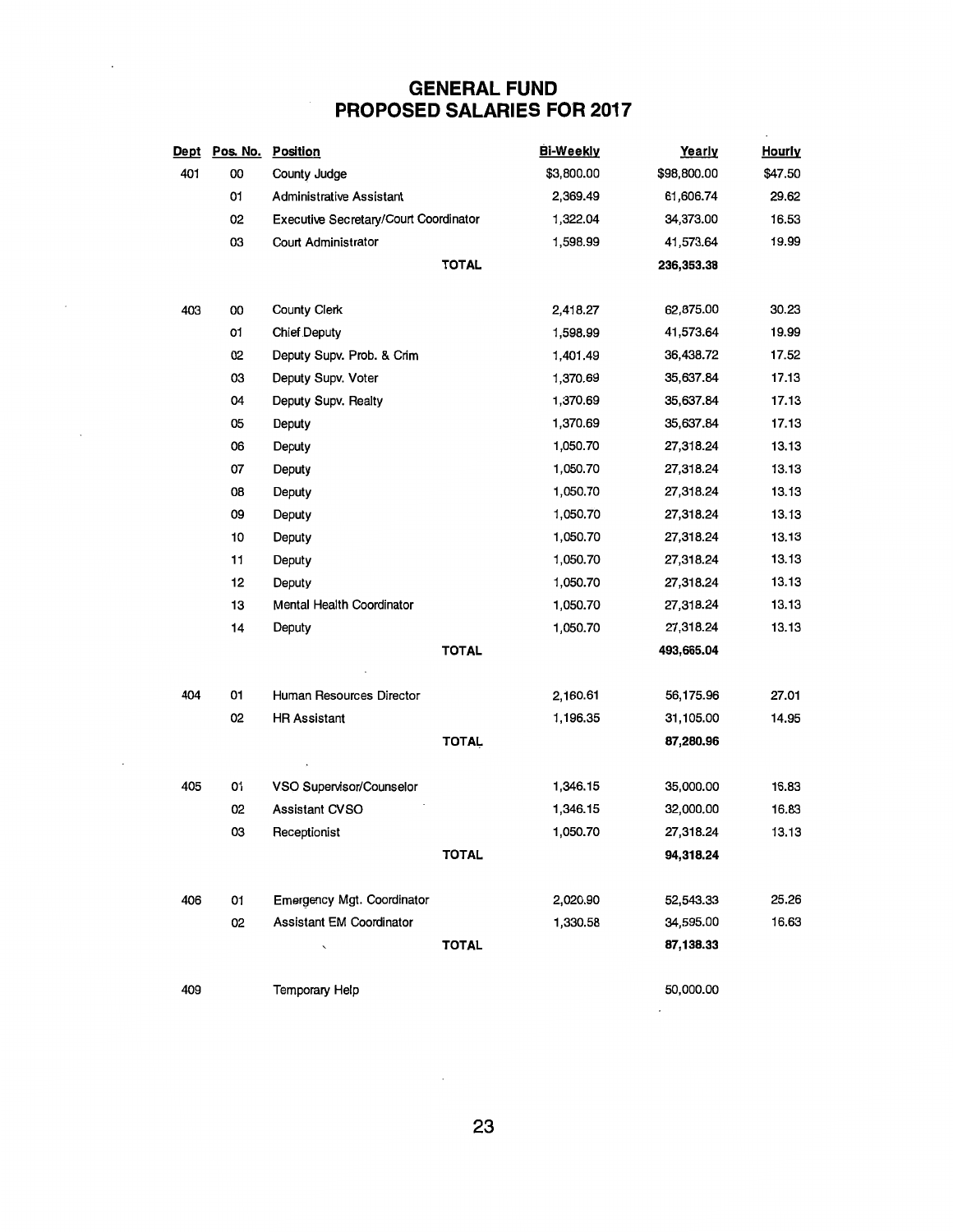| <u>Dept</u> | Pos. No. | <u>Position</u>                       | Bi-Weekly | 2017 Proposed | <b>Hourly</b> |
|-------------|----------|---------------------------------------|-----------|---------------|---------------|
| 412         | 01       | Information Systems Director          | 2,730.84  | 71,001.96     | 34.14         |
|             | 02       | Asst. Director of Information Tech.   | 2,119.92  | 55,117.92     | 26.50         |
|             | 03       | Systems Administrator                 | 1,926.92  | 50,100.00     | 24.09         |
|             | 04       | Software Support Specialist           | 1,826.92  | 47,500.00     | 22.84         |
|             | 05       | Help Desk Specialist                  | 1,346.15  | 35,000.00     | 16.83         |
|             |          | <b>TOTAL</b>                          |           | 258,719.88    |               |
| 425         | 01       | Court Administrator                   | 2,030.51  | 52,793.27     | 25.38         |
|             | 02       | Deputy Court Administrator            | 1,684.16  | 43,785.64     | 21.05         |
|             | 03       | Indigent Defense Coordinator          | 1,287.38  | 33,471.93     | 16.09         |
|             | 04       | Deputy Court Administrator 1          | 1,190.26  | 32,184.55     | 15.47         |
|             |          | <b>TOTAL</b>                          |           | 162,235.39    |               |
| 428         | 01       | DED Investigator                      | 1,985.21  | 51,615.33     | 24.82         |
|             | 02       | <b>DED</b> Investigator               | 1,967.32  | 51,150.28     | 24.59         |
|             | 03       | DED Investigator                      | 1,807.79  | 50,754.66     | 22.60         |
|             | 04       | DED Investigator                      | 1,917.97  | 50,011.10     | 23.12         |
|             |          | <b>TOTAL</b>                          |           | 203,531.37    |               |
| 429         | 01       | Assistant District Attomey 1          | 3,765.61  | 97,905.85     | 47.07         |
|             | 02       | <b>Assistant District Attorney 2</b>  | 3,194.36  | 83,053.40     | 39.93         |
|             | 03       | Assistant District Attorney 3         | 3,071.50  | 79,859.00     | 38.39         |
|             | 04       | Assistant District Attomey 4          | 2,935.71  | 76,328.55     | 29.36         |
|             | 05       | <b>Assistant District Attomey 5</b>   | 2,284.07  | 59,385.71     | 28.55         |
|             | 06       | Assistant District Attorney 6         | 3,194.46  | 83,056.06     | 39.93         |
|             | 07       | Assistant District Attorney 7         | 3,005.51  | 78,143.15     | 37.57         |
|             | 08       | Assistant District Attorney 8         | 2,392.41  | 62,202.57     | 29.91         |
|             | 09       | Assistant District Attorney 9         | 2,524.83  | 65.645.52     | 31.56         |
|             | 10       | Assistant District Attorney 10        | 3,454.95  | 89,828.80     | 43.19         |
|             | 11       | <b>Assistant District Attorney 11</b> | 2,415.41  | 62,800.65     | 30.19         |
|             | 12       | <b>Assistant District Attorney 12</b> | 2,611.47  | 67,898.25     | 32.64         |
|             | 13       | <b>Assistant District Attomey 13</b>  | 3,005.51  | 78,143.17     | 37.57         |
|             | 14       | <b>Assistant District Attomey 14</b>  | 2,448.62  | 63,664.06     | 30.61         |
|             | 15       | <b>Assistant District Attorney 15</b> | 2,337.57  | 60,776.73     | 29.22         |
|             | 16       | Assistant District Attorney 16        | 2,284.07  | 59,385.79     | 28.55         |
|             | 17       | <b>Assistant District Attorney 17</b> | 2,284.07  | 59,385.79     | 28.55         |
|             | 18       | <b>Assistant District Attomey 18</b>  | 2,611.47  | 67,898.25     | 32.64         |
|             | 19       | Chief Investigator                    | 2,602.75  | 67,671.43     | 32.53         |
|             | 20       | <b>District Courts Investigator</b>   | 2,252.72  | 58,570.64     | 28.16         |
|             | 21       | District Courts Investigator          | 2,264.80  | 58,884.76     | 28.31         |
|             | 22       | District Courts Investigator          | 2,329.16  | 60,558.24     | 29.11         |
|             | 23       | County Courts Investigator            | 1,913.54  | 49,752.07     | 23.92         |
|             | $24 -$   | Executive Secretary/Office Mgr.       | 1,598.99  | 41,573.64     | 19.99         |
|             | 25       | Legal Secretary 1                     | 1,346.15  | 35,000.00     | 16.83         |

 $\bar{z}$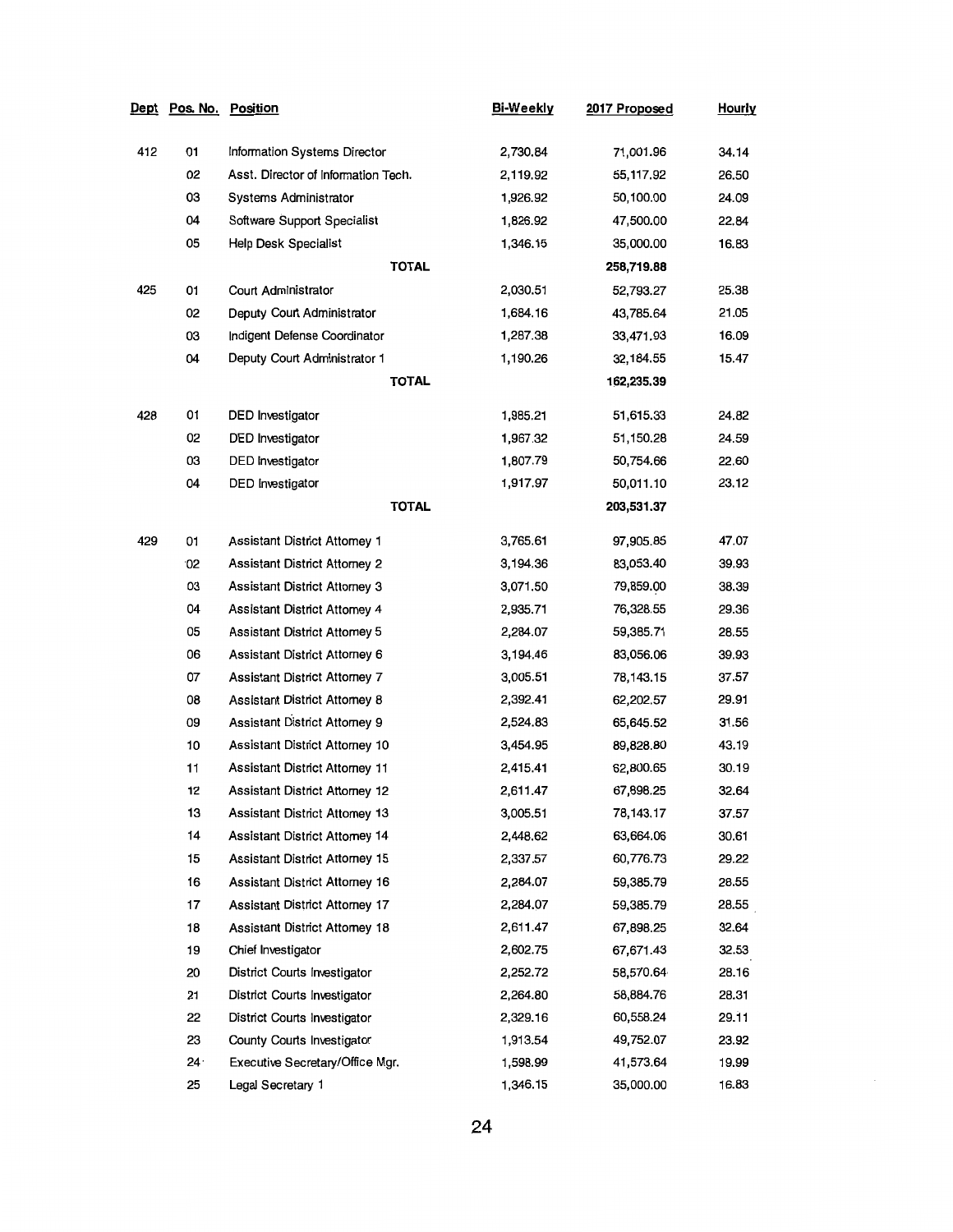| Dept | <u>Pos. No.</u> | <b>Position</b>              | <b>Bi-Weekly</b> | 2017 Proposed | <b>Hourly</b> |
|------|-----------------|------------------------------|------------------|---------------|---------------|
| 429  | 26              | Legal Secretary 2            | 1,346.15         | 35,000.00     | 16.83         |
|      | 27              | Legal Secretary 3            | 1,346.15         | 35,000.00     | 16.83         |
|      | 28              | Legal Secretary 4            | 1,346.15         | 35,000.00     | 16.83         |
|      | 29              | Legal Secretary 5            | 1,346.15         | 35,000.00     | 16.83         |
|      | 30              | Legal Secretary 6            | 1,346.15         | 35,000.00     | 16.83         |
|      | 31              | Legal Secretary 7            | 1,346.15         | 35,000.00     | 16.83         |
|      | 32              | Legal Assistant (Paralegal)  | 1,538.46         | 40,000.00     | 19.23         |
|      | 33              | Hot Check Coordinator        | 1,092.73         | 28,410.93     | 13.66         |
|      | 34              | Hot Check Clerk-Receptionist | 1,074.97         | 27,949.30     | 13.44         |
|      | 35              | Scanner Clerk                | 1,056.24         | 27,462.36     | 13.20         |
|      | 36              | Scanner Clerk                | 1,056.24         | 27,462.36     | 13.20         |
|      | 37              | <b>CDA Supplement</b>        |                  | 7,488.00      |               |
|      | 38              | Contract Appellate           |                  | 60,000.00     |               |
|      |                 | <b>TOTAL</b>                 |                  | 2,096,145.03  |               |
| 430  | OO              | <b>District Clerk</b>        | 2,418.27         | 62,875.00     | 30.23         |
|      | 01              | <b>Chief Deputy</b>          | 1,598.99         | 41,573.64     | 19.99         |
|      | 02              | Deputy-Civil Supervisor      | 1,370.69         | 35,637.84     | 17.13         |
|      | 03              | Deputy-Financial Supervisor  | 1,370.69         | 35,637.84     | 17.13         |
|      | 04              | Deputy-Criminal Supervisor   | 1,370.69         | 35,637.84     | 17.13         |
|      | 05              | Deputy                       | 1,272.76         | 33,091.80     | 15.91         |
|      | 06              | Deputy                       | 1,189.16         | 30,318.12     | 14.58         |
|      | 07              | Deputy                       | 1,189.16         | 30,318.12     | 14.58         |
|      | 08              | Deputy                       | 1,116.57         | 29,030.82     | 13.96         |
|      | 09              | Deputy                       | 1,092.71         | 28,410.48     | 13.66         |
|      | 10              | Deputy                       | 1,050.70         | 27,318.24     | 13.13         |
|      | 11              | Deputy - Imaging             | 1,050.70         | 27,318.24     | 13.13         |
|      |                 | Total                        |                  | \$417,167.98  |               |
| 440  | 01              | 30th District Court Reporter | 2,600.00         | 67,600.00     | 32.50         |
|      | 02              | Bailiff/Coordinator          | 1,407.03         | 36,582.69     | 17.59         |
|      |                 | Total                        |                  | \$104,182.69  |               |
| 441  | 01              | 78th District Court Reporter | 2,600.00         | 67,600.00     | 32.50         |
|      | 02              | Bailiff/Coordinator          | 1,504.15         | 39,107.95     | 18.80         |
|      |                 | Total                        |                  | \$106,707.95  |               |
| 442  | 01              | 89th District Court Reporter | 2,600.00         | 67,600.00     | 32.50         |
|      | 02              | Bailiff/Coordinator          | 1,407.03         | 36,582.69     | 17.59         |
|      |                 | <b>Total</b>                 |                  | \$104,182.69  |               |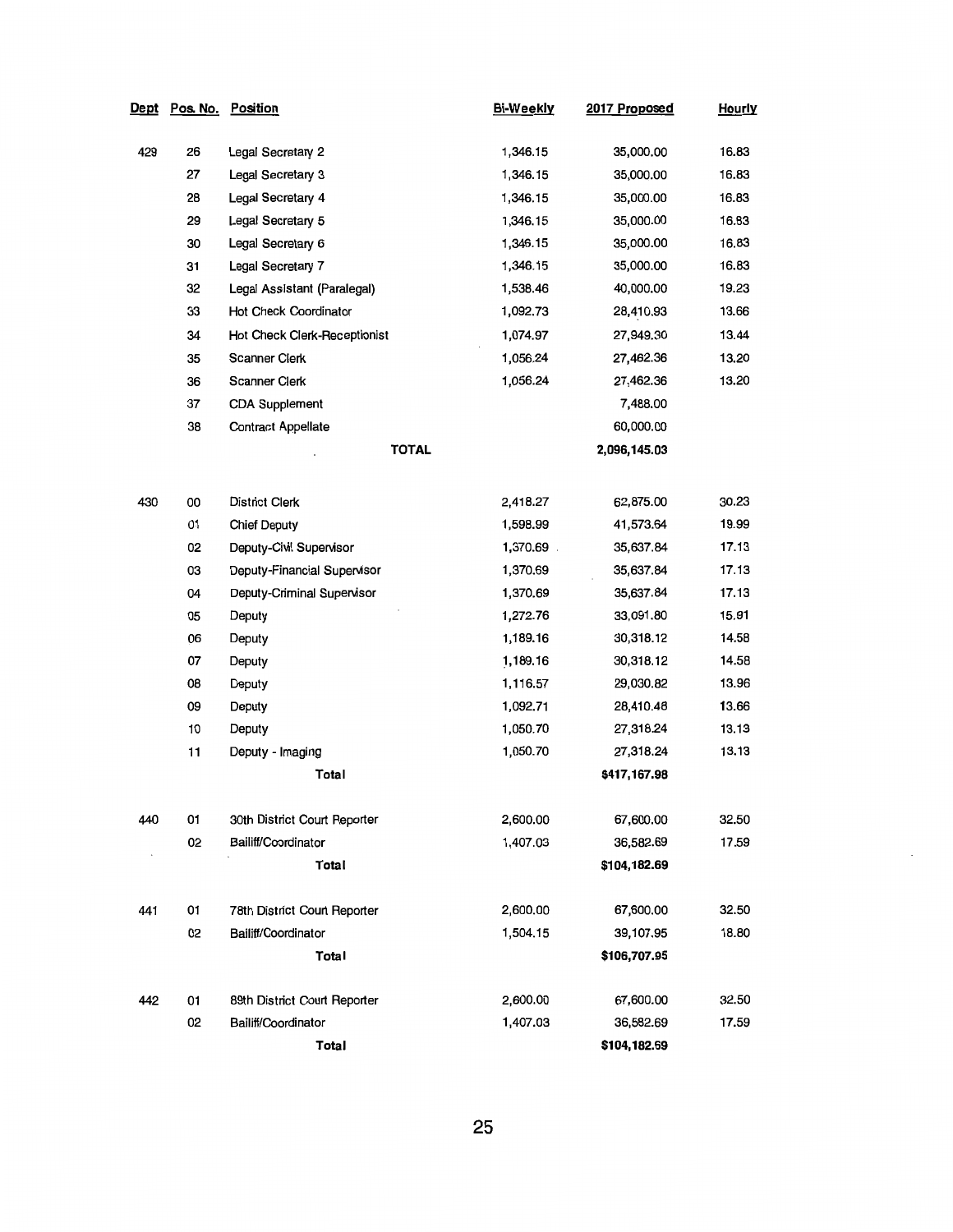| Dept |    | Pos. No. Position                | <b>Bi-Weekly</b> | 2017 Proposed | <b>Hourly</b> |
|------|----|----------------------------------|------------------|---------------|---------------|
| 444  | 00 | Judge County Court Law #1        | 5,623.09         | 139,000.00    | 66.82         |
|      | 01 | Court Reporter                   | 2,561.54         | 66,600.00     | 32.02         |
|      | 02 | Bailiff/Coordinator              | 1,407.03         | 36,582.69     | 17.59         |
|      |    | Total                            |                  | \$242,182.69  |               |
| 445  | oo | Judge County Court Law #2        | 5,623.09         | 139,000.00    | 66.82         |
|      | 01 | Court Reporter                   | 2,561.54         | 66,600.00     | 32.02         |
|      | 02 | Bailiff/Coordinator              | 1,407.03         | 36,582.69     | 17.59         |
|      |    | Total                            |                  | \$242,182.69  |               |
| 446  | 01 | Probate Audit Clerk              | 1,469.06         | 38,195.62     | 18.36         |
| 454  |    | <b>Central Magistrate Office</b> |                  |               |               |
|      | 01 | Chief Magistrate Clerk           | 1,363.56         | 35,452.56     | 17.04         |
|      | 02 | Magistrate Clerk                 | 1,050.70         | 27,318.24     | 13.13         |
|      | 03 | Magistrate Clerk                 | 1,050.70         | 27,318.24     | 13.13         |
|      |    | Total                            |                  | 90,089.04     |               |
| 455  | OO | Judge - Justice of Peace 1-1     | 2,309.04         | 60,035.00     | 28.86         |
|      | 01 | JP Chief Clerk                   | 1,363.56         | 35,452.56     | 17.04         |
|      | 02 | JP Clerk                         | 1,125.14         | 29,253.60     | 14.06         |
|      | 03 | JP Clerk                         | 1,050.70         | 27,318.24     | 13.13         |
|      |    | Total                            |                  | \$152,059.40  |               |
| 456  | 00 | Judge-Justice of Peace 1-2       | 2,309.04         | 60,035.00     | 28.86         |
|      | 01 | JP Chief Clerk                   | 1,363.56         | 35,452.56     | 17.04         |
|      | 02 | JP Clerk                         | 1,050.70         | 27,318.24     | 13.13         |
|      | 03 | JP Clerk-Truancy Case Mgr.       | 1,384.62         | 36,000.00     | 17.31         |
|      |    | Total                            |                  | \$158,805.80  |               |
| 457  | 00 | Judge - Justice of Peace 2       | 1,867.42         | 48,553.00     | 23.34         |
|      | 01 | JP Clerk                         | 1,125.14         | 29,253.60     | 14.06         |
|      |    | Total                            |                  | \$77,806.60   |               |
| 458  | 00 | Judge - Justice of Peace 3       | 2,035.38         | 52,920.00     | 25.44         |
|      | 01 | JP Clerk                         | 1,125.14         | 29,253.60     | 14.06         |
|      |    | Total                            |                  | \$82,173.60   |               |
| 459  | 00 | Judge - Justice of Peace 4       | 1,649.50         | 42,887.00     | 20.62         |
|      | 01 | JP Clerk                         | 1,050.70         | 27,318.24     | 13.13         |
|      |    | Total                            |                  | \$70,205.24   |               |

**26** 

 $\bar{z}$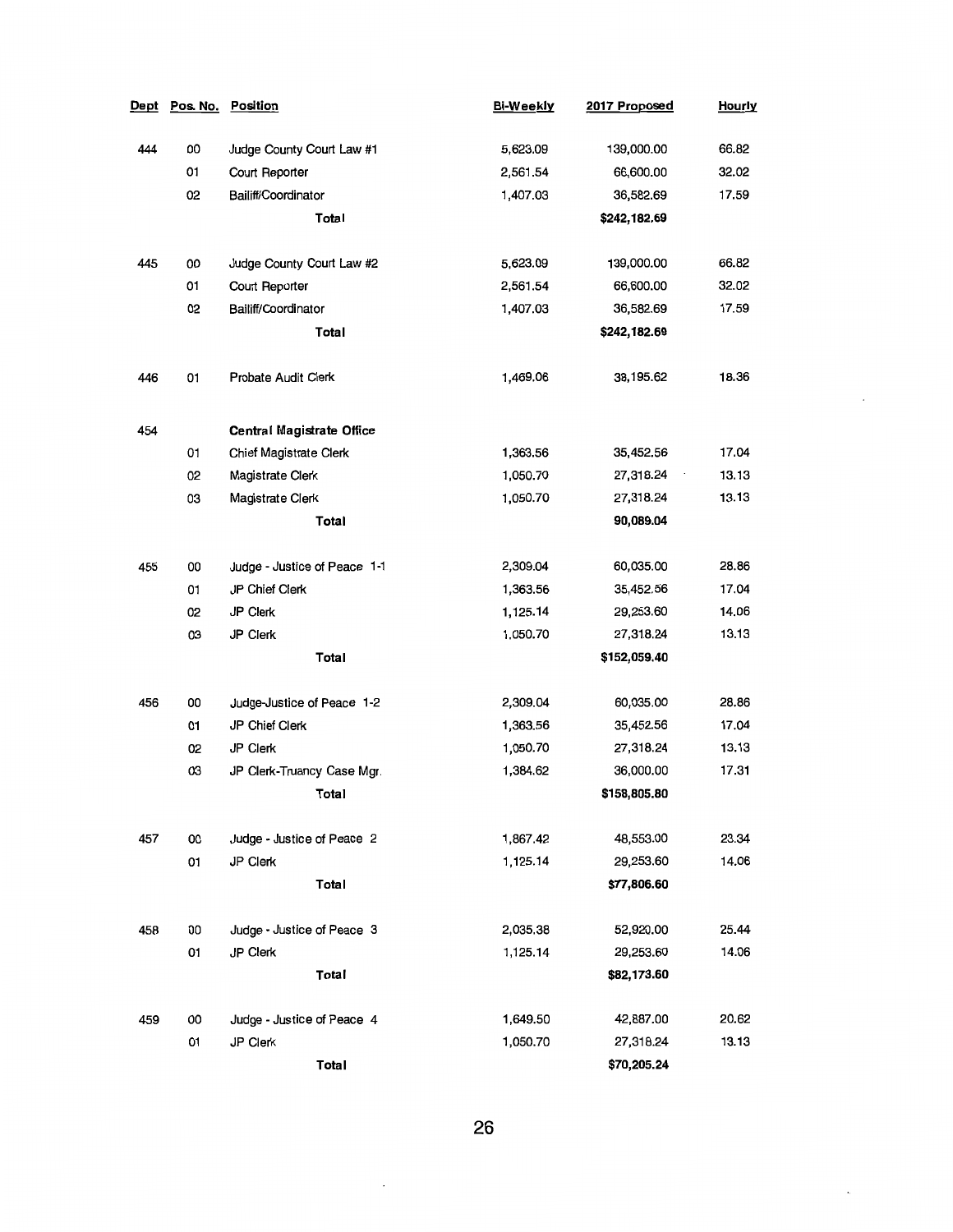|     | <u> Dept Pos No. Position</u> |                                  | Bi-Weekly | 2017 Proposed | <b>Hourly</b> |
|-----|-------------------------------|----------------------------------|-----------|---------------|---------------|
| 465 | 00                            | Public Defender                  | 3,720.00  | 96,720.00     | 46.50         |
|     | 01                            | Assistant Public Defender        | 2,769.23  | 72,000.00     | 34.62         |
|     | 02                            | First Assistant Public Defender  | 2,884.62  | 75,000.00     | 36.06         |
|     | 03                            | <b>Assistant Public Defender</b> | 2,692.31  | 70,000.00     | 33.65         |
|     | 04                            | Assistant Public Defender        | 2,380.23  | 61,886.00     | 29.75         |
|     | 05                            | Assistant Public Defender        | 2,433.73  | 63,277.00     | 30.42         |
|     | 06                            | Investigator                     | 1,423.68  | 37,015.60     | 17.80         |
|     | 07                            | Legal Secretary                  | 1,288.46  | 33,500.00     | 16.11         |
|     | 08                            | Legal Secretary                  | 1,288.46  | 33,500.00     | 16.11         |
|     | 09                            | Receptionist/Clerk               | 1,050.70  | 27,318.24     | 13.13         |
|     | 10                            | General Clerk                    | 1,098.25  | 28,554.51     | 13.73         |
|     | 11                            | Case Administrator               | 1,598.99  | 41,573.64     | 19.99         |
|     | 12                            | Investigator                     | 1,405.22  | 36,535.64     | 17.57         |
|     | 13                            | Mental Health Case Worker        | 1.774.23  | 46,130.00     | 22.18         |
|     |                               | Total                            |           | \$723,010.63  |               |
|     |                               |                                  |           |               |               |
| 495 | OO                            | County Auditor                   | 3,715.38  | 96,600.00     | 46.44         |
|     | 01                            | Chief Deputy/ Fin. Acct. Mgr.    | 3,230.77  | 84,000.00     | 40.38         |
|     | 02                            | Internal Audit Manager           | 2,923.08  | 76,000.00     | 36.54         |
|     | 03                            | Lead Financial Acct. IV          | 2,576.92  | 67,000.00     | 32.21         |
|     | 04                            | <b>Financial Acct./Auditor</b>   | 2,000.00  | 52,000.00     | 25.00         |
|     | 05                            | Financial Acct./Auditor          | 2,000.00  | 52,000.00     | 25.00         |
|     | 06                            | Financial Acct./Auditor          | 2,000.00  | 52,000.00     | 25.00         |
|     | 07                            | <b>Financial Acct./Auditor</b>   | 1,846.15  | 48,000.00     | 23.08         |
|     | 08                            | <b>Financial Acct./Auditor</b>   | 1,769.23  | 46,000.00     | 22.12         |
|     | 09                            | Financial Acct./Auditor          | 1,769.23  | 46,000.00     | 22.12         |
|     | 10                            | Accounts Payable Reviewer        | 1,615.38  | 42,000.00     | 20.19         |
|     | 11                            | Accounts Payable Clerk           | 1,346.15  | 35,000.00     | 16.83         |
|     | 12                            | Accounts Payable Clerk           | 1,346.15  | 35,000.00     | 16.83         |
|     | 13                            | Accounts Payable Clerk           | 1,346.15  | 35,000.00     | 16.83         |
|     | 14                            | Accounts Payable Clerk           | 1,346.15  | 35,000.00     | 16.83         |
|     | 15                            | <b>Benefits Coordinator</b>      |           |               |               |
|     |                               | Total                            |           | \$801,600.00  |               |
| 497 | 00                            | County Treasurer                 | 2,418.27  | 62,875.00     | 30.23         |
|     | 01                            | <b>Chief Deputy</b>              | 1,750.61  | 45,515.86     | 21.88         |
|     | 02                            | Deputy                           | 1,092.73  | 28,410.93     | 13.66         |
|     |                               | Total                            |           | \$136,801.79  |               |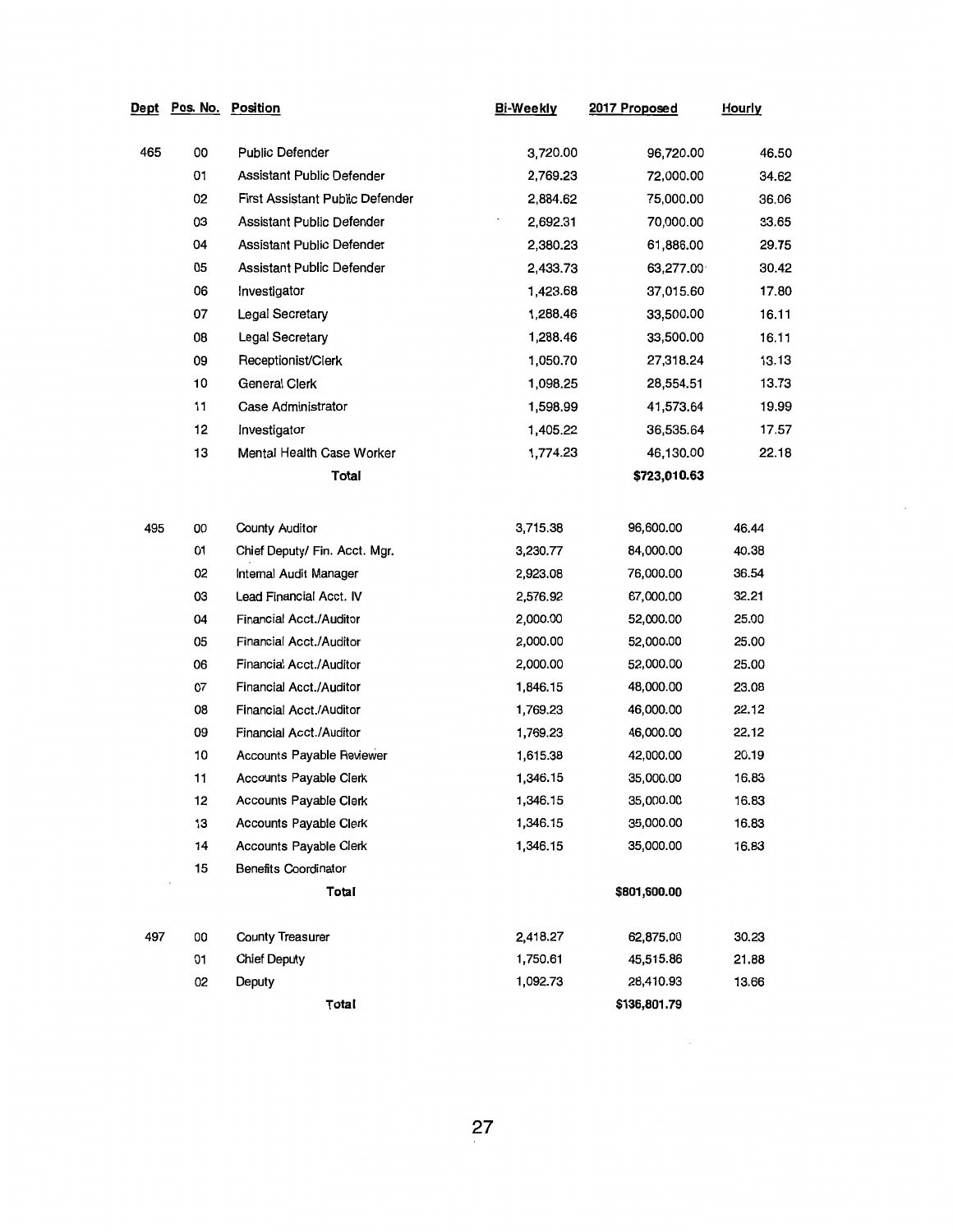| Dept | Pos. No. Position |                            | Bi-Weekly | 2017 Proposed | <b>Hourly</b> |
|------|-------------------|----------------------------|-----------|---------------|---------------|
| 499  | 00                | Tax Assessor-Collector     | 2,418.27  | 62,875.00     | 30.23         |
|      | 01                | <b>Chief Deputy</b>        | 2,008.05  | 52,209.30     | 25.10         |
|      | 02                | <b>Property Supervisor</b> | 1,600.25  | 41,606.57     | 20.00         |
|      | 03                | Motor Vehicle Supervisor   | 1,600.25  | 41,606.57     | 20.00         |
|      | 04                | Assistant Supervisor       | 1,425.52  | 37,063.46     | 17.82         |
|      | 05                | Assistant Supervisor       | 1,425.52  | 37,063.46     | 17.82         |
|      | 06                | Deputy Bookkeeper          | 1,425.52  | 37,063.46     | 17.82         |
|      | 07                | Deputy Bookkeeper          | 1,288.25  | 33,494.45     | 16.10         |
|      | 08                | Deputy Bookkeeper          | 1,180.63  | 30,696.35     | 14.76         |
|      | 09                | Deputy Substation          | 1,299.94  | 33,798.38     | 16.25         |
|      | 10                | Deputy Substation          | 1,056.24  | 27,462.36     | 13.20         |
|      | 11                | Deputy Substation          | 1,130.68  | 29,397.62     | 14.13         |
|      | 12                | Deputy Collector           | 1,323.67  | 34,415.43     | 16.55         |
|      | 13                | Deputy Collector           | 1,407.03  | 36,582.69     | 17.59         |
|      | 14                | Deputy Collector           | 1,244.24  | 32,350.12     | 15.55         |
|      | 15                | Deputy Collector           | 1,165.66  | 30,192.05     | 14.52         |
|      | 16                | Deputy Collector           | 1,050.70  | 27,318.24     | 13.13         |
|      | 17                | Deputy Collector           | 1,165.67  | 30,307.51     | 14.57         |
|      | 18                | Deputy Collector           | 1,083.14  | 28, 161.62    | 13.54         |
|      | 19                | Deputy Collector           | 1,050.70  | 27,318.24     | 13.13         |
|      | 20                | Deputy Collector           | 1,050.70  | 27,318.24     | 13.13         |
|      | 21                | Deputy Collector           | 1,050.70  | 27,318.24     | 13.13         |
|      | 22                | Deputy Collector           | 1,050.70  | 27,318.24     | 13.13         |
|      | 23                | Deputy Collector           | 1,050.70  | 27,318.24     | 13.13         |
|      | 24                | Deputy Collector           | 1,050.70  | 27,318.24     | 13.13         |
|      | 25                | Deputy Collector           | 1,050.70  | 27,318.24     | 13.13         |
|      | 26                | Deputy Collector           | 1,050.70  | 27,318.24     | 13.13         |
|      | 27                | Deputy Collector           | 1,050.70  | 27,318.24     | 13.13         |
|      |                   | Total                      |           | \$929,528.80  |               |
| 510  | 01                | <b>Bldg Superintendent</b> | 1,837.35  | 47,771.00     | 22.97         |
|      | 02                | <b>Bldg Engineer</b>       | 1,403.85  | 36,500.00     | 17.55         |
|      | 03                | <b>Bidg Engineer</b>       | 1,346.15  | 35,000.00     | 16.83         |
|      | 04                | <b>Bidg Engineer</b>       | 1,346.15  | 35,000.00     | 16.83         |
|      | 05                | Head Housekeeper           | 1,171.62  | 30,462.18     | 14.65         |
|      | 06                | Janitor                    | 1,074.98  | 27,949.36     | 13.44         |
|      | 07                | Janitor                    | 1,074.98  | 27,949.36     | 13.44         |
|      | 08                | Janitor                    | 1,074.98  | 27,949.36     | 13.44         |
|      | 09                | Janitor                    | 1,074.98  | 27,949.36     | 13.44         |
|      |                   | Total                      |           | \$296,530.62  |               |

 $\overline{a}$ 

 $\ddot{\phantom{0}}$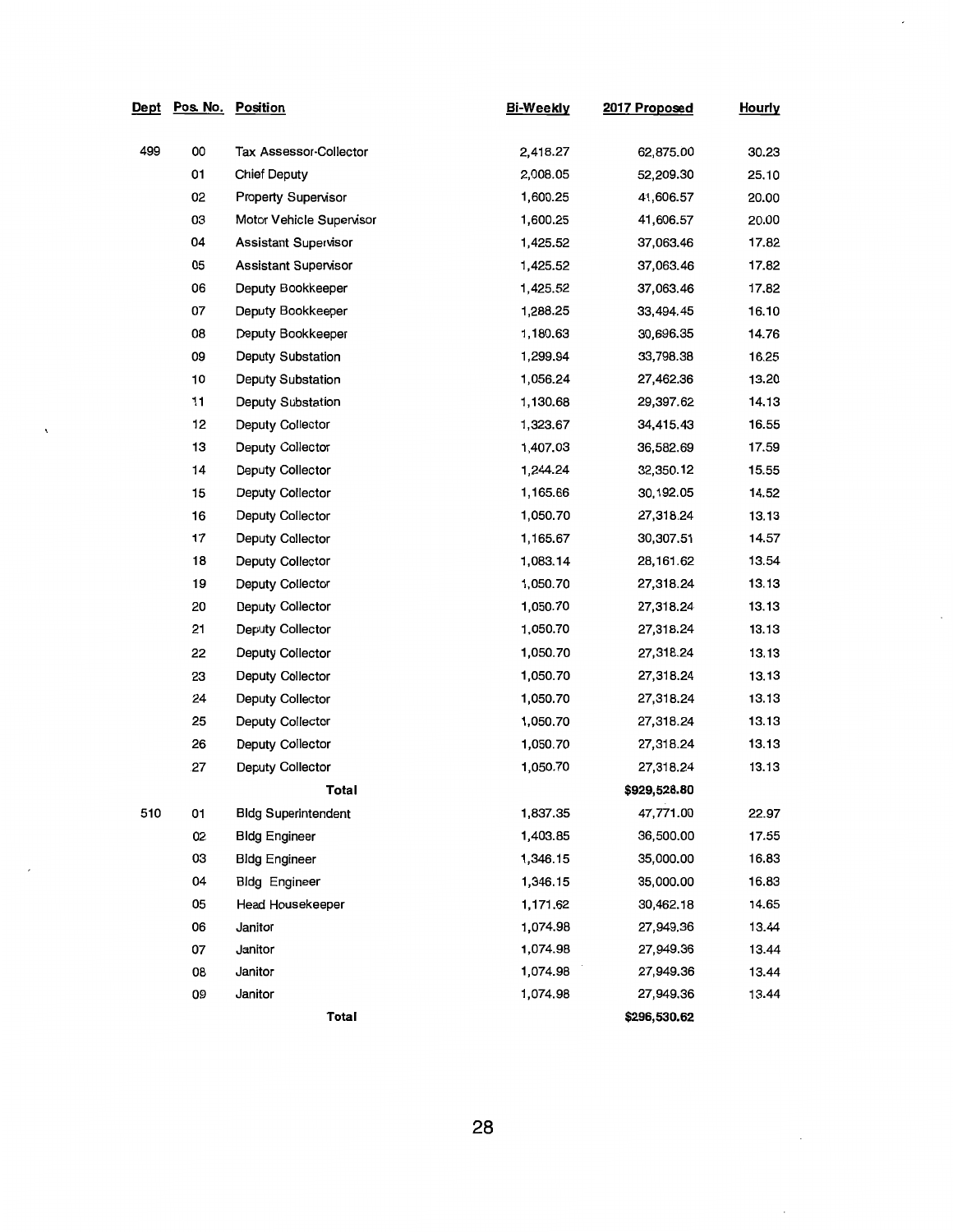| <u>Dept</u> | Pos. No.  | Position                         | <b>Bi-Weekly</b> | 2017 Proposed | <b>Hourly</b> |
|-------------|-----------|----------------------------------|------------------|---------------|---------------|
| 550         | 00        | Constable #1                     | 2,178.54         | 56,642.00     | 27.23         |
|             | 01        | Deputy                           | 1,715.33         | 44,598.69     | 21.44         |
|             | 02        | Chief Clerk/Operator             | 1,120.85         | 29,142.00     | 14.01         |
|             | OЗ        | Deputy                           | 1,606.53         | 41,769.77     | 20.08         |
|             | 04        | Certificate Pay                  |                  | 3,000.00      |               |
|             |           | <b>Total</b>                     |                  | \$175,152.46  |               |
| 551         | 01        | Constable #2                     | 1,346.15         | 35,000.00     | 16.83         |
| 552         | 01        | Constable #3                     | 978.69           | 25,446.00     | 12.23         |
| 553         | 01        | Constable #4                     |                  | 4,752.00      |               |
| 560         | 00        | Sheriff                          | 3,576.92         | 96,720.00     | 44.71         |
|             | 01        | <b>Chief Deputy</b>              | 2,892.95         | 75,216.60     | 36.16         |
|             | 02        | Deputy Chief                     | 2,671.07         | 69,447.72     | 33.39         |
|             | OЗ        | Captain                          | 2,402.20         | 62,457.12     | 30.03         |
|             |           | <b>Subtotal</b>                  |                  | \$303,841.44  |               |
|             | 04-07     | Field Deputy, LT                 | 2,178.53         | 56,641.68     | 27.23         |
|             |           | <b>Subtotal</b>                  |                  | \$226,566.72  |               |
|             | 08-12     | Field Deputy, Sgt.               | 1,964.24         | 51,070.20     | 24.55         |
|             |           | <b>Subtotal</b>                  |                  | \$255,351.00  |               |
|             | $13 - 15$ | Field Deputy, Cpl.               | 1,715.33         | 44,598.60     | 21.44         |
|             |           | <b>Subtotal</b>                  |                  | \$133,795.80  |               |
|             |           |                                  |                  |               |               |
|             | 16-38     | <b>Field Deputy</b>              | 1,606.53         | 41,769.72     | 20.08         |
|             |           | <b>Subtotal</b>                  |                  | \$960,703.56  |               |
|             | 39        | Office Manager                   | 1,598.99         | 41,573.64     | 19.99         |
|             | 40        | Records Supervisor               | 1,606.53         | 41,769.72     | 20.08         |
|             | 41        | Office Deputy                    | 1,426.80         | 37,096.92     | 17.84         |
|             | 42        | <b>Collections Supervisor</b>    | 1,426.80         | 37,096.92     | 17.84         |
|             | 43        | <b>Finance Clerk</b>             | 1,244.24         | 32,350.20     | 15.55         |
|             | 44        | <b>Community Services Deputy</b> | 1,606.53         | 41,769.72     | 20.08         |
|             | 45        | Receptionist                     | 1,223.64         | 31,814.64     | 15.30         |
|             | 46        | <b>Warrant Clerk</b>             | 1,223.64         | 31,814.64     | 15.30         |
|             | 47        | ID Clerk II                      | 1,146.56         | 29,810.52     | 14.33         |
|             | 48        | Receptionist                     | 1,129.34         | 29,362.92     | 14.12         |
|             | 49        | ID Clerk II                      | 1,146.56         | 29,810.52     | 14.33         |
|             | 50        | ID Clerk II                      | 1,146.56         | 29,810.52     | 14.33         |

 $\cdot$ 

 $\overline{\phantom{a}}$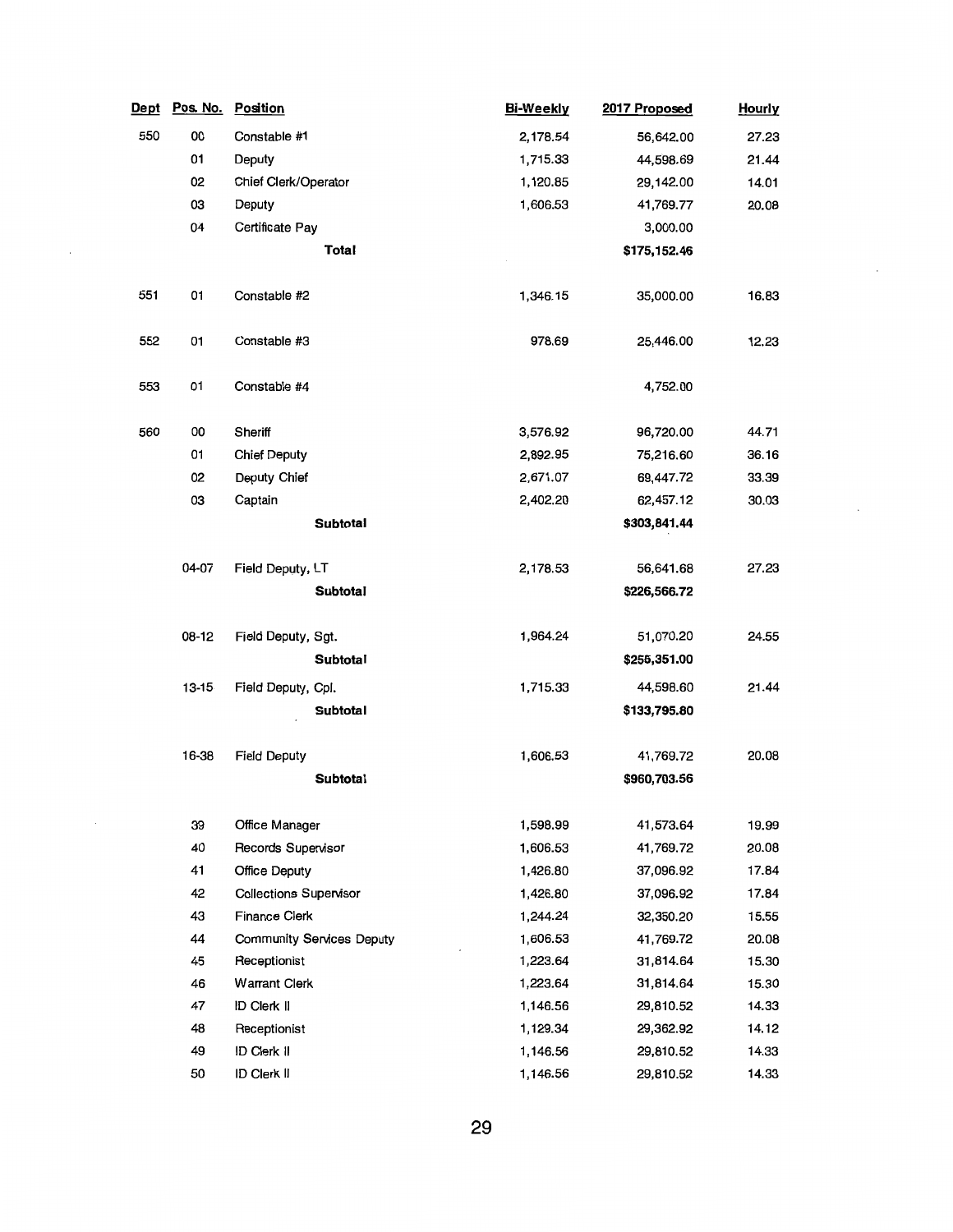| <u>Dept</u> |         | Pos. No. Position             |                                  | <b>Bi-Weekly</b> | 2017 Proposed  | <b>Hourly</b>      |
|-------------|---------|-------------------------------|----------------------------------|------------------|----------------|--------------------|
|             |         |                               |                                  |                  |                |                    |
|             | 51      | ID Clerk II                   |                                  | 1,146.56         | 29,810.52      | 14.33              |
|             | 52      | ID Clerk II                   |                                  | 1,146.56         | 29,810.52      | 14.33              |
|             | 53      | ID Clerk II                   |                                  | 1,146.56         | 29,810.52      | 14.33              |
|             | 54      | <b>Collections Clerk</b>      |                                  | 1,129.34         | 29,362.92      | 14.12              |
|             | 55      | <b>Collections Clerk</b>      |                                  | 1,129.34         | 29,362.92      | 14.12              |
|             | 56      | ID Clerk II                   |                                  | 1,146.56         | 29,810.52      | 14.33              |
|             | 57      | <b>Finance/Grants Officer</b> |                                  | 1,442.31         | 37,500.00      | 18.03 New Position |
|             | 58      | Certificate Pay               |                                  |                  | 16,200.00      |                    |
|             |         |                               | Subtotal                         |                  | \$645,748.80   |                    |
|             |         |                               | <b>Grand Total</b>               |                  | \$2,526,007.32 |                    |
|             |         |                               |                                  |                  |                |                    |
| 561         | 01      | Captain Jail                  |                                  | 2,606.86         | 67,778.28      | 32.59              |
|             | 02-07   | Lt. Jail                      |                                  | 2,163.71         | 56,256.48      | 27.05              |
|             |         |                               | Subtotal                         |                  | \$405,317.16   |                    |
|             |         |                               |                                  |                  |                |                    |
|             | 08      | Sgt. Transport                |                                  | 1,983.12         | 51,561.24      | 24.79              |
|             | 09-17   | Sgt. Jail                     |                                  | 1,776.06         | 46,177.56      | 22.20              |
|             |         |                               | <b>Subtotal</b>                  |                  | \$467,159.28   |                    |
|             |         |                               |                                  |                  |                |                    |
|             | 18-27   | Corporal Jail                 |                                  | 1,594.76         | 41,463.72      | 19.93              |
|             |         |                               | <b>Subtotal</b>                  |                  | \$414,637.20   |                    |
|             | 28      | Admin Asst. Jailer            |                                  | 1,594.76         | 41,463.72      | 19.93              |
|             | 29      | <b>Trustee Officer</b>        |                                  | 1,594.76         | 41,463.72      | 19.93              |
|             | 30      | <b>Trustee Officer</b>        |                                  | 1,594.76         | 41,463.72      | 19.93              |
|             |         |                               | Subtotal                         |                  | \$124,391.16   |                    |
|             |         |                               |                                  |                  |                |                    |
|             | 31-35   | <b>Detention Deputy</b>       |                                  | 1,375.67         | 35,767.32      | 17.20              |
|             | 36      |                               | Deputy Comm. Svc/Recruiting-Jail | 1,606.53         | 41,769.72      | 20.08              |
|             | 37-93   | Jailer 1                      |                                  | 1,289.28         | 33,521.40      | 16.12              |
|             |         |                               | Subtotal                         |                  | \$2,131,326.12 |                    |
|             |         |                               |                                  |                  |                |                    |
|             | 94-117  | Jailer II                     |                                  | 1,314.57         | 34,178.76      | 16.43              |
|             |         |                               | Subtotal                         |                  | \$820,290.24   |                    |
|             |         |                               |                                  |                  |                |                    |
|             | 118-129 | Jailer III                    |                                  | 1,327.20         | 34,507.32      | 16.59              |
|             |         |                               | Subtotal                         |                  | \$414,087.84   |                    |
|             |         |                               |                                  |                  |                |                    |
|             | 130-141 | Jailer IV                     |                                  | 1,339.85         | 34,836.00      | 16.75              |
|             |         |                               | Subtotal                         |                  | \$418,032.00   |                    |
|             |         |                               |                                  |                  |                |                    |
|             | 142-147 | Jailer V                      |                                  | 1,365.12         | 35,493.24      | 17.06              |
|             |         |                               | Subtotal                         |                  | \$212,959.44   |                    |

 $\hat{\mathcal{L}}$ 

 $\ddot{\phantom{0}}$ 

**30** 

 $\ddot{\phantom{a}}$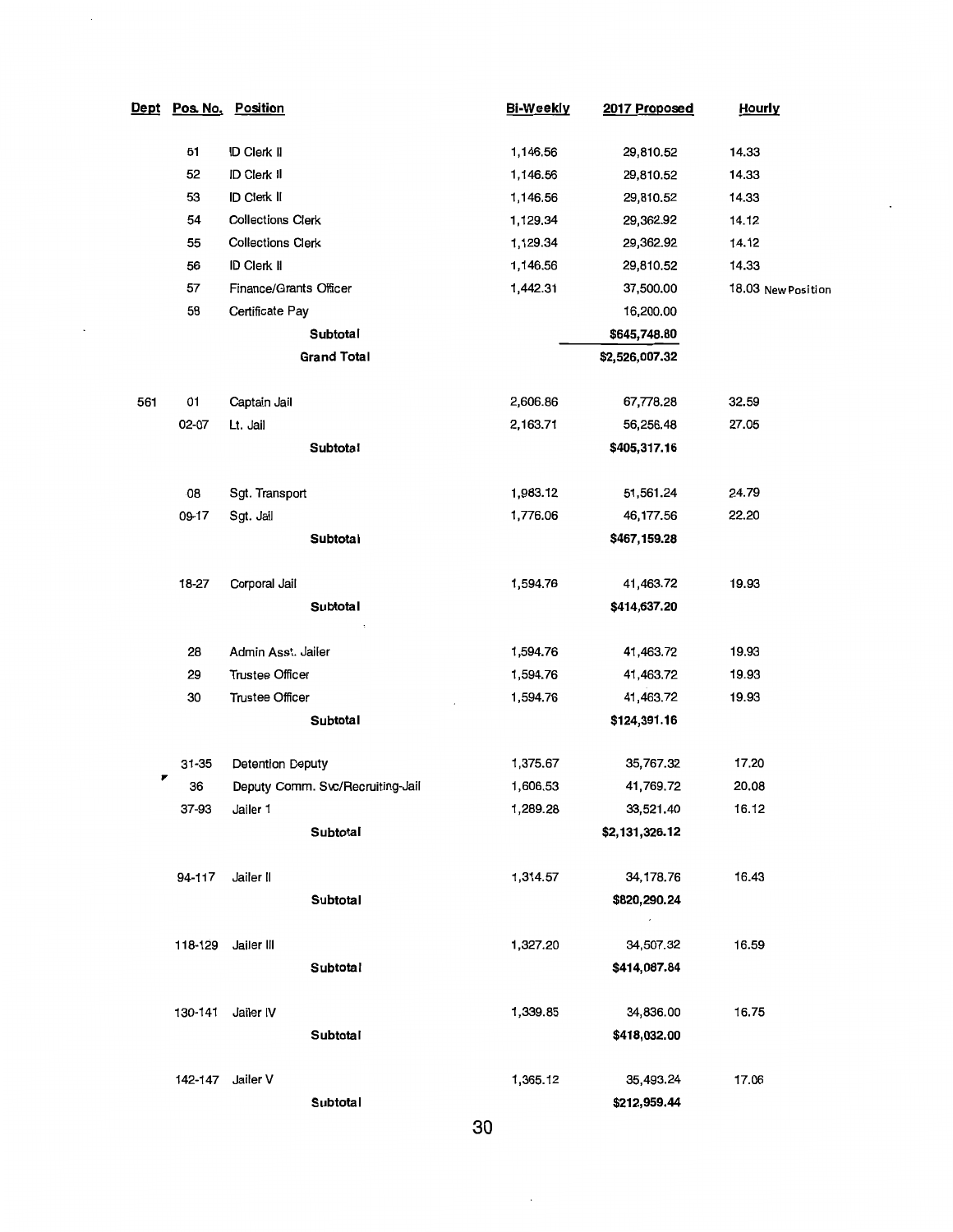| <b>Dept</b> | Pos. No. Position |                                                              | Bi-Weekly | 2017 Proposed  | <b>Hourly</b> |
|-------------|-------------------|--------------------------------------------------------------|-----------|----------------|---------------|
| 561         | 148               | Jail Clerk                                                   | 1,050.70  | 27,318.24      | 13.13         |
|             | 149-150           | <b>Bldg Engineer</b>                                         | 1,346.15  | 35,000.00      | 16.83         |
|             |                   | Subtotal                                                     |           | \$97,318.24    |               |
|             |                   |                                                              |           |                |               |
|             | 151               | Certificate Pay                                              |           | 4,800.00       |               |
|             |                   |                                                              |           |                |               |
|             | 152-161           | Part Time Jailer @29 hrs/wk @ \$15/hr                        |           | 114,816.00 *   |               |
|             |                   | <b>Grand Total</b>                                           |           | \$5,625,134.68 |               |
|             |                   | *Budget amount calculated on for part-time jailer @ \$15/hr  |           |                |               |
|             |                   | 120 hrs/week x 52 weeks x $15 = $93,600$                     |           |                |               |
|             |                   | For civil deputy @\$17/hr.                                   |           |                |               |
|             |                   | 24 hours/week x 52 weeks x \$17 = \$21,216                   |           |                |               |
|             |                   | $Total = $114,816.00$                                        |           |                |               |
|             |                   |                                                              |           |                |               |
|             |                   |                                                              |           |                |               |
| 562         | 01                | Security LT                                                  | 2,143.10  | 55,720.68      | 26.79         |
|             | 02                | Security Guard                                               | 1,606.53  | 41,769.72      | 20.08         |
|             | 03                | Security Guard-Bailiff                                       | 1,579.57  | 41,068.80      | 19.74         |
|             | 04                | <b>Security Guard-Bailiff</b>                                | 1,579.57  | 41,068.80      | 19.74         |
|             | 05                | Security Guard-Bailiff                                       | 1,579.57  | 41,068.80      | 19.74         |
|             | 06                | Security Guard-Bailiff                                       | 1,579.57  | 41,068.80      | 19.74         |
|             | 07                | Certificate Pay                                              |           | 1,800.00       |               |
|             |                   | Total                                                        |           | \$263,565.60   |               |
| 570         |                   | <b>Juvenile Probation</b>                                    |           |                |               |
|             |                   | Probation Staff, 11 positions Salaray set by Board of Judges |           | 606, 152.00    |               |
|             |                   | Juvenile Board (6 Judges)                                    |           | 44,928.00      |               |
|             |                   |                                                              |           | \$651,080.00   |               |
|             |                   | Juvenile Detention                                           |           |                |               |
| 572         | $1 - 25$          | 25 Positions                                                 | 5,212.50  | 895,655.00     |               |
|             |                   | Salaries set by Board of Judges                              |           |                |               |
|             |                   |                                                              |           |                |               |
| 640         | 01                | Hum. Serv. Off Mgr/Caseworker                                | 1,598.99  | 41,573.64      | 19.99         |
|             | 02                | Case Worker                                                  | 1,165.67  | 30,307.51      | 14.57         |
|             | 03                | Case Worker/Secretary                                        | 1,092.73  | 28,410.93      | 13.66         |
|             | 04                | Case Worker/Jail                                             | 1,116.45  | 29,027.71      | 13.96         |
|             | 05                | Claims Coordinator                                           | 1,116.45  | 29,027.71      | 13.96         |
|             | 06                | Receptionist                                                 | 1,050.70  | 27,318.24      | 13.13         |
|             |                   | Total                                                        |           | \$185,665.74   |               |

 $\ddot{\phantom{0}}$ 

 $\ddot{\phantom{0}}$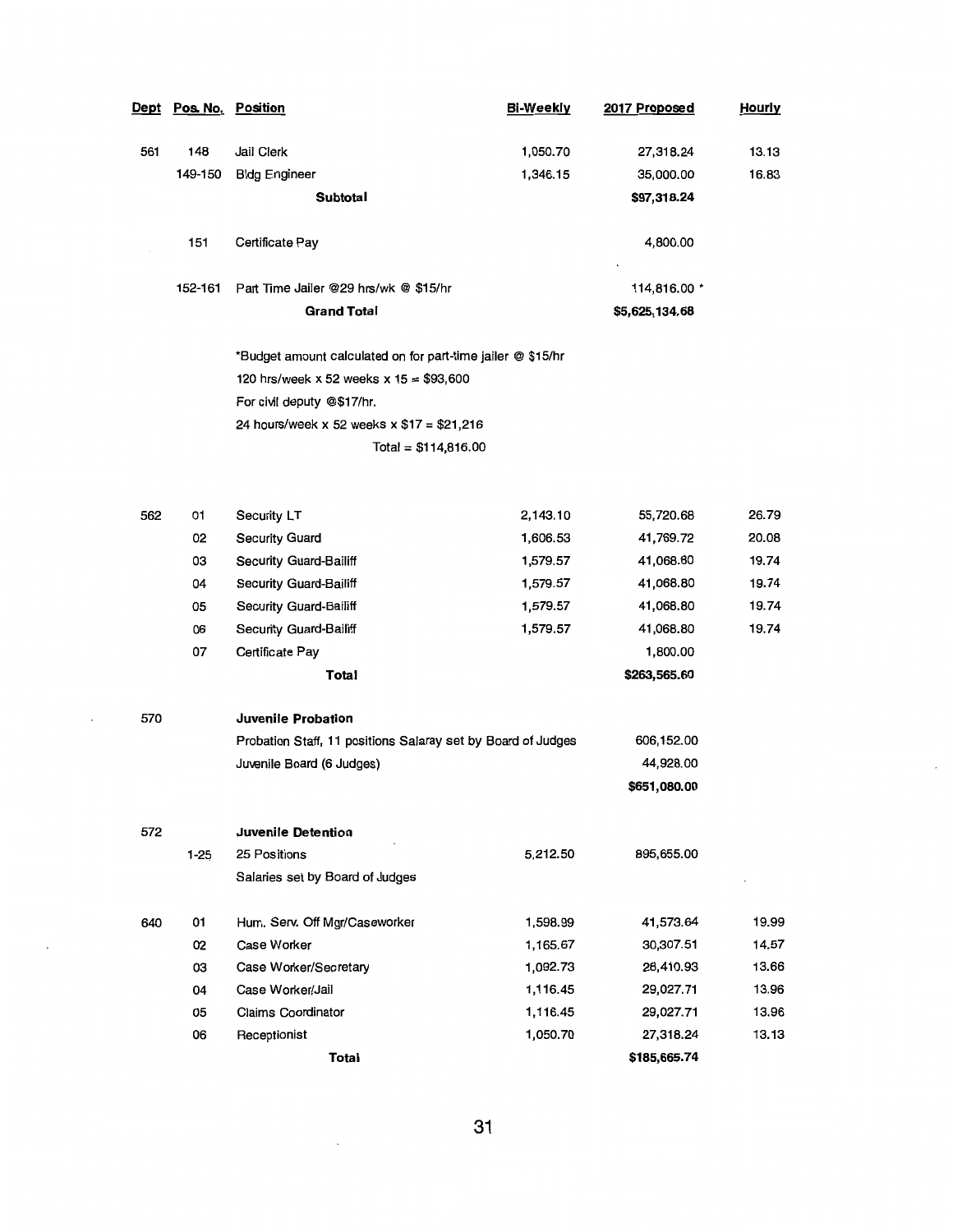| Dept | Pos. No. | Position                 |       | <b>Bi-Weekly</b> | 2017 Proposed | <b>Hourly</b>  |
|------|----------|--------------------------|-------|------------------|---------------|----------------|
| 665  | 01       | Office Manager County Ag |       | 1,087.19         | 28,266.96     | 13.59          |
|      | 02       | <b>County Agent</b>      |       | 480.00           | 12,480.00     | 6.00           |
|      | ОЗ       | County Agent             |       | 480.00           | 12,480.00     | 6.00           |
|      |          | Total                    |       |                  | \$53,226.96   |                |
|      |          |                          |       |                  |               |                |
| 221  | oo       | Commissioner Precinct #1 |       | 2,418.27         | 62,875.00     | 30.23          |
|      | 01       | General Foreman          |       | 1,759.99         | 45,759.74     | 22.00          |
|      | 02       | Operator                 |       | 1,299.93         | 33,798.11     | 16.25          |
|      | 03       | Operator                 |       | 1,092.73         | 28,410.93     | 13.66          |
|      | 04       | Operator                 |       | 1,191.22         | 30,971.62     | 14.89          |
|      | 05       | Operator                 |       | 1,092.73         | 28,410.93     | 13.66          |
|      | 06       | Operator                 |       | 1,170.58         | 30,435.00     | 14.63          |
|      | 07       | Hourly up to \$10/hr.    |       |                  | 25,000.00     |                |
|      |          |                          | Total |                  | \$285,661.33  |                |
|      |          |                          |       |                  |               |                |
| 222  | oo       | Commissioner Precinct #2 |       | 2,418.27         | 62,875.00     | 30.23          |
|      | 01       | General Foreman          |       | 1,759.99         | 45,759.74     | 22.00          |
|      | 02       | Operator                 |       | 1,092.73         | 28,410.93     | 13.66          |
|      | ОЗ       | Asst. Foreman/Operator   |       | 1,299.94         | 33,798.33     | 16.25          |
|      | 04       | Operator                 |       | 1,217.40         | 31,652.48     | 15.22          |
|      | 05       | Operator                 |       | 1,188.75         | 30,907.51     | 14.86          |
|      | 06       | Operator                 |       | 1,092.73         | 28,410.93     | 13.66          |
|      | 07       | Hourly up to \$10/hr.    |       |                  | 25,000.00     |                |
|      |          |                          | Total |                  | \$286,814.92  |                |
|      |          |                          |       |                  |               | 30.23          |
| 223  | oo       | Commissioner Precinct #3 |       | 2,418.27         | 62,875.00     | 22.00          |
|      | 01       | General Foreman          |       | 1,759.99         | 45,759.74     | 13.66          |
|      | 02       | Operator                 |       | 1,092.73         | 28,410.93     |                |
|      | 03       | Operator                 |       | 1,092.73         | 28,410.93     | 13.66          |
|      | 04       | Operator                 |       | 1,217.40         | 31,652.48     | 15.22          |
|      | 05       | Operator                 |       | 1,191.22         | 30,971.62     | 14.89<br>13.66 |
|      | 06       | Operator                 |       | 1,092.73         | 28,410.93     |                |
|      | 07       | Hourly up to \$10/hr.    |       |                  | ,25,000.00    |                |
|      |          |                          | Total |                  | \$281,491.63  |                |

 $\mathcal{L}$ 

 $\lambda$ 

 $\mathbb{R}^2$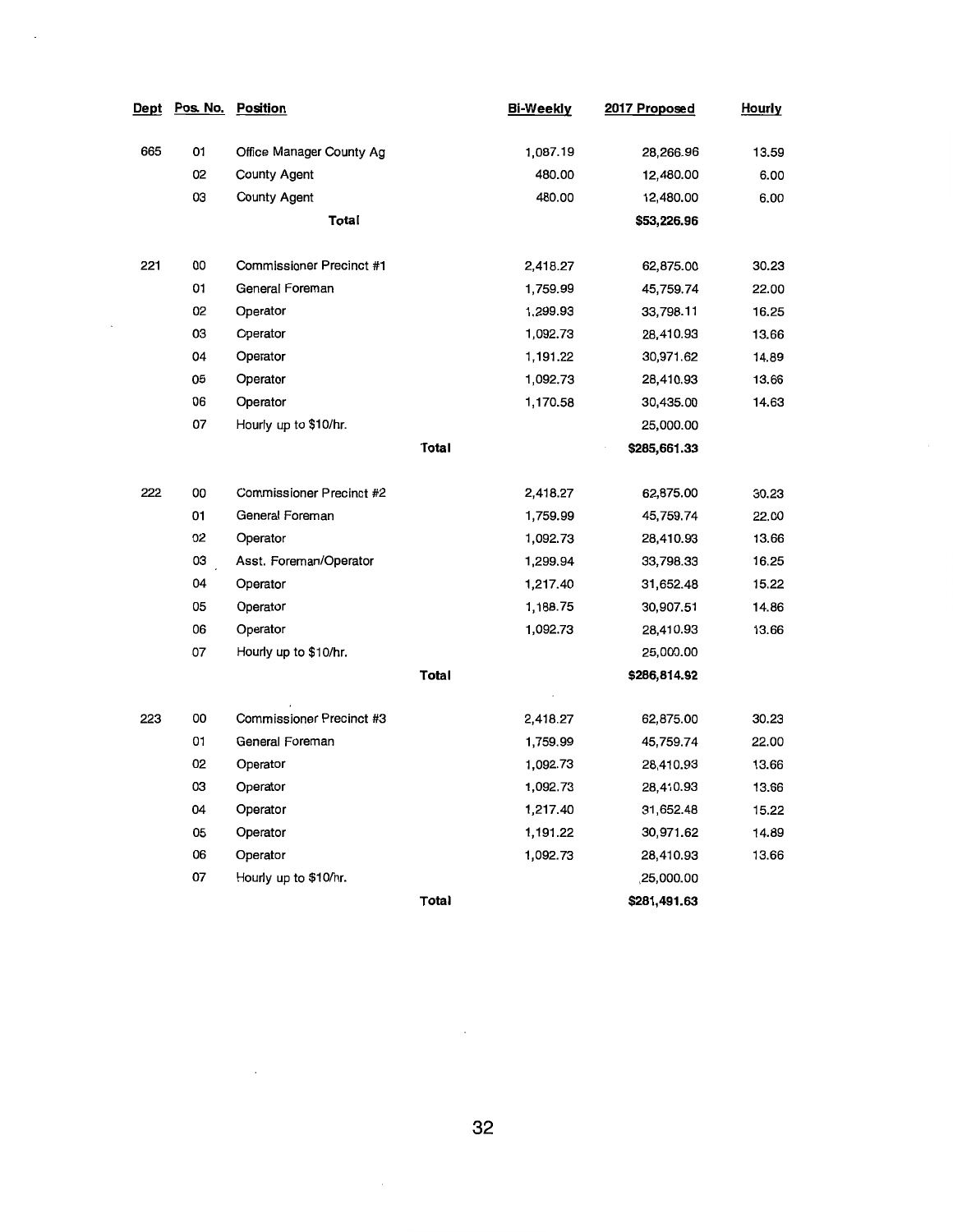| <u>Dept</u> | Pos. No. | <b>Position</b>          |              | <b>Bi-Weekly</b> | 2017 Proposed | <b>Hourly</b> |
|-------------|----------|--------------------------|--------------|------------------|---------------|---------------|
| 00<br>224   |          | Commissioner Precinct #4 |              | 2,418.27         | 62,875.00     | 30.23         |
|             | 01       | General Foreman          |              | 1,759.99         | 45,759.74     | 22.00         |
|             | 02       | Operator                 |              | 1,388.82         | 36,109.22     | 17.36         |
|             | 03       | Operator                 |              | 1,217.40         | 31,652.48     | 15.22         |
|             | 04       | Operator                 |              | 1,328.84         | 34,549.82     | 16.61         |
|             | 05       | Operator                 |              | 1,165.67         | 30,307.51     | 14.57         |
|             | 06       | Operator                 |              | 1,217.40         | 31,652.48     | 15.22         |
|             | 07       | Operator                 |              | 1,217.40         | 31,652.48     | 15.22         |
|             | 08       | Hourly up to \$10/hr.    |              |                  | 25,000.00     |               |
|             |          |                          | <b>Total</b> |                  | \$329,558.73  |               |
|             |          |                          |              |                  |               |               |
| 225         | 01       | Secretary                |              | 1,051.12         | 27,319.00     | 13.14         |
|             | 02       | Operator                 |              | 1,171.27         | 30,435.00     | 14.63         |
|             | 03       | Operator                 |              | 1,092.73         | 28,410.93     | 13.66         |
|             |          |                          | <b>Total</b> |                  | 86,164.93     |               |
| 237         | 01       | Records Manager          |              | 1,384.62         | 36,000.00     | 17.31         |
| 238         | 01       | <b>Records Clerk</b>     |              | 1,120.84         | 29,141.84     | 14.01         |
|             | 02       | Imaging Clerk            |              | 1,050.70         | 27,318.24     | 13.13         |
|             | 03       | Imaging Clerk            |              | 1,050.70         | 27,318.24     | 13.13         |
|             |          | <b>Total</b>             |              |                  | \$83,778.32   |               |
| 242         | 01       | Law Librarian            |              | 1598.99          | 41,573.64     | 19.99         |

J,

 $\ddot{\phantom{a}}$ 

 $\frac{1}{2}$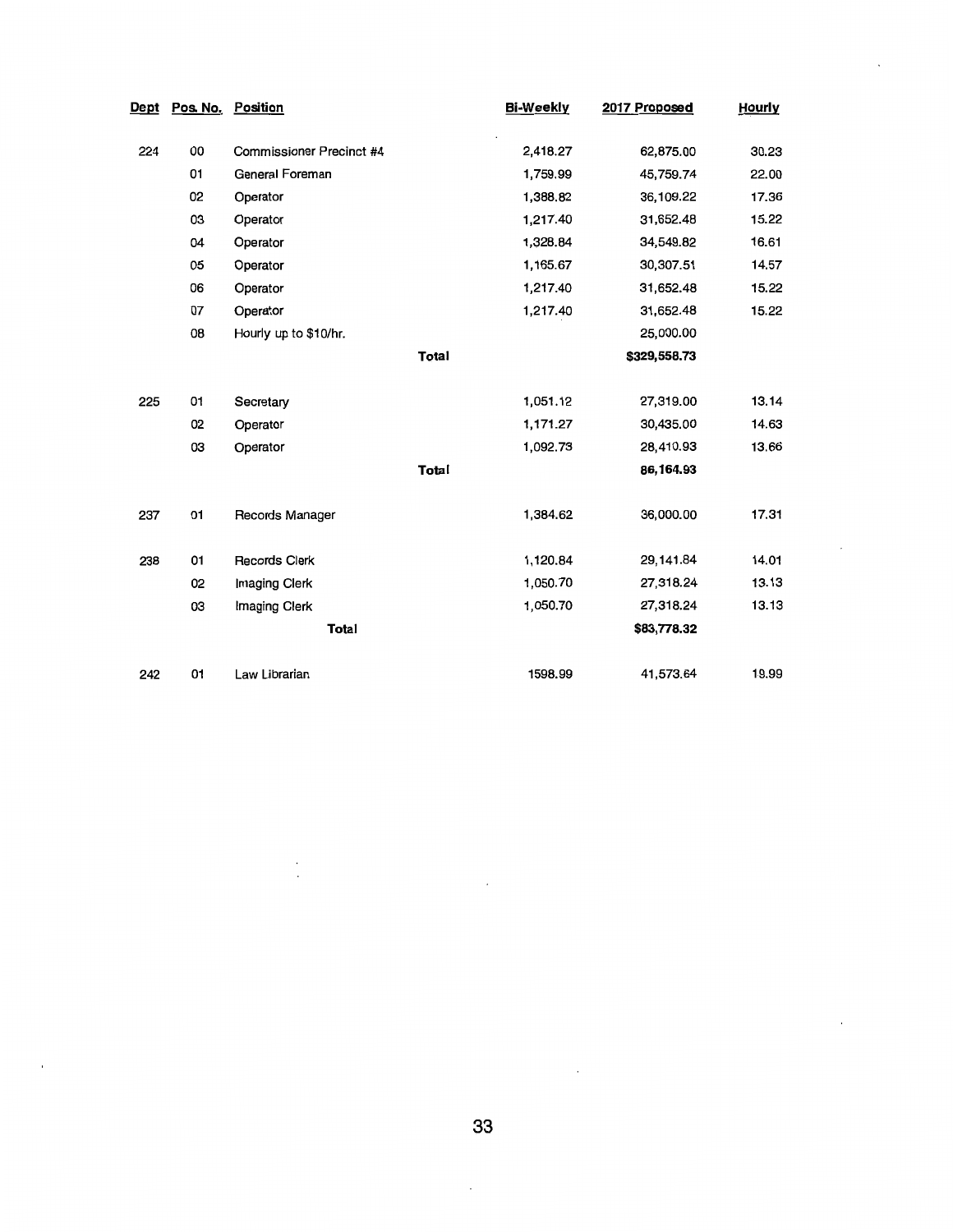## **ATTACHMENT 2**  EQUIPMENT LISTING

Services, projects, single items or lots of similar items costing \$5,000 or more will be capitalized. Special account or project numbers will be assigned to all capitalized items. Items costing below \$5,000 will be considered low cost items and controlled as such.

Purchase requests for individual items or lots of similar items costing \$1,000 or more must be submitted to Commissioners Court for approval before purchase. Purchase requests for services and projects, including repairs and maintenance, costing \$1,000 or more must be submitted to Commissioners Court for approval before purchase.

Exceptions to the prior approval rule are:

- 1) Consumables used in operations.
- 2) Emergency replacement parts and components necessary to keep utilities and heating/air conditioning systems and buildings in operation.
- 3) Emergency replacement equipment, components, and services necessary to keep the Local Area Network (LAN) and LAN based services operational. (C.O. 15.02.111)
- 4) Other purchases required to abate immediate emergencies involving public health and safety.
- 5) Purchases covered in #2 and #4 above should be submitted at the next Commissioners Court meeting with interim approval being given by the supervising Commissioner or County Judge.

Generally, all purchases greater than \$1,000, (services and non-emergency repairs and maintenance greater than \$2,000) must be submitted to Commissioners Court for prior approval. Departments anticipating purchases in excess of the limits above should consult with the Auditor's Office prior to incurring the expense.

All computers, printers, copiers, and accessories that connect to the County technology system are under the control of the Information Systems Director who controls the selection and placement of such equipment and maintains inventory in coordination with Commissioners Court.

Note: For 2017, the budget for most capital items and some lower cost items in the General Fund may be placed in Dept. 409, Non-Departmental, and expenditures for these items will be controlled by Commissioners Court. Departments and offices must submit a request to Commissioners Court for approval before the purchase is made. Please refer to the County Judge's Preface statement for the policy on purchasing which is to be followed during 2017. There was extensive planning done to provide funding for acquisitions to upgrade the county's infrastructure systems to meet future needs.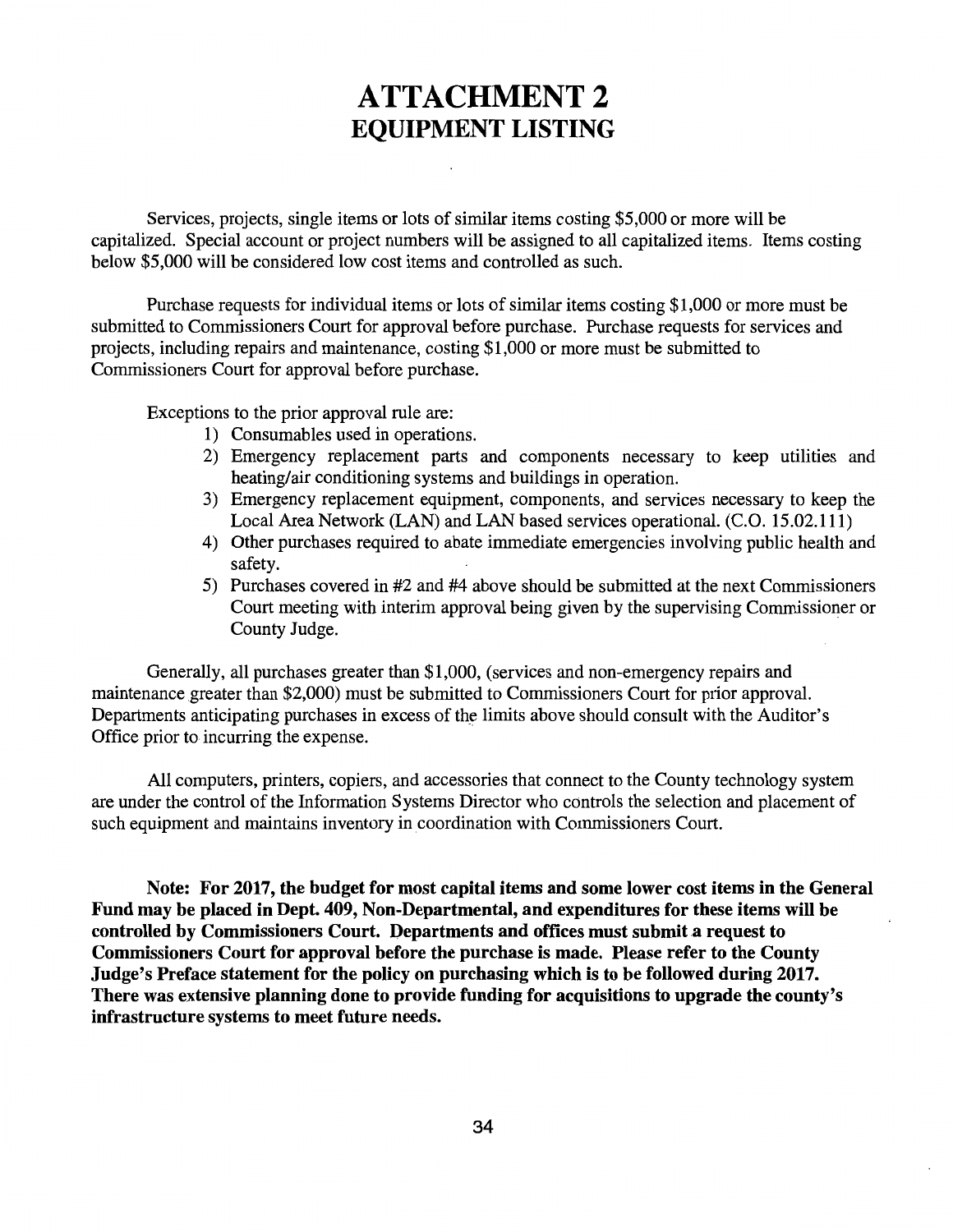## **2017 Equipment & Infrastructure Acquisitions**

1. Items programmed to be paid from 2016 Tax Revenue Note proceeds and/or Permanent Improvement Fund. The County Auditor will establish appropriate accounting procedures and budget lines for these items. Expenditures from the revenue sources may extend beyond 2017, but sufficient funding is included in 2017 General Fund and Permanent Improvement Fund to cover expenditures during the year.

#### Expenditure Estimates

**NOTE**S

|    |                                                                          |                                                                 |                                                                | NUILS                                                  |
|----|--------------------------------------------------------------------------|-----------------------------------------------------------------|----------------------------------------------------------------|--------------------------------------------------------|
| a. | Telecommunications Projects                                              |                                                                 | \$1,216,000.00                                                 | NEC Phone System<br>Microwave Hardware<br>Internet     |
| b. | Vehicles<br>Sheriff Office (6)<br>(1)<br>(2)<br>Jail<br>(3)<br>Constable | $\rm(2)$<br>(1)<br><b>Sub Total</b>                             | 300,000.00<br>\$<br>60,000.00<br>45,000.00<br>405,000.00<br>\$ | Chevy Tahoes<br><b>Transport Vans</b><br>Ford Explorer |
| c. | Law Enforcement Training Center                                          |                                                                 | 500,000.00<br>\$                                               | Training Ctr/Gun Range                                 |
| d. | Security Alarm System                                                    |                                                                 | 41,000.00<br>\$                                                | Courthouse, Annex, etc.                                |
| e. |                                                                          | <b>Infrastructure Acquisitions/Improvements</b><br><b>TOTAL</b> | \$2,849,000.00<br>\$5,011,000.00                               | Various Projects                                       |

2. Items programmed to be paid from negotiated loan agreement of \$3,500,000.00, more or less, with repayment amount(s) due in 2017 to be paid from funds available in the 2017 budget. The County Auditor will determine the appropriate accounting procedures and budget lines for the expenditures which may extend beyond the 2017 budget year.

#### Estimated Expenditures

Tyler Technologies Software as a Service implementation and related conversion costs and monthly fees \$3,500,000.00

3. Items programmed to be paid from the 2017 budget in accordance with purchasing policy and Commissioners Court approval when required. Funds are budgeted in department/office budgets or available by transfer from the capital expenditure line in Department 409, Non-Departmental.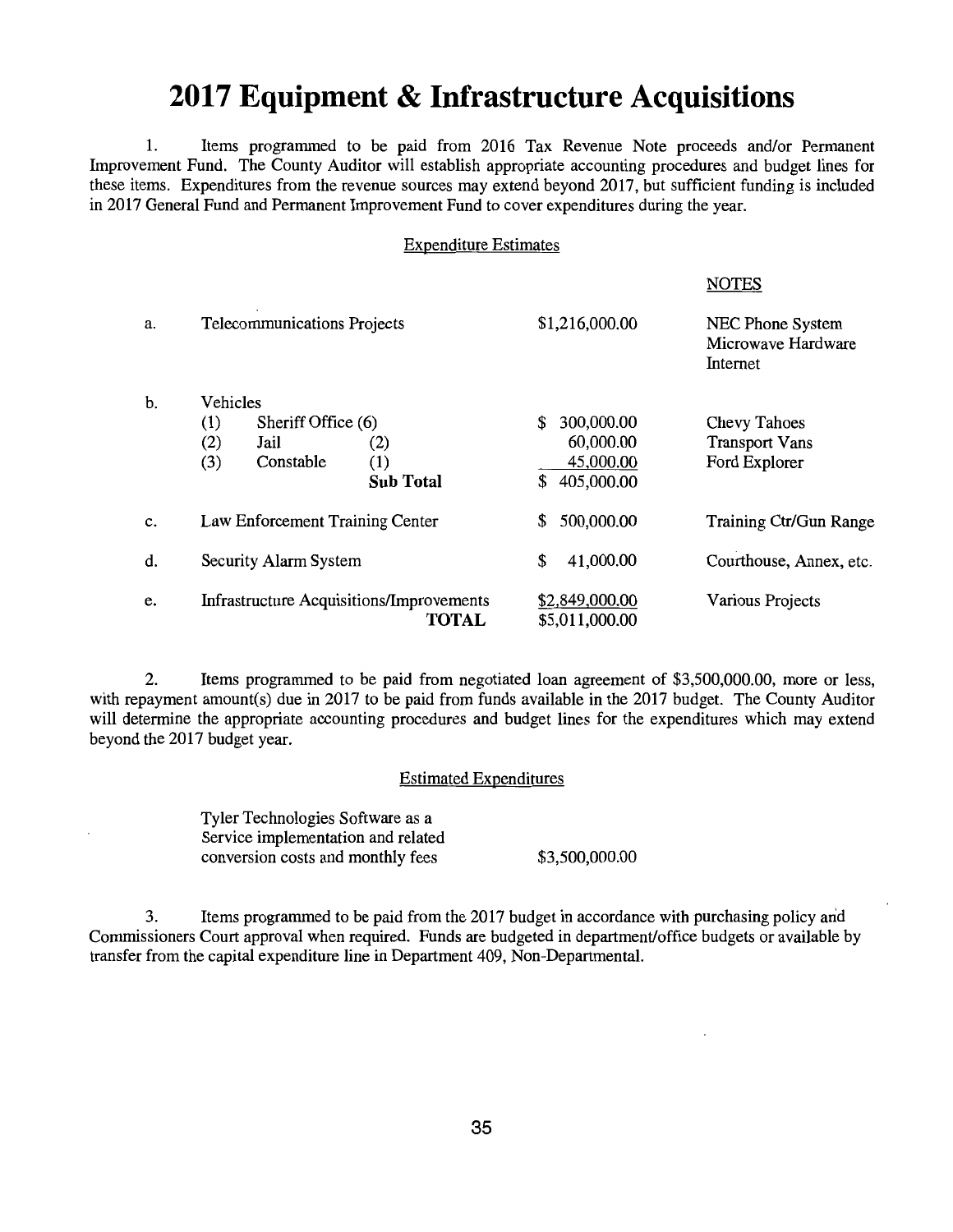# **2017 EQUIPMENT LISTING**

|     | Dept.                             | <u>Item</u>                     | Qty.         | Est. Cost | <b>Budget Line</b> |
|-----|-----------------------------------|---------------------------------|--------------|-----------|--------------------|
|     | 404 Human Resources               | Portable Computer               | 1            | 3,000     | 100.409.5001       |
|     |                                   | Flat Screen TV                  | 1            | 800       | 100.409.5001       |
|     |                                   | Sound Bar                       |              | 200       | 100.409.5001       |
|     |                                   | Flip Top Table                  | 1            | 646       | 100.409.5001       |
|     |                                   | Armless Chair                   | $\mathbf{2}$ | 452       | 100.409.5001       |
|     | 412 Information Technology        | Network Hardware, servers, etc. | TBD          | 251,000   | 100.412.5001       |
| 429 | <b>Criminal District Attorney</b> | Vehicle                         | 1            | 32,400    | 100.429.5001       |
|     | 458 Justice of the Peace Pr. 3    | Computer                        | 1            | 3,000     | 100.409.5001       |
|     | 490 Elections                     | <b>Hand Held Scanners</b>       | 25           | 11,250    | 100.409.5001       |
|     | 510 Maintenance                   | <b>Equipment Replacements</b>   | TBD          | 10,000    | 100.510.5001       |
|     | 560 Sheriff                       | Copsync Mobile                  | 2            | 12,500    | 100.409.5001       |
|     |                                   | Copsync Mobile                  | 2            | 12,500    | Sheriff Fund       |
|     |                                   | Washers                         | 2            | 25,000    | Sheriff Fund       |
|     |                                   | Dryers                          | 2            | 25,000    | Sheriff Fund       |